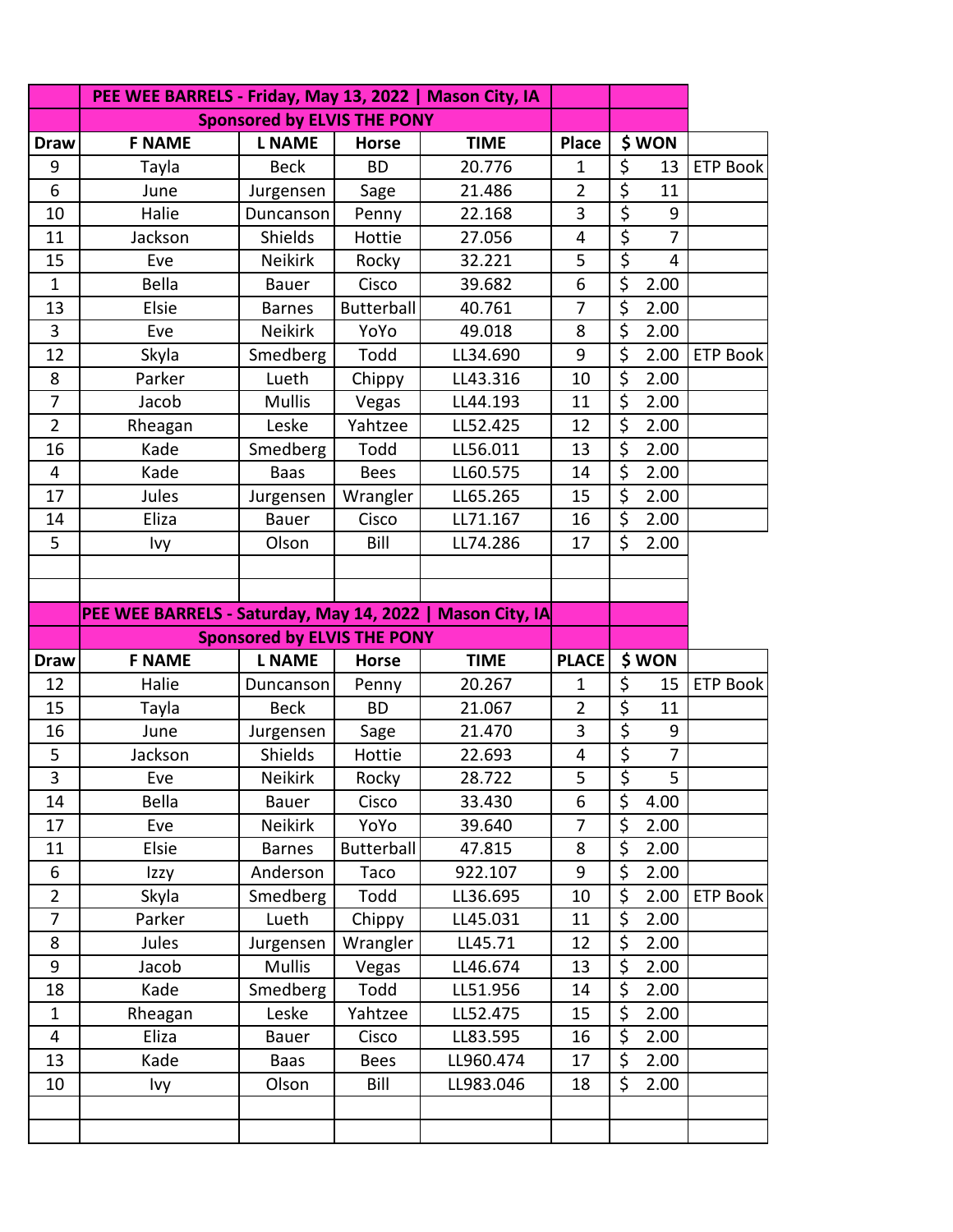|                | PEE WEE BARRELS - Sunday, May 14, 2022   Mason City, IA |                                    |                   |             |                |            |                 |
|----------------|---------------------------------------------------------|------------------------------------|-------------------|-------------|----------------|------------|-----------------|
|                |                                                         | <b>Sponsored by ELVIS THE PONY</b> |                   |             |                |            |                 |
| <b>Draw</b>    | <b>F NAME</b>                                           | <b>L NAME</b>                      | <b>Horse</b>      | <b>TIME</b> | place          | \$ WON     |                 |
| 16             | Halie                                                   | Duncanson                          | Penny             | 18.570      | 1              | \$<br>13   | <b>ETP Book</b> |
| 7              | Izzy                                                    | Anderson                           | Taco              | 18.710      | $\overline{2}$ | \$<br>11   |                 |
| $\mathbf{1}$   | June                                                    | Jurgensen                          | Sage              | 20.208      | 3              | \$<br>9    |                 |
| 9              | Jackson                                                 | <b>Shields</b>                     | Hottie            | 21.293      | 4              | \$<br>7    |                 |
| 15             | Tayla                                                   | <b>Beck</b>                        | <b>BD</b>         | 21.413      | 5              | \$<br>4    |                 |
| $\overline{2}$ | Eve                                                     | <b>Neikirk</b>                     | Rocky             | 34.031      | 6              | \$<br>2.00 |                 |
| 12             | Eve                                                     | <b>Neikirk</b>                     | YoYo              | 38.288      | 7              | \$<br>2.00 |                 |
| 4              | Elsie                                                   | <b>Barnes</b>                      | <b>Butterball</b> | 42.403      | 8              | \$<br>2.00 |                 |
| 13             | Kiley                                                   | Norine                             | Ginger            | 48.018      | 9              | \$<br>2.00 | <b>ETP Book</b> |
| 6              | Jacob                                                   | <b>Mullis</b>                      | Vegas             | LL42.146    | 10             | \$<br>2.00 |                 |
| 10             | Parker                                                  | Lueth                              | Chippy            | LL45.445    | 11             | \$<br>2.00 |                 |
| 14             | Jules                                                   | Jurgensen                          | Wrangler          | LL47.815    | 12             | \$<br>2.00 |                 |
| 5              | Rheagan                                                 | Leske                              | Yahtzee           | LL49.571    | 13             | \$<br>2.00 |                 |
| 11             | Kade                                                    | <b>Baas</b>                        | <b>Bees</b>       | LL61.460    | 14             | \$<br>2.00 |                 |
| 3              | Bella                                                   | Bauer                              | Cisco             | LL72.608    | 15             | \$<br>2.00 |                 |
| 17             | Eliza                                                   | <b>Bauer</b>                       | Cisco             | LL76.589    | 16             | \$<br>2.00 |                 |
| 8              | Ivy                                                     | Olson                              | Bill              | LL982.610   | 17             | \$<br>2.00 |                 |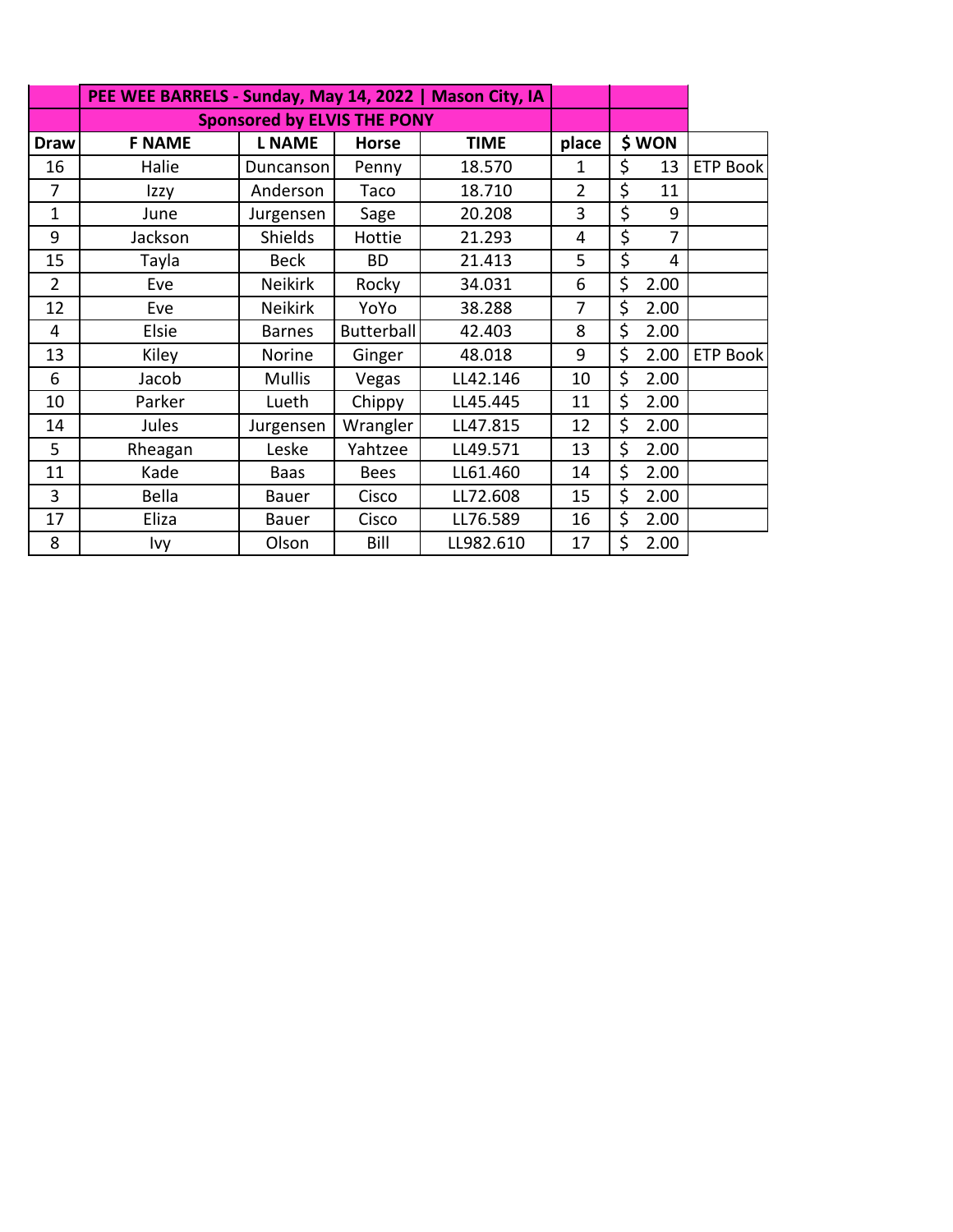|                |                 | <b>Open 5D GFB Barrel Race</b>        |                                                   |                    | <b>Total Entries</b>        |             | 160                 |                          |            |
|----------------|-----------------|---------------------------------------|---------------------------------------------------|--------------------|-----------------------------|-------------|---------------------|--------------------------|------------|
|                |                 | Friday, May 13, 2022   Mason City, IA |                                                   | <b>Total Added</b> |                             | \$500.00    |                     |                          |            |
|                |                 |                                       | Open to ALL + *IBRA* *BBR* *WPRA* *PEWC* Approved |                    |                             |             | <b>Total Payout</b> |                          | \$4,460.00 |
| <b>DRAW</b>    | <b>F NAME</b>   | <b>L NAME</b>                         | <b>City</b>                                       | <b>ST</b>          | <b>HORSE</b>                | <b>TIME</b> | <b>PLACE</b>        |                          | \$WON      |
| 86             | Kaylee          | Lacina                                | <b>Badger</b>                                     | IA                 | Raiders Golden Girl         | 15.351      | $1d-1$              | $\overline{\varsigma}$   | 442        |
| 81             | Rachael         | Petersen                              | Alden                                             | MN                 | Royale Reminic              | 15.483      | $1d-2$              | \$                       | 361        |
| 110            | Donna           | Kalish                                | <b>DODGEVILLE</b>                                 | WI                 | Nicks Special K             | 15.542      | $1d-3$              | \$                       | 268        |
| 36             | Robin           | <b>Beck</b>                           | <b>MOVILLE</b>                                    | IA                 | <b>High Traffic Day</b>     | 15.579      | $1d-4$              | \$                       | 174        |
| 127            | Ashley          | Meyer                                 | Zwingle                                           | IA                 | <b>Firewaters Design</b>    | 15.633      | $1d-5$              | $\zeta$                  | 94         |
| 164            | Sandra          | <b>Brandli</b>                        | Mauston                                           | WI                 | Famous french guy           | 15.660      |                     |                          |            |
| 62             | Ashley          | <b>Burke</b>                          | Morris                                            | IL                 | Ts jazzs high brow          | 15.661      |                     |                          |            |
| 143            | Miranda         | Hambley                               | Dekalb                                            | IL                 | Steelin Firewater.          | 15.748      |                     |                          |            |
| 27             | Shelby          | Twardowski                            | Swanville                                         | MN                 | MC Cash Seeker              | 15.749      |                     |                          |            |
| 117            | Jennifer        | <b>Beck</b>                           | Delmar                                            | IA                 | DC French Rita              | 15.780      |                     |                          |            |
| 153            | Abby            | Halligan                              | Lehigh                                            | IA                 | Well Heeled Magoo           | 15.786      |                     |                          |            |
| 173            | Sara            | <b>Boies</b>                          | Indianola                                         | IA                 | FL Forget Me Not            | 15.807      |                     |                          |            |
| $\overline{7}$ | Sherri          | Wright                                | Gilman                                            | WI                 | <b>Ms Smart Sailing Doc</b> | 15.906      | $2d-1$              | \$                       | 368        |
| 159            | Sara            | <b>Boies</b>                          | Indianola                                         | IA                 | <b>Dymonds French Dual</b>  | 15.909      | $2d-2$              | \$                       | 301        |
| 90             | Amy             | Chesmore                              | Moville                                           | IA                 | A Dash Of Ivory             | 15.913      | $2d-3$              | \$                       | 223        |
| 96             | Carrie          | Heeren                                | Pecatonica                                        | IL                 | <b>Gymme Three Steps</b>    | 15.920      | $2d-4$              | \$                       | 145        |
| 118            | Morgan          | Nelson                                | Fort Dodge                                        | IA                 | My lil red wagon            | 15.927      | $2d-5$              | $\overline{\mathcal{S}}$ | 78         |
| 67             | Lori            | Smedberg                              | <b>Wisconsin Rapids</b>                           | WI                 | MolFrenchRoyalTodd          | 15.954      |                     |                          |            |
| 93             | Sherri          | Wright                                | Gilman                                            | WI                 | <b>VF Secret Mistress</b>   | 15.961      |                     |                          |            |
| 44             | Linda           | Crusinberry                           | Maywood                                           | <b>MO</b>          | Bay B Im Worth It           | 15.965      |                     |                          |            |
| 64             | Jody            | <b>Bardole</b>                        | Hampton                                           | IA                 | Trust Me I Got This         | 15.966      |                     |                          |            |
| 56             | Jessica         | Jurgensen                             | Denison                                           | IA                 | Iris Runawaywrangler        | 15.997      |                     |                          |            |
| $\overline{2}$ | <b>Brian</b>    | Jensen                                | <b>Eden Prairie</b>                               | MN                 | Famousfrenchfirewater       | 16.000      |                     |                          |            |
| 79             | Shelby          | Twardowski                            | Swanville                                         | MN                 | Shis Cruiser Bar            | 16.017      |                     |                          |            |
| 52             | Raeden          | Mortensen                             | Ewing                                             | <b>MO</b>          | Mafia                       | 16.056      |                     |                          |            |
| 61             | Elisha          | Vickroy                               | Lucas                                             | IA                 | DocAlena Drift              | 16.129      |                     |                          |            |
| 139            | Tacie           | Overturf                              | Ames                                              | ΙA                 | <b>RLR Ragin Bull</b>       | 16.135      |                     |                          |            |
| 71             | Jodie           | Greig                                 | Estherville                                       | IA                 | Dudes Gotta Gun             | 16.139      |                     |                          |            |
| 137            | Shelby          | Twardowski                            | Swanville                                         | MN                 | <b>Short Dashing Rocket</b> | 16.141      |                     |                          |            |
| 46             | Sara            | Walter                                | palo                                              | IA                 | <b>Mags Fabulous French</b> | 16.172      |                     |                          |            |
| 65             | Tami            | Mai                                   | Elma                                              | IA                 | <b>Burners Goldmine</b>     | 16.173      |                     |                          |            |
| 135            | Debbie          | Nelson                                | Sergeant Bluff                                    | IA                 | <b>Guys Luvin Fame</b>      | 16.183      |                     |                          |            |
| 72             | Avery           | Teague                                | <b>Webster City</b>                               | IA                 | <b>Tulsas Diamond</b>       | 16.193      |                     |                          |            |
| 66             | Jessica         | Olson                                 | Monroe                                            | WI                 | Dashinforoutlawfame         | 16.202      |                     |                          |            |
| 157            | Jolene          | Hambley                               | Dekalb                                            | IL                 | Unn Break Able              | 16.220      |                     |                          |            |
| 42             | Evelyn          | Morehouse                             | <b>New Prague</b>                                 | MN                 | Dun It For Perks            | 16.249      |                     |                          |            |
| 51             | <b>Brittney</b> | <b>Blair</b>                          | Lincoln                                           | <b>NE</b>          | Mountblancsugarjo           | 16.284      |                     |                          |            |
| 149            | Colbie          | Schmitt                               | Ames                                              | IA                 | <b>Temporary High</b>       | 16.290      |                     |                          |            |
| 103            | Alesia          | Harlan                                | Winterset                                         | ΙA                 | RS Perks Rooster            | 16.291      |                     |                          |            |
| 43             | Jill            | Westcott                              | Lohrville                                         | IA                 | Sun Frost Babe              | 16.338      |                     |                          |            |
| 151            | Robin           | <b>Beck</b>                           | <b>MOVILLE</b>                                    | IA                 | Special Kinda Shade         | 16.341      |                     |                          |            |
| 125            | Gabe            | Lamasters                             | Woodward                                          | IA                 | Siete Coronas               | 16.344      |                     |                          |            |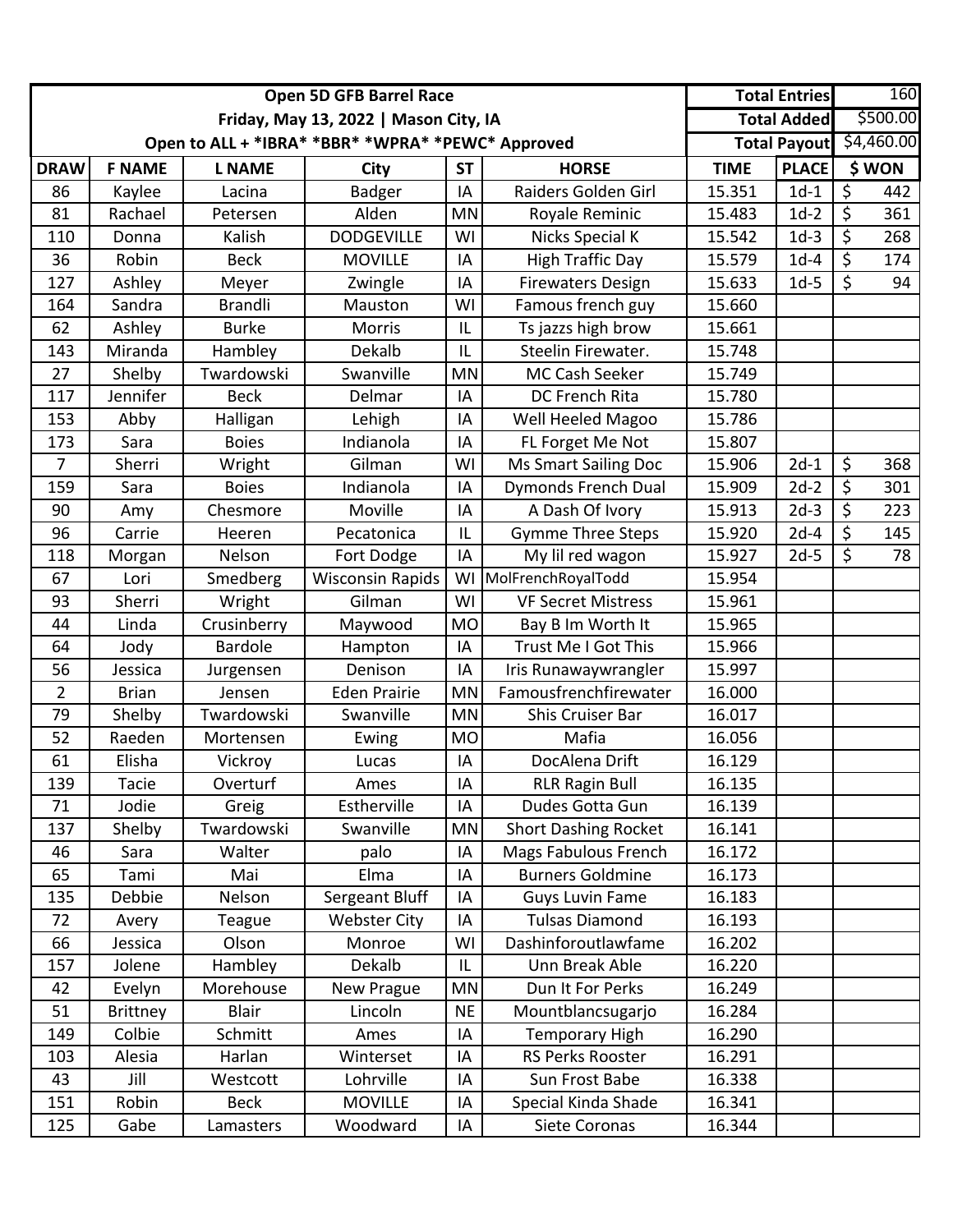|             |                | <b>Open 5D GFB Barrel Race</b>        |                                                   |           | <b>Total Entries</b>           |             | 160                     |                          |       |
|-------------|----------------|---------------------------------------|---------------------------------------------------|-----------|--------------------------------|-------------|-------------------------|--------------------------|-------|
|             |                | Friday, May 13, 2022   Mason City, IA |                                                   |           | <b>Total Added</b>             |             | \$500.00                |                          |       |
|             |                |                                       | Open to ALL + *IBRA* *BBR* *WPRA* *PEWC* Approved |           |                                |             | Total Payout \$4,460.00 |                          |       |
| <b>DRAW</b> | <b>F NAME</b>  | <b>L NAME</b>                         | City                                              | <b>ST</b> | <b>HORSE</b>                   | <b>TIME</b> | <b>PLACE</b>            |                          | \$WON |
| 59          | Tessa          | Smith                                 | New London                                        | IA        | <b>Scarlets Rowdy Bug</b>      | 16.353      | $3d-1$                  | \$                       | 294   |
| 87          | Margo          | Ransom                                | Paola                                             | KS        | <b>Frosty Flying Effort</b>    | 16.357      | $3d-2$                  | \$                       | 241   |
| 109         | Mary           | Tegeler                               | Morrison                                          | IL        | <b>Undniably Sharp</b>         | 16.365      | $3d-3$                  | \$                       | 178   |
| 45          | Johnnie        | Lynch                                 | Bernard                                           | IA        | JTD Go Home Joe                | 16.373      | $3d-4$                  | \$                       | 116   |
| 80          | Karissa        | Gipple                                | Bernard                                           | IA        | <b>RedBrow CD</b>              | 16.389      | $3d-5$                  | $\overline{\mathcal{S}}$ | 62    |
| 166         | Dylan          | Clement                               | Mason City                                        | IA        | Sheâ€ <sup>™</sup> s so fluffy | 16.394      |                         |                          |       |
| 131         | Mallory        | Keller                                | Blairsburg                                        | IA        | Dubs Hollywood Flash           | 16.427      |                         |                          |       |
| 82          | Sara           | Stricker                              | Hector                                            | MN        | Angel n Firewater              | 16.440      |                         |                          |       |
| 13          | Bergan         | <b>Buesser</b>                        | Eau Claire                                        | WI        | Bar none frost                 | 16.472      |                         |                          |       |
| 18          | Kathy          | Roseland                              | Marshalltown                                      | IA        | <b>Busta Run Iris</b>          | 16.476      |                         |                          |       |
| 172         | Tami           | mai                                   | elma                                              | IA        | mai corona be peppy            | 16.481      |                         |                          |       |
| 55          | Alesia         | Harlan                                | Winterset                                         | IA        | <b>Night Beat Perks</b>        | 16.489      |                         |                          |       |
| 101         | Emily          | Mortensen                             | Ewing                                             | <b>MO</b> | Kruise                         | 16.545      |                         |                          |       |
| 53          | Payton         | Erritt                                | Callender                                         | IA        | Iris Smokin Bandit             | 16.549      |                         |                          |       |
| 14          | Alesia         | Harlan                                | Winterset                                         | IA        | <b>Smart Cat Sneakin</b>       | 16.595      |                         |                          |       |
| 77          | Amber          | Duncanson                             | Mapleton                                          | <b>MN</b> | Must Be Metallic               | 16.649      |                         |                          |       |
| 5           | Megan          | Storey                                | Woodward                                          | IA        | <b>Famous Rival</b>            | 16.651      |                         |                          |       |
| 123         | Hannah         | Grace                                 | Dysart                                            | IA        | Fly Guy                        | 16.659      |                         |                          |       |
| 119         | Jolene         | Hambley                               | Dekalb                                            | IL        | Sparks Fly Fame                | 16.668      |                         |                          |       |
| 165         | Sidney         | Eibes                                 | Stacyville                                        | IA        | <b>FSP Coal Train</b>          | 16.669      |                         |                          |       |
| 170         | Clayton        | Sammons                               | <b>Mount Pleasant</b>                             | IA        | Sally                          | 16.674      |                         |                          |       |
| 152         | Marlee         | Gregg                                 | Gowrie                                            | IA        | DL Heza Shawne Bug             | 16.684      |                         |                          |       |
| 16          | Debbie         | Nelson                                | Sergeant Bluff                                    | IA        | <b>Hesa French Dancer</b>      | 16.686      |                         |                          |       |
| 163         | Kelly          | Keller                                | blairsburg                                        | IA        | Firen Angel Bonnie             | 16.692      |                         |                          |       |
| 3           | Jennifer       | <b>Beck</b>                           | Delmar                                            | IA        | <b>TDM Yellow Wood Girl</b>    | 16.727      |                         |                          |       |
| 29          | Traci          | Blanchfield                           | Lohrville                                         | IA        | Morgans Scootin Bub            | 16.772      |                         |                          |       |
| 34          | Danielle       | Madden                                | <b>Story City</b>                                 | IA        | FK Sun Of A Gun                | 16.785      |                         |                          |       |
| 162         | Jeanne         | Lindblom                              | Pollock                                           | <b>MO</b> | <b>CN Hocus Pocus</b>          | 16.802      |                         |                          |       |
| 126         | Crystal        | <b>Summers</b>                        | Fort Dodge                                        | IA        | Wrangler                       | 16.811      |                         |                          |       |
| 32          | Jodie          | Greig                                 | Estherville                                       | IA        | Holy Moly Hang On              | 16.813      |                         |                          |       |
| 37          | Carissa        | McFarland                             | Afton                                             | IA        | MJP IMAFABULOUSBULLY           | 16.814      |                         |                          |       |
| 94          | April          | Olson                                 | <b>CARVER</b>                                     | MN        | UUU Billy The Kid              | 16.821      |                         |                          |       |
| 12          | Shaunae        | Overturf                              | Ames                                              | IA        | <b>KD Berts Moon Bug</b>       | 16.837      |                         |                          |       |
| 48          | <b>Baillie</b> | Thibadeau                             | Manchester                                        | IA        | Vegas blue streak              | 16.848      |                         |                          |       |
| 35          | Amy            | Chesmore                              | Moville                                           | IA        | <b>Back Stretch Dawn</b>       | 16.871      | $4d-1$                  | \$                       | 221   |
| 68          | Lynde          | Johnson                               | Stanhope                                          | IA        | FK Triple Timing               | 16.880      | $4d-2$                  | \$                       | 181   |
| 88          | Kuleen         | Smith                                 | Algona                                            | IA        | Raz the Angel                  | 16.920      | $4d-3$                  | \$                       | 134   |
| 54          | Val            | Wasinger                              | Winnebago                                         | MN        | Callin Me Gorgeous             | 16.926      | $4d-4$                  | \$                       | 87    |
| 24          | Shelly         | Aldag                                 | Schleswig                                         | IA        | <b>Buckin Bay Boy</b>          | 16.931      | $4d-5$                  | $\zeta$                  | 47    |
| 85          | Carli          | Miller                                | Lewistown                                         | IL        | TEES WATCHIN U ROPE            | 16.932      |                         |                          |       |
| 145         | Cassandra      | Vesely                                | Des Moines                                        | IA        | Micky Hit The Deck             | 16.950      |                         |                          |       |
| 104         | Rosa           | Sondag                                | Van Wert                                          | IA        | Strickly An Angel              | 16.959      |                         |                          |       |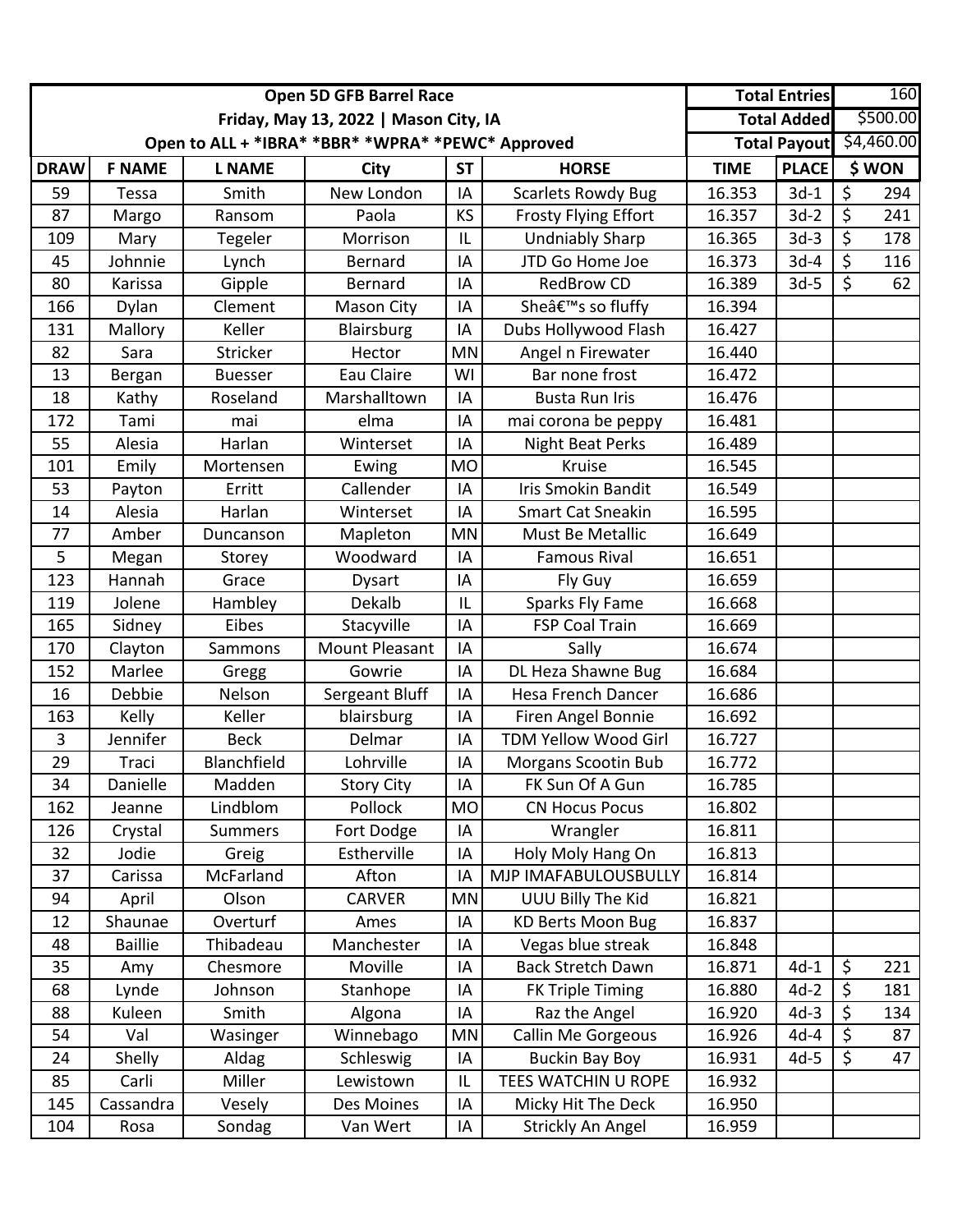|                |                | <b>Open 5D GFB Barrel Race</b>        |                                                   |                | <b>Total Entries</b>         | 160         |              |                         |
|----------------|----------------|---------------------------------------|---------------------------------------------------|----------------|------------------------------|-------------|--------------|-------------------------|
|                |                | Friday, May 13, 2022   Mason City, IA |                                                   |                | <b>Total Added</b>           | \$500.00    |              |                         |
|                |                |                                       | Open to ALL + *IBRA* *BBR* *WPRA* *PEWC* Approved |                |                              |             |              | Total Payout \$4,460.00 |
| <b>DRAW</b>    | <b>F NAME</b>  | <b>L NAME</b>                         | <b>City</b>                                       | <b>ST</b>      | <b>HORSE</b>                 | <b>TIME</b> | <b>PLACE</b> | \$WON                   |
| 39             | April          | Olson                                 | <b>CARVER</b>                                     | MN             | Frenchgalsarespecial         | 16.981      |              |                         |
| 33             | Rachael        | Petersen                              | Alden                                             | <b>MN</b>      | Painting With Ease           | 16.988      |              |                         |
| 20             | Katelyn        | <b>Barnes</b>                         | Peterson                                          | IA             | Petos Snseaking Lena         | 17.038      |              |                         |
| 120            | Kelly          | Keller                                | blairsburg                                        | IA             | Lost Valley Mint             | 17.059      |              |                         |
| 134            | Emily          | Goings                                | Stratford                                         | IA             | <b>Firewater Tolltac</b>     | 17.067      |              |                         |
| 26             | Katelynn       | Shields                               | LINEVILLE                                         | IA             | RC JASMINE GIRL              | 17.133      |              |                         |
| 40             | Justin         | <b>Bauer</b>                          | Dedham                                            | IA             | Cashmere sock                | 17.198      |              |                         |
| 150            | Molly          | Hamilton                              | <b>UNION</b>                                      | IA             | <b>Frenchmans Last Honor</b> | 17.219      |              |                         |
| 25             | Angela         | Hett                                  | Manly                                             | IA             | <b>Tie Dyed Bandit</b>       | 17.241      |              |                         |
| $\overline{4}$ | Payton         | Erritt                                | Callender                                         | IA             | <b>Special Kinda Troube</b>  | 17.280      |              |                         |
| 38             | Donna          | Kalish                                | <b>DODGEVILLE</b>                                 | WI             | Lil Rock N the Sky           | 17.295      |              |                         |
| 115            | Carley         | Wentworth                             | Saint Ansgar                                      | IA             | Alice                        | 17.369      | $5d-1$       | \$<br>147               |
| 132            | <b>Brynn</b>   | Bastyr                                | Austin                                            | MN             | Sapphire Sparkle             | 17.372      | $5d-2$       | \$<br>120               |
| 111            | Katelynn       | Shields                               | LINEVILLE                                         | IA             | RC BLAZING RED HOTT          | 17.374      | $5d-3$       | \$<br>89                |
| 6              | Melisa         | Shields-Dunlap                        | Lineville                                         | IA             | Yo Bay Berry Frost           | 17.403      | $5d-4$       | \$<br>58                |
| 9              | Keith          | <b>Broscoff</b>                       | Brownton                                          | <b>MN</b>      | <b>Rock Back Sensation</b>   | 17.420      | $5d-5$       | \$<br>31                |
| 156            | Jade           | Durfey                                | Corydon                                           | IA             | Hesacategoryfive             | 17.497      |              |                         |
| 22             | Maiah          | Difazzio                              | Elkhorn                                           | WI             | Lilly's Luck                 | 17.499      |              |                         |
| 121            | Carley         | Halligan                              | Lehigh                                            | IA             | Heytheremrtinman             | 17.520      |              |                         |
| 146            | Stefanie       | <b>Baas</b>                           | Maquoketa                                         | IA             | <b>Streakin Bug Passum</b>   | 17.587      |              |                         |
| 169            | Roxane         | Kohlhof                               | Runnells                                          | IA             | Intent ta streak             | 17.637      |              |                         |
| 23             | Mary           | Tegeler                               | Morrison                                          | IL             | <b>Jesses Tales</b>          | 17.692      |              |                         |
| 140            | Angela         | <b>Triplett</b>                       | Leon                                              | IA             | Streakindrover               | 17.712      |              |                         |
| 141            | Hadley         | Meyer                                 | Bernard                                           | IA             | Pumba                        | 17.719      |              |                         |
| 99             | Reagan         | Schwartz                              | Adel                                              | IA             | Dry Stylish Peppy            | 17.726      |              |                         |
| 49             | Katie          | Norwig                                | Albert Lea                                        | MN             | RR Okies Windy               | 17.734      |              |                         |
| 105            | Jeanne         | Lindblom                              | Pollock                                           | M <sub>O</sub> | <b>Barts Last Playgirl</b>   | 17.747      |              |                         |
| 19             | Maddie         | Jochimsen                             | Anamosa                                           | IA             | Ameiah                       | 17.780      |              |                         |
| 122            | Natalie        | Hieronimus                            | Ashton                                            | IA             | Apollo To ID                 | 17.950      |              |                         |
| 50             | Josie          | Sailor                                | Albert Lea                                        | <b>MN</b>      | Khaleesified                 | 17.952      |              |                         |
| 155            | Denice         | Libby                                 | New London                                        | IA             | Napoleon                     | 17.993      |              |                         |
| 31             | Gabe           | Hammond                               | Lucas                                             | IA             | <b>WC Aliwood</b>            | 18.024      |              |                         |
| 107            | Tessa          | Smith                                 | New London                                        | IA             | <b>Slicks Alive Fire</b>     | 18.024      |              |                         |
| 148            | Audreianna     | Schmidt                               | Delmar                                            | IA             | Okie Dokey Iris              | 18.265      |              |                         |
| 75             | Melisa         | Shields-Dunlap                        | Lineville                                         | IA             | <b>RC Mandy Girl</b>         | 18.322      |              |                         |
| 133            | Krista         | Meyer                                 | Cedar Rapids                                      | IA             | Wilma Rose                   | 18.812      |              |                         |
| 154            | Kyrra          | Racine                                | Stratford                                         | IA             | Cowboy                       | 19.039      |              |                         |
| 108            | <b>Baillie</b> | Thibadeau                             | Manchester                                        | IA             | Looper                       | 19.766      |              |                         |
| 69             | Chantel        | Muttart                               | Oelwein                                           | IA             | <b>Memories of Artie</b>     | 21.099      |              |                         |
| 47             | Carter         | Richter                               | Alden                                             | MN             | Gator Done Yawl              | 22.403      |              |                         |
| 142            | Kent           | <b>Eilers</b>                         | Milford                                           | IA             | <b>Convincing PayDay</b>     | 32.721      |              |                         |
| 60             | Sandi          | <b>Brandli</b>                        | Mauston                                           | WI             | Kiss Me Over Yonder          | 99.999      |              |                         |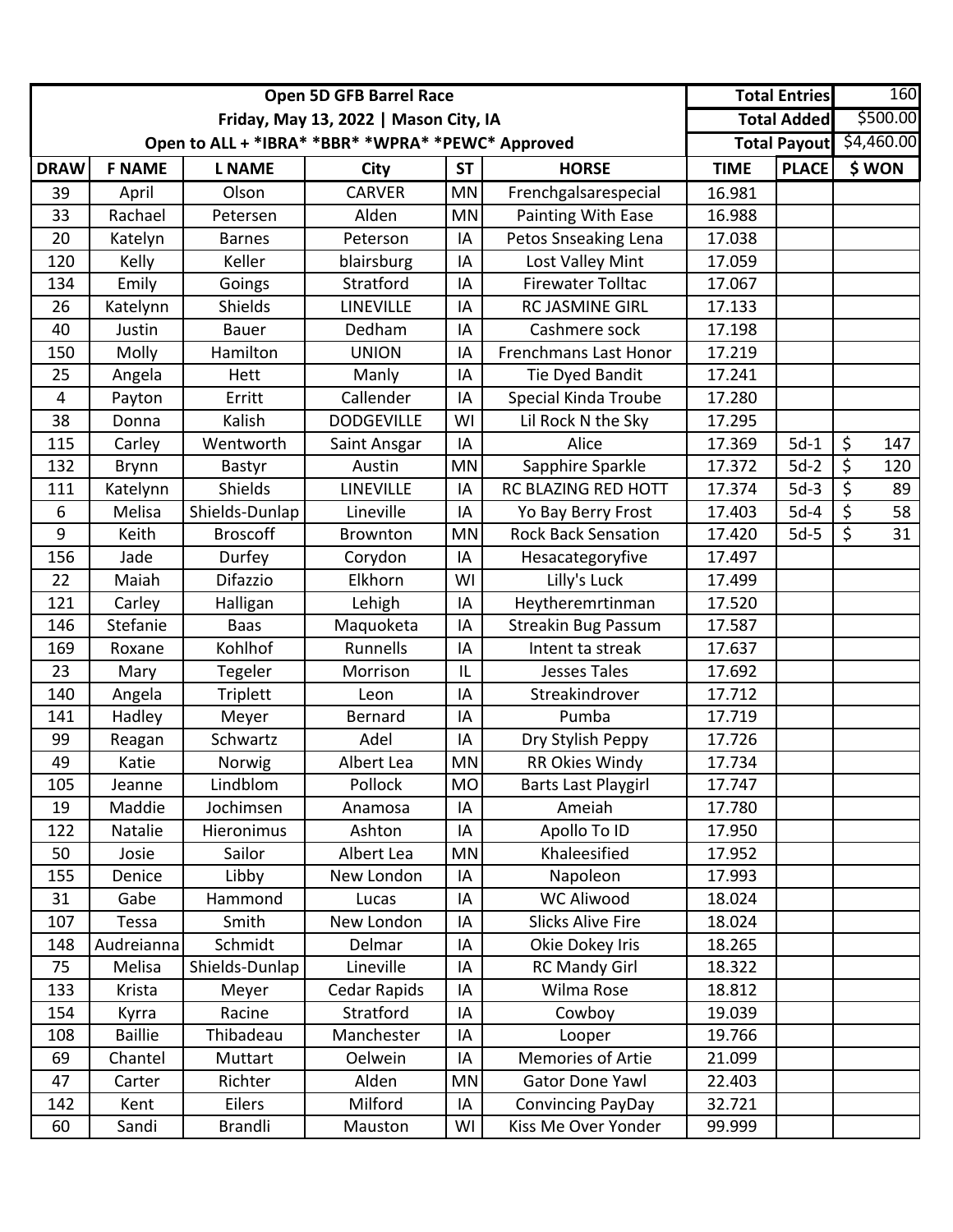|              |                  | <b>Open 5D GFB Barrel Race</b>        |                                                   | <b>Total Entries</b> |                             | 160         |              |                         |
|--------------|------------------|---------------------------------------|---------------------------------------------------|----------------------|-----------------------------|-------------|--------------|-------------------------|
|              |                  | Friday, May 13, 2022   Mason City, IA |                                                   |                      | <b>Total Added</b>          | \$500.00    |              |                         |
|              |                  |                                       | Open to ALL + *IBRA* *BBR* *WPRA* *PEWC* Approved |                      |                             |             |              | Total Payout \$4,460.00 |
| <b>DRAW</b>  | <b>F NAME</b>    | <b>L NAME</b>                         | <b>City</b>                                       | <b>ST</b>            | <b>HORSE</b>                | <b>TIME</b> | <b>PLACE</b> | \$WON                   |
| 58           | Camy             | Gheer                                 | Centerville                                       | IA                   | Easy Come Easy Bug          | 915.822     |              |                         |
| 158          | Kathy            | Grady                                 | Otho                                              | IA                   | M T.Hottie                  | 915.875     |              |                         |
| 41           | crissi           | mangen                                | sleepy eye                                        | <b>MN</b>            | Sixy N Smooth               | 915.964     |              |                         |
| 10           | Tessa            | Smith                                 | New London                                        | IA                   | <b>Sweeties Last Honor</b>  | 915.997     |              |                         |
| 136          | Chyenne          | Mortenson                             | Cherokee                                          | IA                   | Boonslilstripe              | 916.010     |              |                         |
| 102          | Madeline         | Teague                                | <b>Webster City</b>                               | IA                   | <b>Special Blue Passum</b>  | 916.047     |              |                         |
| 171          | Johnnie          | Lynch                                 | <b>Bernard</b>                                    | IA                   | malibu Country              | 916.118     |              |                         |
| 89           | Cassandra        | Vesely                                | Des Moines                                        | IA                   | Not A Cheap Date            | 916.268     |              |                         |
| 128          | <b>Betty Ann</b> | Davis                                 | Albia                                             | IA                   | Dancin For Chex             | 916.363     |              |                         |
| 91           | Greta            | Huebsch                               | Osage                                             | IA                   | FK Izzy Flying Tuff         | 916.395     |              |                         |
| 30           | <b>Brynn</b>     | Bastyr                                | Austin                                            | <b>MN</b>            | Draw me a Bud               | 916.530     |              |                         |
| 114          | Mariah           | Meger                                 | Waseca                                            | MN                   | DHR freeandeasy girl        | 916.607     |              |                         |
| 28           | Morgan           | Young                                 | Peterson                                          | IA                   | El Sever Champ              | 916.669     |              |                         |
| 76           | Darci            | <b>Ewing Swaim</b>                    | Bloomfield                                        | IA                   | Ms Sunfrost                 | 916.759     |              |                         |
| 116          | Kaylin           | <b>Novak</b>                          | <b>Lost Nation</b>                                | IA                   | Joe's Sassy Girl            | 916.833     |              |                         |
| 144          | Kaylee           | Hieronimus                            | Ashton                                            | IA                   | <b>BW Double Take Dash</b>  | 916.875     |              |                         |
| 113          | Erin             | Novak                                 | Lost Nation                                       | IA                   | Ease Down The Fire          | 916.993     |              |                         |
| 74           | Rachel           | Lueth                                 | Arlington                                         | <b>MN</b>            | Justa Lil Starstruck        | 917.062     |              |                         |
| 63           | Paisley          | Weldon                                | Atlanta                                           | <b>MO</b>            | <b>Scooters Elegance</b>    | 917.098     |              |                         |
| 84           | Darien           | Clark                                 | calamus                                           | IA                   | Shez Gold                   | 917.276     |              |                         |
| 57           | Madi             | Fangman                               | New Hampton                                       | IA                   | St Starburst                | 917.341     |              |                         |
| 83           | Jessica          | Marson                                | Rockford                                          | IA                   | Bahama U Mama               | 917.425     |              |                         |
| 70           | Keith            | <b>Broscoff</b>                       | Brownton                                          | <b>MN</b>            | Yo Good Hand                | 917.929     |              |                         |
| 21           | <b>Bailey</b>    | Ellerbeck                             | Sac City                                          | IA                   | Lena Memorial               | 918.143     |              |                         |
| 168          | Heather          | Fehr                                  | Garrison                                          | IA                   | Marley McClain              | 918.988     |              |                         |
| 95           | Robin            | <b>Beck</b>                           | <b>MOVILLE</b>                                    | IA                   | Lions Shade of Fame         | 919.164     |              |                         |
| 138          | Lacey            | Kite                                  | <b>Webster City</b>                               | ΙA                   | Jamie Rey                   | 919.332     |              |                         |
| 167          | Kim              | Chesmore                              | Independence                                      | IA                   | SR Royal Kochie             | 920.182     |              |                         |
| 147          | Angela           | Hett                                  | Manly                                             | IA                   | <b>BPR Tielin Two Spots</b> | 920.521     |              |                         |
| 129          | Kami             | Eilers                                | Milford                                           | IA                   | NinetyNineFrenchDoves       | 931.951     |              |                         |
| 15           | Karrie           | <b>Ballanger</b>                      | Bloomfield                                        | IA                   | Joe                         | 999.999     |              |                         |
| $\mathbf{1}$ | Chloee           | Abeln                                 | Maquoketa                                         | IA                   | Docs Roan Rabbit.           | <b>SCR</b>  |              |                         |
| 73           | Abby             | Halligan                              | Lehigh                                            | ΙA                   | CE Ironman                  | scr         |              |                         |
| 98           | <b>Kinlee</b>    | Jackson                               | <b>Falls City</b>                                 | <b>NE</b>            | <b>Takin Your Money</b>     | scr         |              |                         |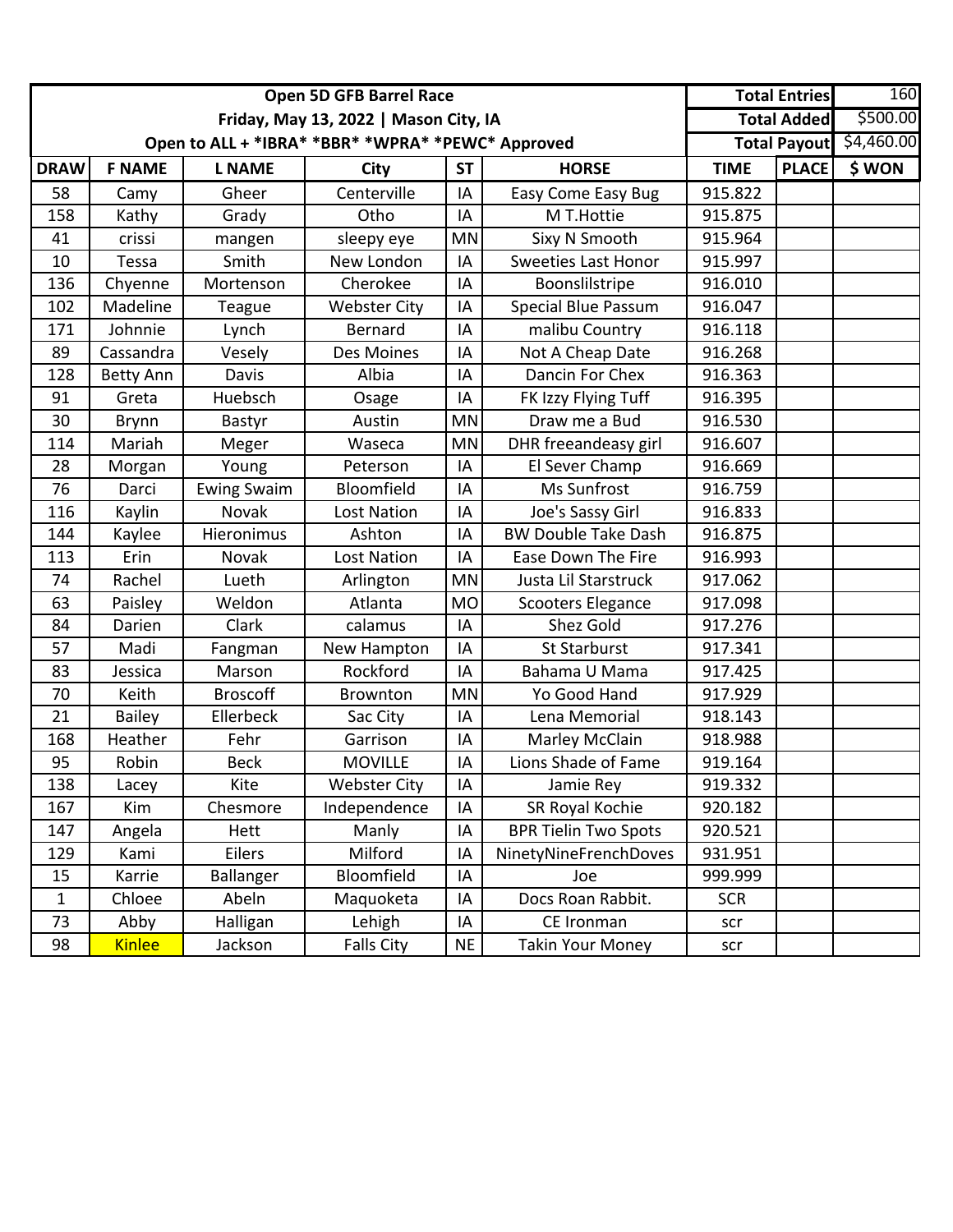|               |               |                                       | Youth 4D GFB Barrel Race   Sponsored by Prime Performance Nutrition |                                                                                               | <b>Total Entries</b> |                     | 36                     |          |
|---------------|---------------|---------------------------------------|---------------------------------------------------------------------|-----------------------------------------------------------------------------------------------|----------------------|---------------------|------------------------|----------|
|               |               | Friday, May 13, 2022   Mason City, IA |                                                                     |                                                                                               |                      | <b>Total Added</b>  |                        | \$0.00   |
|               |               |                                       |                                                                     | Entries in open & "aged" class roll to "aged" class   YO = Youth Only   0.000 is a carry over |                      | <b>Total Payout</b> |                        | \$621.00 |
| <b>F NAME</b> | <b>L NAME</b> | City                                  | <b>ST</b>                                                           | <b>HORSE</b>                                                                                  | <b>TIME</b>          | <b>Place</b>        |                        | \$ Won   |
| Miranda       | Hambley       | Dekalb                                | IL                                                                  | Steelin Firewater.                                                                            | 15.748               | 1D1                 | \$                     | 109      |
| Shelby        | Twardowski    | Swanville                             | <b>MN</b>                                                           | MC Cash Seeker                                                                                | 15.749               | 1D2                 | \$                     | 65       |
| Abby          | Halligan      | Lehigh                                | IA                                                                  | Well Heeled Magoo                                                                             | 15.786               | 1D3                 | \$                     | 43       |
| Morgan        | Nelson        | Fort Dodge                            | IA                                                                  | My lil red wagon                                                                              | 15.927               |                     |                        |          |
| Shelby        | Twardowski    | Swanville                             | <b>MN</b>                                                           | Shis Cruiser Bar                                                                              | 16.017               |                     |                        |          |
| Shelby        | Twardowski    | Swanville                             | <b>MN</b>                                                           | <b>Short Dashing Rocket</b>                                                                   | 16.141               |                     |                        |          |
| Chloee        | Abeln         | Maquoketa                             | IA                                                                  | Docs Roan Rabbit                                                                              | 16.156               |                     |                        |          |
| Lyndsey       | Ernst         | Sparta                                | WI                                                                  | <b>Guys Stolen Times</b>                                                                      | 16.187               |                     |                        |          |
| Avery         | Teague        | <b>Webster City</b>                   | IA                                                                  | <b>Tulsas Diamond</b>                                                                         | 16.193               |                     |                        |          |
|               |               |                                       |                                                                     |                                                                                               |                      |                     |                        |          |
| Gabe          | Lamasters     | Woodward                              | ΙA                                                                  | Siete Coronas                                                                                 | 16.344               | 2D1                 | \$                     | 93       |
| Johnnie       | Lynch         | Bernard                               | IA                                                                  | JTD Go Home Joe                                                                               | 16.373               | 2D <sub>2</sub>     | $\overline{\varsigma}$ | 56       |
| Mallory       | Keller        | Blairsburg                            | IA                                                                  | Dubs Hollywood Flash                                                                          | 16.427               | 2D3                 | \$                     | 37       |
| Hadley        | Meyer         | Zwingle                               | IA                                                                  | Firewaters Design.                                                                            | 16.459               |                     |                        |          |
|               |               |                                       |                                                                     |                                                                                               |                      |                     |                        |          |
| Morgan        | Keller        | Blairsburg                            | IA                                                                  | JB Docs Ace                                                                                   | 16.751               | 3D1                 | \$                     | 124      |
|               |               |                                       |                                                                     |                                                                                               |                      |                     |                        |          |
| <b>Brynn</b>  | Bastyr        | Austin                                | <b>MN</b>                                                           | Sapphire Sparkle                                                                              | 17.372               | 4D1                 | $\overline{\varsigma}$ | 47       |
| Jade          | Durfey        | Corydon                               | IA                                                                  | Hesacategoryfive                                                                              | 17.497               | 4D <sub>2</sub>     | \$                     | 28       |
| Maiah         | Difazzio      | Elkhorn                               | WI                                                                  | Lilly's Luck                                                                                  | 17.499               | 4D3                 | \$                     | 19       |
| Hadley        | Meyer         | Bernard                               | IA                                                                  | Pumba                                                                                         | 17.719               |                     |                        |          |
| Reagan        | Schwartz      | Adel                                  | IA                                                                  | Dry Stylish Peppy                                                                             | 17.726               |                     |                        |          |
| Teagan        | Smith         | Algona                                | IA                                                                  | Rico                                                                                          | 18.198               |                     |                        |          |
| MJ            | Ralston       | Shellsburg                            | IA                                                                  | Jersey Boys                                                                                   | 18.244               |                     |                        |          |
| Audreianna    | Schmidt       | Delmar                                | IA                                                                  | Okie Dokey Iris                                                                               | 18.265               |                     |                        |          |
| Kyrra         | Racine        | Stratford                             | IA                                                                  | Cowboy                                                                                        | 19.039               |                     |                        |          |
| Kelsey        | Janssen       | Clare                                 | IA                                                                  | Ruby River Dynamite                                                                           | 19.249               |                     |                        |          |
| Taylor        | Parsons       | <b>Bancroft</b>                       | IA                                                                  | Hank                                                                                          | 20.092               |                     |                        |          |
| Kearsyn       | Kite          | <b>Webster City</b>                   | IA                                                                  | Badger                                                                                        | 31.201               |                     |                        |          |
| Madeline      | Teague        | <b>Webster City</b>                   | IA                                                                  | <b>Special Blue Passum</b>                                                                    | 916.047              |                     |                        |          |
| Johnnie       | Lynch         | Bernard                               | IA                                                                  | malibu Country                                                                                | 916.118              |                     |                        |          |
| <b>Brynn</b>  | Bastyr        | Austin                                | MN                                                                  | Draw me a Bud                                                                                 | 916.530              |                     |                        |          |
| Kaylin        | Novak         | <b>Lost Nation</b>                    | ΙA                                                                  | Joe's Sassy Girl                                                                              | 916.833              |                     |                        |          |
| Kaylee        | Hieronimus    | Ashton                                | ΙA                                                                  | <b>BW Double Take Dash</b>                                                                    | 916.875              |                     |                        |          |
| Paisley       | Weldon        | Atlanta                               | <b>MO</b>                                                           | <b>Scooters Elegance</b>                                                                      | 917.098              |                     |                        |          |
| Maci          | Heeren        | Pecatonica                            | IL                                                                  | Boone                                                                                         | 917.138              |                     |                        |          |
| Kinnick       | Meyer         | Woodward                              | IA                                                                  | <b>Tall Boy</b>                                                                               | 918.380              |                     |                        |          |
| Rebecca       | LaRue         | Dumont                                | IA                                                                  | Forever in my heart                                                                           | 999.999              |                     |                        |          |
| Abby          | Halligan      | Lehigh                                | IA                                                                  | CE Ironman                                                                                    | scr                  |                     |                        |          |
|               |               |                                       |                                                                     |                                                                                               | #N/A                 |                     |                        |          |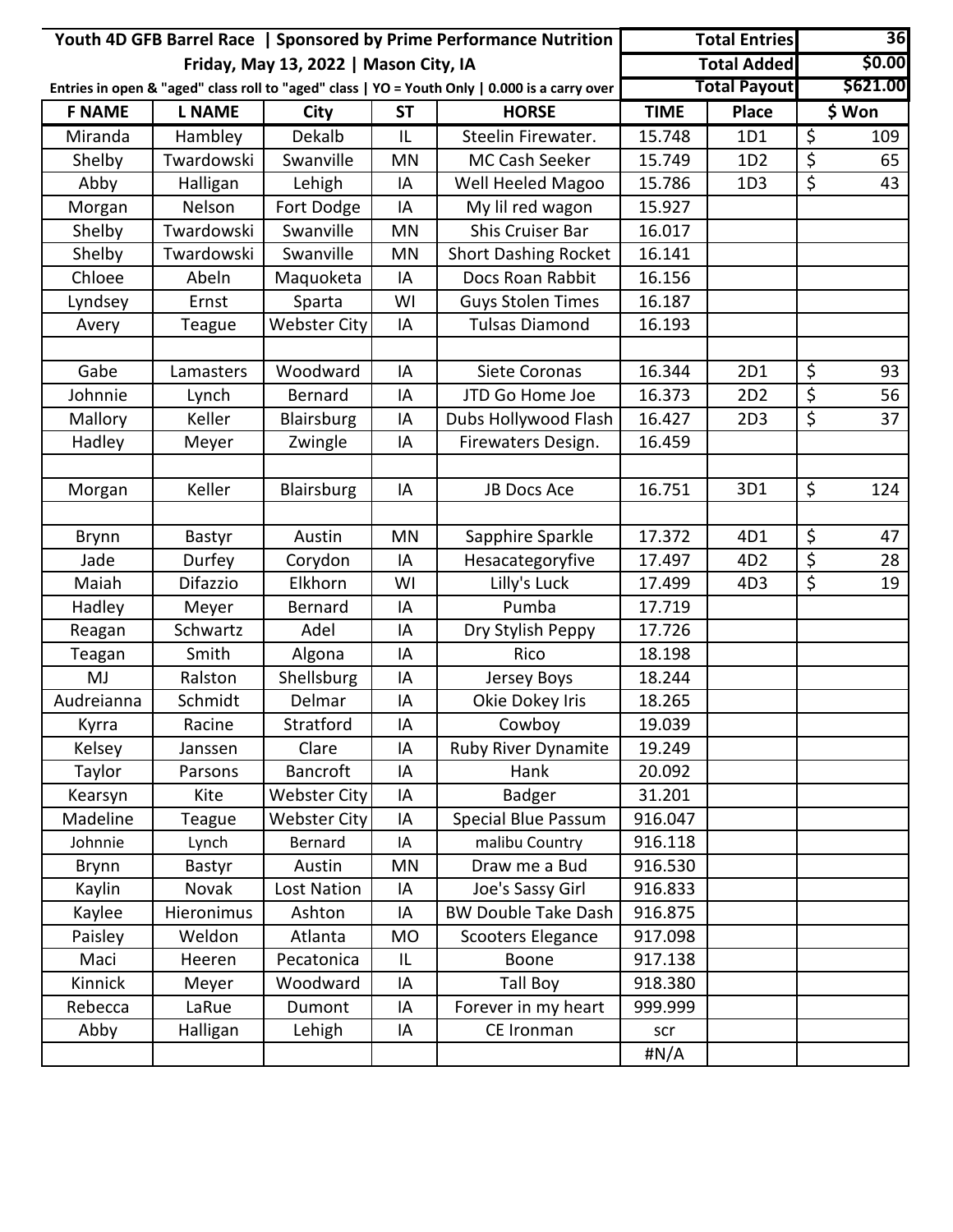|                 |                | <b>Adult 4D GFB Barrel Race</b>       |           |                                                                                               | <b>Total Entries</b> |                     | 29                       |              |
|-----------------|----------------|---------------------------------------|-----------|-----------------------------------------------------------------------------------------------|----------------------|---------------------|--------------------------|--------------|
|                 |                | Friday, May 13, 2022   Mason City, IA |           |                                                                                               |                      | <b>Total Added</b>  |                          | \$0.00       |
|                 |                |                                       |           | Entries in open & "aged" class roll to "aged" class   AO = Adult Only   0.000 is a carry over |                      | <b>Total Payout</b> |                          | \$501.00     |
| <b>F NAME</b>   | <b>L NAME</b>  | City                                  | <b>ST</b> | <b>HORSE</b>                                                                                  | <b>TIME</b>          | <b>Place</b>        | \$                       | $\mathbf{1}$ |
| Kaylee          | Lacina         | <b>Badger</b>                         | IA        | Raiders Golden Girl                                                                           | 15.351               | $1d-1$              | \$                       | 106          |
| Ashley          | <b>Burke</b>   | Morris                                | IL        | Ts jazzs high brow                                                                            | 15.661               | $1d-2$              | \$                       | 70           |
| Lori            | Smedberg       | <b>Wisconsin Rapids</b>               | WI        | MolFrenchRoyalTodd                                                                            | 15.954               | $2d-1$              | \$                       | 75           |
| Elisha          | Vickroy        | Lucas                                 | IA        | DocAlena Drift                                                                                | 16.129               | $2d-2$              | \$                       | 45           |
| Tacie           | Overturf       | Ames                                  | IA        | <b>RLR Ragin Bull</b>                                                                         | 16.135               | $2d-3$              | $\overline{\mathcal{S}}$ | 30           |
| Jessica         | Olson          | Monroe                                | WI        | Dashinforoutlawfame                                                                           | 16.202               |                     |                          |              |
| <b>Brittney</b> | <b>Blair</b>   | Lincoln                               | <b>NE</b> | Mountblancsugarjo                                                                             | 16.284               |                     |                          |              |
| Mary            | Tegeler        | Morrison                              | IL        | <b>Undniably Sharp</b>                                                                        | 16.365               | $3d-1$              | \$                       | 50           |
| Dylan           | Clement        | <b>Mason City</b>                     | IA        | Sheâ€ <sup>™</sup> s so fluffy                                                                | 16.394               | $3d-2$              | \$                       | 30           |
| <b>Baillie</b>  | Thibadeau      | Manchester                            | IA        | Vegas blue streak                                                                             | 16.848               | $3d-3$              | \$                       | 20           |
|                 |                |                                       |           |                                                                                               |                      |                     |                          |              |
| Carli           | Miller         | Lewistown                             | IL        | TEES WATCHIN U ROPE                                                                           | 16.932               | $4d-1$              | \$                       | 38           |
| Cassandra       | Vesely         | Des Moines                            | IA        | Micky Hit The Deck                                                                            | 16.950               | $4d-2$              | \$                       | 23           |
| Katelynn        | <b>Shields</b> | LINEVILLE                             | IA        | <b>RC JASMINE GIRL</b>                                                                        | 17.133               | $4d-3$              | \$                       | 15           |
| Carley          | Wentworth      | Saint Ansgar                          | IA        | Alice                                                                                         | 17.369               |                     |                          |              |
| Katelynn        | <b>Shields</b> | <b>LINEVILLE</b>                      | IA        | RC BLAZING RED HOTT                                                                           | 17.374               |                     |                          |              |
| Melisa          | Shields-Dunlap | Lineville                             | IA        | Yo Bay Berry Frost                                                                            | 17.403               |                     |                          |              |
| Stefanie        | <b>Baas</b>    | Maquoketa                             | ΙA        | <b>Streakin Bug Passum</b>                                                                    | 17.587               |                     |                          |              |
| Mary            | Tegeler        | Morrison                              | IL        | <b>Jesses Tales</b>                                                                           | 17.692               |                     |                          |              |
| Gabe            | Hammond        | Lucas                                 | IA        | <b>WC Aliwood</b>                                                                             | 18.024               |                     |                          |              |
| Krista          | Meyer          | Cedar Rapids                          | IA        | Wilma Rose                                                                                    | 18.812               |                     |                          |              |
| <b>Baillie</b>  | Thibadeau      | Manchester                            | ΙA        | Looper                                                                                        | 19.766               |                     |                          |              |
| Kylee           | Yates          | Redfield                              | IA        | JJ                                                                                            | 25.658               |                     |                          |              |
| Camy            | Gheer          | Centerville                           | ΙA        | <b>Easy Come Easy Bug</b>                                                                     | 915.822              |                     |                          |              |
| Cassandra       | Vesely         | Des Moines                            | IA        | Not A Cheap Date                                                                              | 916.268              |                     |                          |              |
| Erin            | Novak          | Lost Nation                           | ΙA        | Ease Down The Fire                                                                            | 916.993              |                     |                          |              |
| Rachel          | Lueth          | Arlington                             | ΜN        | Justa Lil Starstruck                                                                          | 917.062              |                     |                          |              |
| Darien          | Clark          | calamus                               | IA        | Shez Gold                                                                                     | 917.276              |                     |                          |              |
| <b>Bailey</b>   | Ellerbeck      | Sac City                              | IA        | Lena Memorial                                                                                 | 918.143              |                     |                          |              |
| Camy            | Gheer          | Centerville                           | IA        | Eye Had A Moment Guy                                                                          | scr                  |                     |                          |              |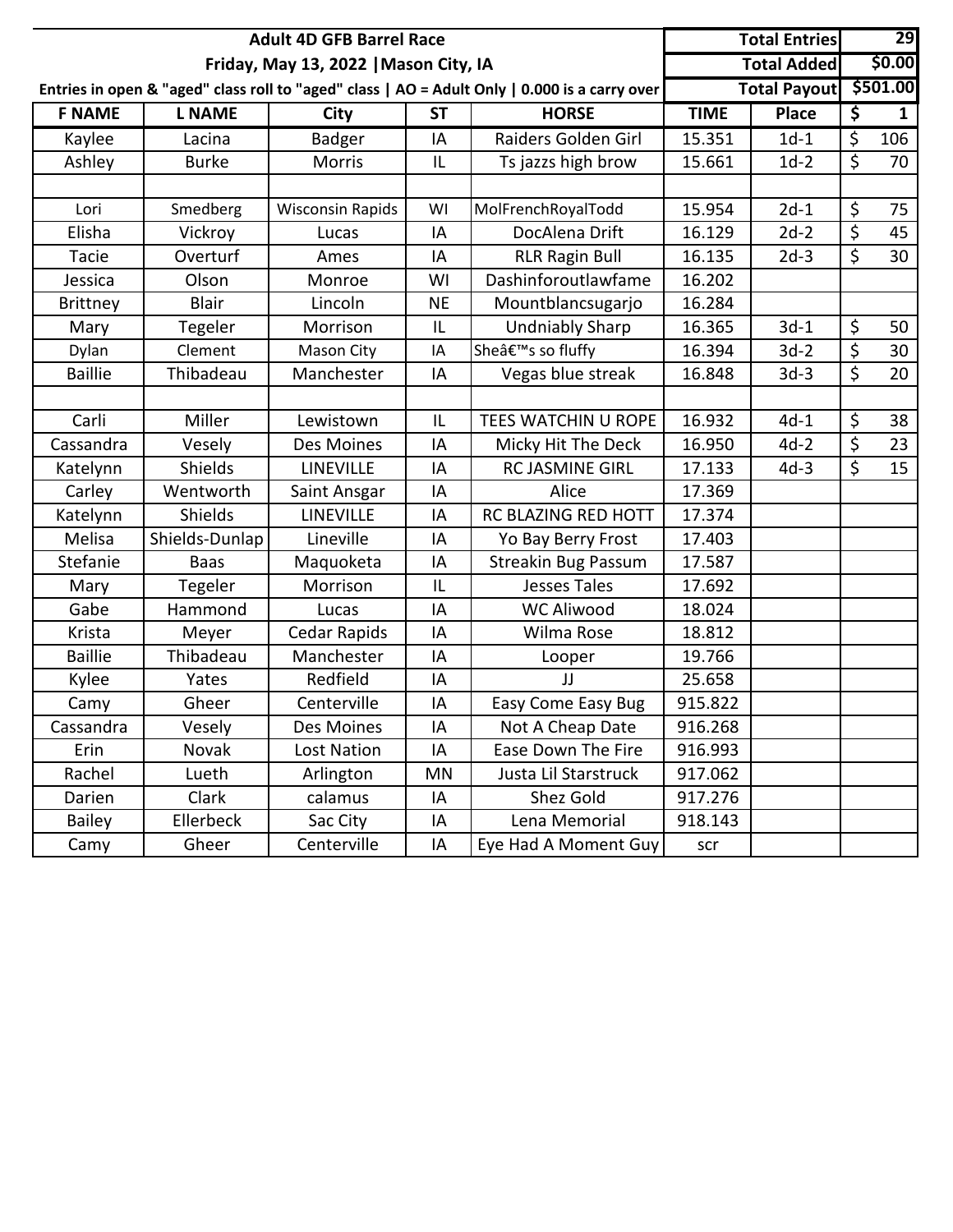|                  |                |                                       |           | Masters 4D GFB Barrel Race   Sponsored by Jan's Sewtique                                        |             | <b>Total Entries</b> |                          | 31       |
|------------------|----------------|---------------------------------------|-----------|-------------------------------------------------------------------------------------------------|-------------|----------------------|--------------------------|----------|
|                  |                | Friday, May 13, 2022   Mason City, IA |           |                                                                                                 |             | <b>Total Added</b>   |                          | \$0.00   |
|                  |                |                                       |           | Entries in open & "aged" class roll to "aged" class   MO = Masters Only   0.000 is a carry over |             | <b>Total Payout</b>  |                          | \$535.00 |
| <b>F NAME</b>    | <b>L NAME</b>  | City                                  | <b>ST</b> | <b>HORSE</b>                                                                                    | <b>TIME</b> | <b>Place</b>         |                          | \$ Won   |
| Sandra           | <b>Brandli</b> | Mauston                               | WI        | Famous french guy                                                                               | 15.660      | $1d-1$               | $\overline{\mathcal{S}}$ | 94       |
| Jennifer         | <b>Beck</b>    | Delmar                                | IA        | DC French Rita                                                                                  | 15.780      | $1d-2$               | $\overline{\mathcal{S}}$ | 56       |
| Amy              | Chesmore       | Moville                               | IA        | A Dash Of Ivory                                                                                 | 15.913      | $1d-3$               | $\overline{\varsigma}$   | 37       |
| Linda            | Crusinberry    | Maywood                               | <b>MO</b> | Bay B Im Worth It                                                                               | 15.965      |                      |                          |          |
| Jody             | <b>Bardole</b> | Hampton                               | IA        | Trust Me I Got This                                                                             | 15.966      |                      |                          |          |
| <b>Brian</b>     | Jensen         | <b>Eden Prairie</b>                   | <b>MN</b> | Famousfrenchfirewater                                                                           | 16.000      |                      |                          |          |
| Jodie            | Greig          | Estherville                           | IA        | Dudes Gotta Gun                                                                                 | 16.139      |                      |                          |          |
| Sara             | Walter         | palo                                  | IA        | Mags Fabulous French                                                                            | 16.172      | $2d-1$               | $\zeta$                  | 80       |
| Debbie           | Nelson         | Sergeant Bluff                        | IA        | <b>Guys Luvin Fame</b>                                                                          | 16.183      | $2d-2$               | $\overline{\varsigma}$   | 48       |
| Jolene           | Hambley        | Dekalb                                | IL        | Unn Break Able                                                                                  | 16.220      | $2d-3$               | \$                       | 32       |
| Margo            | Ransom         | Paola                                 | KS        | <b>Frosty Flying Effort</b>                                                                     | 16.357      |                      |                          |          |
| Kathy            | Roseland       | Marshalltown                          | IA        | <b>Busta Run Iris</b>                                                                           | 16.476      |                      |                          |          |
| Jolene           | Hambley        | Dekalb                                | IL        | Sparks Fly Fame                                                                                 | 16.668      | $3d-1$               | \$                       | 53       |
| Debbie           | Nelson         | Sergeant Bluff                        | IA        | <b>Hesa French Dancer</b>                                                                       | 16.686      | $3d-2$               | $\overline{\xi}$         | 32       |
| Kelly            | Keller         | blairsburg                            | IA        | Firen Angel Bonnie                                                                              | 16.692      | $3d-3$               | \$                       | 21       |
| Jennifer         | <b>Beck</b>    | Delmar                                | IA        | TDM Yellow Wood Girl                                                                            | 16.727      |                      |                          |          |
| Traci            | Blanchfield    | Lohrville                             | IA        | <b>Morgans Scootin Bub</b>                                                                      | 16.772      |                      |                          |          |
| Danielle         | Madden         | <b>Story City</b>                     | IA        | FK Sun Of A Gun                                                                                 | 16.785      |                      |                          |          |
| Crystal          | <b>Summers</b> | Fort Dodge                            | IA        | Wrangler                                                                                        | 16.811      |                      |                          |          |
| Jodie            | Greig          | Estherville                           | IA        | Holy Moly Hang On                                                                               | 16.813      |                      |                          |          |
| Shaunae          | Overturf       | Ames                                  | IA        | <b>KD Berts Moon Bug</b>                                                                        | 16.837      |                      |                          |          |
| Lynde            | Johnson        | Stanhope                              | IA        | <b>FK Triple Timing</b>                                                                         | 16.880      |                      |                          |          |
| Shelly           | Aldag          | Schleswig                             | IA        | <b>Buckin Bay Boy</b>                                                                           | 16.931      |                      |                          |          |
| Kelly            | Keller         | blairsburg                            | IA        | Lost Valley Mint                                                                                | 17.059      |                      |                          |          |
| Natalie          | Hieronimus     | Ashton                                | IA        | Apollo To ID                                                                                    | 17.950      | $4d-1$               | $\zeta$                  | 48       |
| Kent             | Eilers         | Milford                               | IA        | <b>Convincing PayDay</b>                                                                        | 32.721      | $4d-2$               | \$                       | 32       |
| Kelly            | Heckart        | Ottumwa                               | IA        | Teller Im French                                                                                | 99.999      |                      |                          |          |
| <b>Betty Ann</b> | Davis          | Albia                                 | IA        | Dancin For Chex                                                                                 | 916.363     |                      |                          |          |
| Darci            | Ewing Swaim    | Bloomfield                            | IA        | Ms Sunfrost                                                                                     | 916.759     |                      |                          |          |
| Kim              | Chesmore       | Independence                          | IA        | SR Royal Kochie                                                                                 | 920.182     |                      |                          |          |
| Kami             | Eilers         | Milford                               | IA        | NinetyNineFrenchDoves                                                                           | 931.951     |                      |                          |          |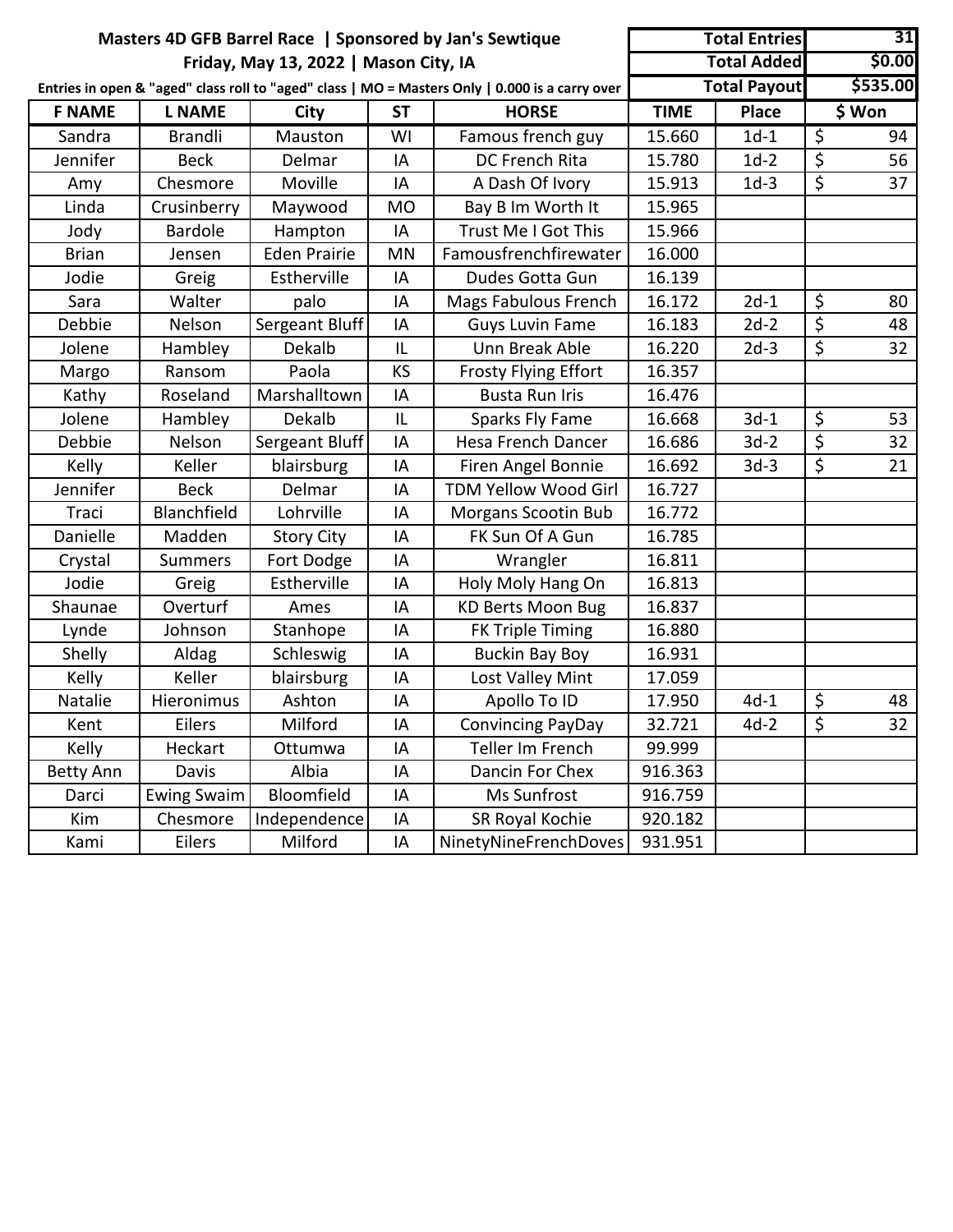|                |                  |                |                                         | <b>Total Entries</b><br><b>Total Added</b> | 183<br>\$1,000.00                                                 |             |                     |            |
|----------------|------------------|----------------|-----------------------------------------|--------------------------------------------|-------------------------------------------------------------------|-------------|---------------------|------------|
|                |                  |                | Saturday, May 14, 2022   Mason City, IA |                                            | *IBRA* *BBR* *WPRA* *PEWC* *NBHA MN02/03/00 & IA02/03/00 Approved |             | <b>Total Payout</b> | \$6,490.00 |
| <b>DRAW</b>    | <b>F NAME</b>    | <b>L NAME</b>  | <b>CITY</b>                             | <b>ST</b>                                  | <b>HORSE</b>                                                      | <b>TIME</b> | <b>PLACE</b>        | \$WON      |
| 6              | Jolene           | Hambley        | Dekalb                                  | IL                                         | <b>Steelin Firewater</b>                                          | 15.343      | $1d-1$              | 565        |
| 38             | Sara             | <b>Boies</b>   | Indianola                               | IA                                         | FL Forget Me Not                                                  | 15.434      | $1d-2$              | 467        |
| 150            | Kaylee           | Lacina         | <b>Badger</b>                           | IA                                         | Raiders Golden Girl                                               | 15.483      | $1d-3$              | 370        |
| 172            | Sharon           | Munn           | Monticello                              | MN                                         | French Babalulu                                                   | 15.532      | $1d-4$              | 273        |
| 50             | Madeline         | Teague         | <b>Webster City</b>                     | IA                                         | Special Blue Passum                                               | 15.556      | $1d-5$              | 175        |
| 67             | Shelby           | Twardowski     | Swanville                               | MN                                         | MC Cash Seeker                                                    | 15.558      | $1d-6$              | 97         |
| 81             | Donna            | Kalish         | <b>DODGEVILLE</b>                       | WI                                         | Nicks Special K                                                   | 15.566      |                     |            |
| 179            | Sandra           | <b>Brandli</b> | Mauston                                 | WI                                         | Famous french guy                                                 | 15.618      |                     |            |
| 131            | Chyenne          | Mortenson      | Cherokee                                | IA                                         | Boonslilstripe                                                    | 15.631      |                     |            |
| 138            | Ashtin           | Holzer         | La Crescent                             | MN                                         | Slick Em Up Sonny                                                 | 15.666      |                     |            |
| 111            | Robin            | <b>Beck</b>    | <b>MOVILLE</b>                          | IA                                         | <b>High Traffic Day</b>                                           | 15.686      |                     |            |
| 100            | Jessica          | Olson          | Monroe                                  | WI                                         | Dashinforoutlawfame                                               | 15.706      |                     |            |
| 168            | Deb              | Shefveland     | Monticello                              | MN                                         | MC Sheza Fast Grand                                               | 15.708      |                     |            |
| 149            | Rachael          | Petersen       | Alden                                   | MN                                         | Royale Reminic                                                    | 15.752      |                     |            |
| 32             | Bergan           | <b>Buesser</b> | Eau Claire                              | WI                                         | Bar none frost                                                    | 15.776      |                     |            |
| 63             | Jennifer         | <b>Beck</b>    | Delmar                                  | IA                                         | DC French Rita                                                    | 15.817      |                     |            |
| 31             | Jessica          | Jurgensen      | Denison                                 | IA                                         | Iris Runawaywrangler                                              | 15.848      | $2d-1$              | 471        |
| 118            | Jolene           | Hambley        | Dekalb                                  | IL                                         | Sparks Fly Fame                                                   | 15.864      | $2d-2$              | 389        |
| 144            | Shelby           | Twardowski     | Swanville                               | MN                                         | Shis Cruiser Bar                                                  | 15.867      | $2d-3$              | 308        |
| 28             | Avery            | Teague         | <b>Webster City</b>                     | IA                                         | <b>Tulsas Diamond</b>                                             | 15.875      | $2d-4$              | 227        |
| 11             | Carrie           | Heeren         | Pecatonica                              | IL                                         | <b>Gymme Three Steps</b>                                          | 15.892      | $2d-5$              | 146        |
| 154            | Sara             | Walter         | palo                                    | IA                                         | Mags Fabulous French                                              | 15.907      | $2d-6$              | 81         |
| 125            | Alesia           | Harlan         | Winterset                               | IA                                         | RS Perks Rooster                                                  | 15.929      |                     |            |
| 26             | Ashley           | Meyer          | Zwingle                                 | IA                                         | <b>Firewaters Design</b>                                          | 15.940      |                     |            |
| 40             | Sherri           | Wright         | Gilman                                  | WI                                         | <b>VF Secret Mistress</b>                                         | 15.953      |                     |            |
| 52             | Robin            | <b>Beck</b>    | <b>MOVILLE</b>                          | IA                                         | Lions Shade of Fame                                               | 15.970      |                     |            |
| 95             | Johnnie          | Lynch          | Bernard                                 | IA                                         | JTD Go Home Joe                                                   | 15.999      |                     |            |
| 8              | Kelly            | Cagle          | Melbourne                               | IA                                         | Kiss This baby                                                    | 16.000      |                     |            |
| 104            | Sherri           | Wright         | Gilman                                  | WI                                         | <b>Ms Smart Sailing Doc</b>                                       | 16.005      |                     |            |
| 19             | Tessa            | Smith          | New London                              | IA                                         | <b>Scarlets Rowdy Bug</b>                                         | 16.015      |                     |            |
| 59             | Greta            | Huebsch        | Osage                                   | IA                                         | FK Izzy Flying Tuff                                               | 16.036      |                     |            |
| $\overline{2}$ | Amy              | Chesmore       | Moville                                 | IA                                         | A Dash Of Ivory                                                   | 16.072      |                     |            |
| 146            | Debbie           | Nelson         | Sergeant Bluff                          | IA                                         | <b>Guys Luvin Fame</b>                                            | 16.079      |                     |            |
| 14             | Linda            | Crusinberry    | Maywood                                 | MO                                         | Bay B Im Worth It                                                 | 16.085      |                     |            |
| 119            | Carissa          | McFarland      | Afton                                   | IA                                         | MJP IMAFABULOUSBULLY                                              | 16.108      |                     |            |
| 86             | <b>Betty Ann</b> | Davis          | Albia                                   | IA                                         | Dancin For Chex                                                   | 16.113      |                     |            |
| 43             | Margo            | Ransom         | Paola                                   | KS                                         | Frosty Flying Effort                                              | 16.121      |                     |            |
| 126            | <b>Brittney</b>  | <b>Blair</b>   | Lincoln                                 | <b>NE</b>                                  | Mountblancsugarjo                                                 | 16.139      |                     |            |
| 106            | crissi           | mangen         | sleepy eye                              | MN                                         | Sixy N Smooth                                                     | 16.141      |                     |            |
| 23             | Shelby           | Twardowski     | Swanville                               | MN                                         | <b>Short Dashing Rocket</b>                                       | 16.154      |                     |            |
| 137            | Tacie            | Overturf       | Ames                                    | IA                                         | <b>RLR Ragin Bull</b>                                             | 16.157      |                     |            |
| 180            | Abigail          | Schwab         | Glenville                               | MN                                         | A DashN Drifter                                                   | 16.164      |                     |            |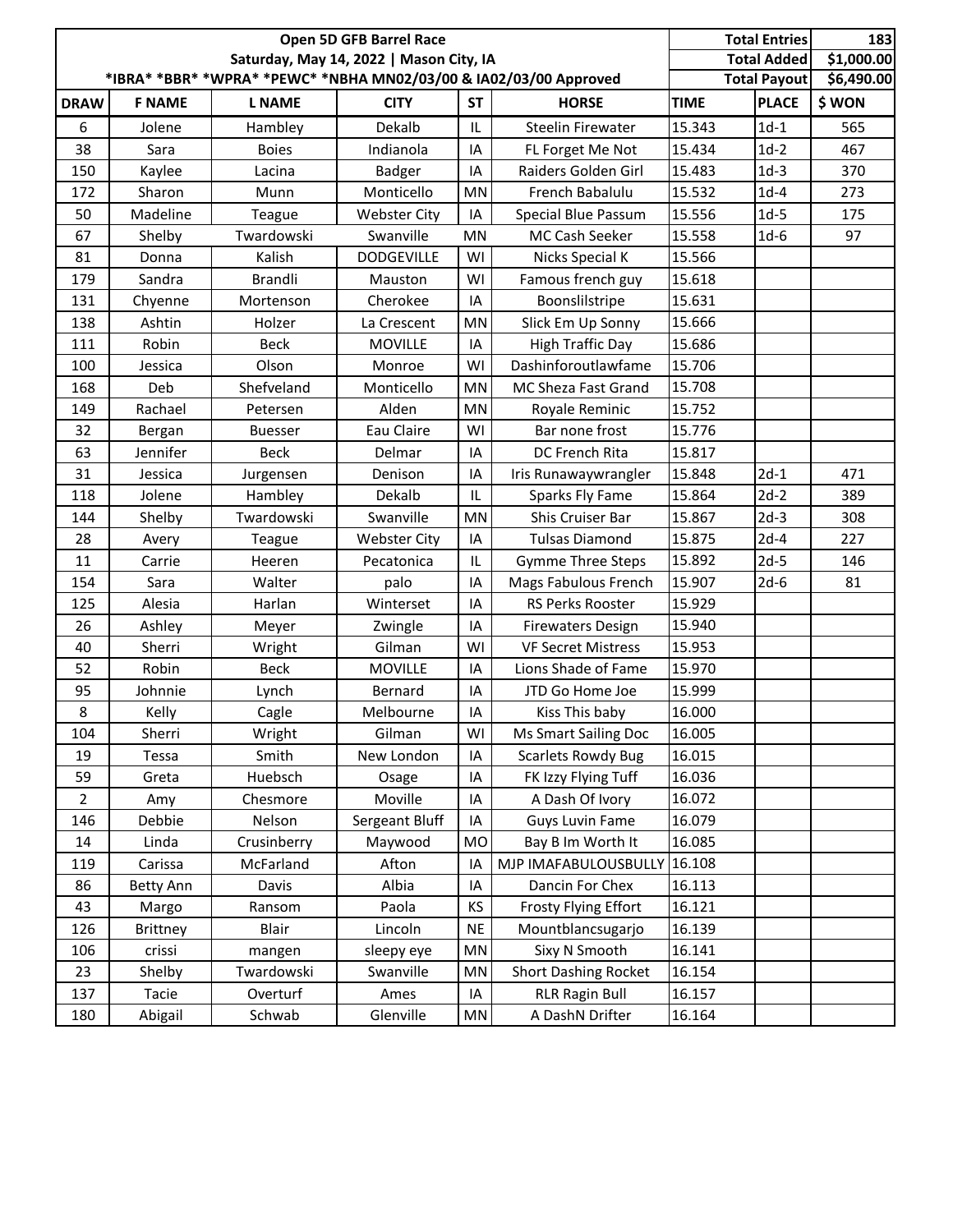| *IBRA* *BBR* *WPRA* *PEWC* *NBHA MN02/03/00 & IA02/03/00 Approved<br><b>Total Payout</b><br><b>PLACE</b><br><b>ST</b><br><b>DRAW</b><br><b>F NAME</b><br><b>L NAME</b><br><b>CITY</b><br><b>HORSE</b><br><b>TIME</b><br>16.200<br>5<br>WI<br>Sandi<br><b>Brandli</b><br>Kiss Me Over Yonder<br>Mauston | \$1,000.00<br><b>Total Added</b> |
|--------------------------------------------------------------------------------------------------------------------------------------------------------------------------------------------------------------------------------------------------------------------------------------------------------|----------------------------------|
|                                                                                                                                                                                                                                                                                                        | \$6,490.00                       |
|                                                                                                                                                                                                                                                                                                        | \$WON                            |
|                                                                                                                                                                                                                                                                                                        |                                  |
| 16.222<br>3<br><b>Brian</b><br><b>Eden Prairie</b><br>Famousfrenchfirewater<br>MN<br>Jensen                                                                                                                                                                                                            |                                  |
| $\overline{7}$<br>16.239<br>Woodward<br>IA<br><b>Famous Rival</b><br>Megan<br>Storey                                                                                                                                                                                                                   |                                  |
| 16.247<br>69<br>WI<br><b>Guys Stolen Times</b><br>Lyndsey<br>Ernst<br>Sparta                                                                                                                                                                                                                           |                                  |
| 16.262<br>RedBrow CD<br>94<br>Karissa<br>Gipple<br>Bernard<br>IA                                                                                                                                                                                                                                       |                                  |
| El Sever Champ<br>16.264<br>48<br>IA<br>Morgan<br>Young<br>Peterson                                                                                                                                                                                                                                    |                                  |
| 134<br>DocAlena Drift<br>16.277<br>Elisha<br>Vickroy<br>IA<br>Lucas                                                                                                                                                                                                                                    |                                  |
| 9<br>16.309<br>Jodie<br>Estherville<br>Greig<br>IA<br>Holy Moly Hang On                                                                                                                                                                                                                                |                                  |
| 16.315<br>Keller<br>Dubs Hollywood Flash<br>122<br>Mallory<br>Blairsburg<br>IA                                                                                                                                                                                                                         |                                  |
| 16.319<br>20<br>Weldon<br>Paisley<br>Atlanta<br><b>MO</b><br>Scooters Elegance                                                                                                                                                                                                                         |                                  |
| 16.328<br>99<br>Otho<br>Kathy<br>IA<br>M T.Hottie<br>Grady                                                                                                                                                                                                                                             |                                  |
| 16.349<br>$3d-1$<br>Miller<br>75<br>Carli<br>Lewistown<br>IL<br><b>TEES WATCHIN U ROPE</b>                                                                                                                                                                                                             | \$<br>376                        |
| $3d-2$<br>79<br>Smith<br>16.356<br>Tessa<br>New London<br>IA<br><b>Sweeties Last Honor</b>                                                                                                                                                                                                             | \$<br>312                        |
| Novak<br>16.361<br>$3d-3$<br>41<br>Kaylin<br><b>Lost Nation</b><br>IA<br>Joe's Sassy Girl                                                                                                                                                                                                              | \$<br>247                        |
| 16.363<br>$3d-4$<br>76<br><b>Undniably Sharp</b><br>IL<br>Mary<br>Tegeler<br>Morrison                                                                                                                                                                                                                  | \$<br>182                        |
| Shez Gold<br>Darien<br>Clark<br>16.366<br>$3d-5$<br>116<br>calamus<br>IA                                                                                                                                                                                                                               | \$<br>117                        |
| 16.388<br>159<br>Kelly<br>Keller<br>blairsburg<br>IA<br>Lost Valley Mint<br>$3d-6$                                                                                                                                                                                                                     | \$<br>65                         |
| 16.414<br>80<br>Chloee<br>Maquoketa<br>IA<br>Docs Roan Rabbit<br>Abeln                                                                                                                                                                                                                                 |                                  |
| Callender<br>Iris Smokin Bandit<br>16.417<br>15<br>Erritt<br>IA<br>Payton                                                                                                                                                                                                                              |                                  |
| 16.420<br>98<br>Marlee<br>Gowrie<br>IA<br>DL Heza Shawne Bug<br>Gregg                                                                                                                                                                                                                                  |                                  |
| <b>MO</b><br>16.421<br>108<br>Emily<br>Ewing<br>Kruise<br>Mortensen                                                                                                                                                                                                                                    |                                  |
| Dun It For Perks<br>16.422<br>97<br>Morehouse<br>MN<br>Evelyn<br>New Prague                                                                                                                                                                                                                            |                                  |
| 16.443<br>181<br>Dylan<br>Clement<br>Sheâ€ <sup>™</sup> s so fluffy<br>Mason City<br>IA                                                                                                                                                                                                                |                                  |
| 16.445<br>Kathy<br>Marshalltown<br>167<br>Roseland<br>IA<br><b>Busta Run Iris</b>                                                                                                                                                                                                                      |                                  |
| 16.457<br>156<br>Gabe<br>IA<br>Siete Coronas<br>Woodward<br>Lamasters                                                                                                                                                                                                                                  |                                  |
| <b>Baillie</b><br>Thibadeau<br>Manchester<br>Vegas blue streak<br>16.458<br>114<br>IA                                                                                                                                                                                                                  |                                  |
| Hannah<br>16.478<br>155<br>Grace<br>IA<br>Fly Guy<br>Dysart                                                                                                                                                                                                                                            |                                  |
| 112<br>Sergeant Bluff<br>IA<br>Hesa French Dancer<br>16.491<br>Debbie<br>Nelson                                                                                                                                                                                                                        |                                  |
| IA<br><b>BPR Tielin Two Spots</b><br>16.502<br>101<br>Hett<br>Manly<br>Angela                                                                                                                                                                                                                          |                                  |
| Kohlhof<br>16.533<br>Runnels<br>110<br>Roxane<br>Intent ta streak<br>IA                                                                                                                                                                                                                                |                                  |
| FK Sun Of A Gun<br>Danielle<br>Madden<br><b>Story City</b><br>IA<br>16.556<br>72                                                                                                                                                                                                                       |                                  |
| 16.559<br>Kalish<br><b>DODGEVILLE</b><br>WI<br>Lil Rock N the Sky<br>141<br>Donna                                                                                                                                                                                                                      |                                  |
| Chesmore<br>Back Stretch Dawn<br>16.561<br>61<br>Moville<br>IA<br>Amy                                                                                                                                                                                                                                  |                                  |
| Colbie<br>Schmitt<br>Ames<br>16.568<br>74<br>IA<br><b>Temporary High</b>                                                                                                                                                                                                                               |                                  |
| Hambley<br>Dekalb<br>Unn Break Able<br>16.575<br>64<br>Jolene<br>IL                                                                                                                                                                                                                                    |                                  |
| Difazzio<br>Lilly's Luck<br>16.594<br>139<br>Maiah<br>Elkhorn<br>WI                                                                                                                                                                                                                                    |                                  |
| MN<br>Must Be Metallic<br>16.601<br>51<br>Amber<br>Duncanson<br>Mapleton                                                                                                                                                                                                                               |                                  |
| Fairfax<br>16.618<br>163<br>Katie<br>Stueck<br>IA<br>l'm a Royal Casanova                                                                                                                                                                                                                              |                                  |
| 16.626<br>Harlan<br>Winterset<br>IA<br><b>Smart Cat Sneakin</b><br>17<br>Alesia                                                                                                                                                                                                                        |                                  |
| 36<br>Jade<br>IA<br>Hesacategoryfive<br>16.642<br>Durfey<br>Corydon                                                                                                                                                                                                                                    |                                  |
| Tie Dyed Bandit<br>27<br>16.654<br>Angela<br>Hett<br>Manly<br>IA                                                                                                                                                                                                                                       |                                  |
| blairsburg<br>16.656<br>129<br>Keller<br>IA<br>Firen Angel Bonnie<br>Kelly                                                                                                                                                                                                                             |                                  |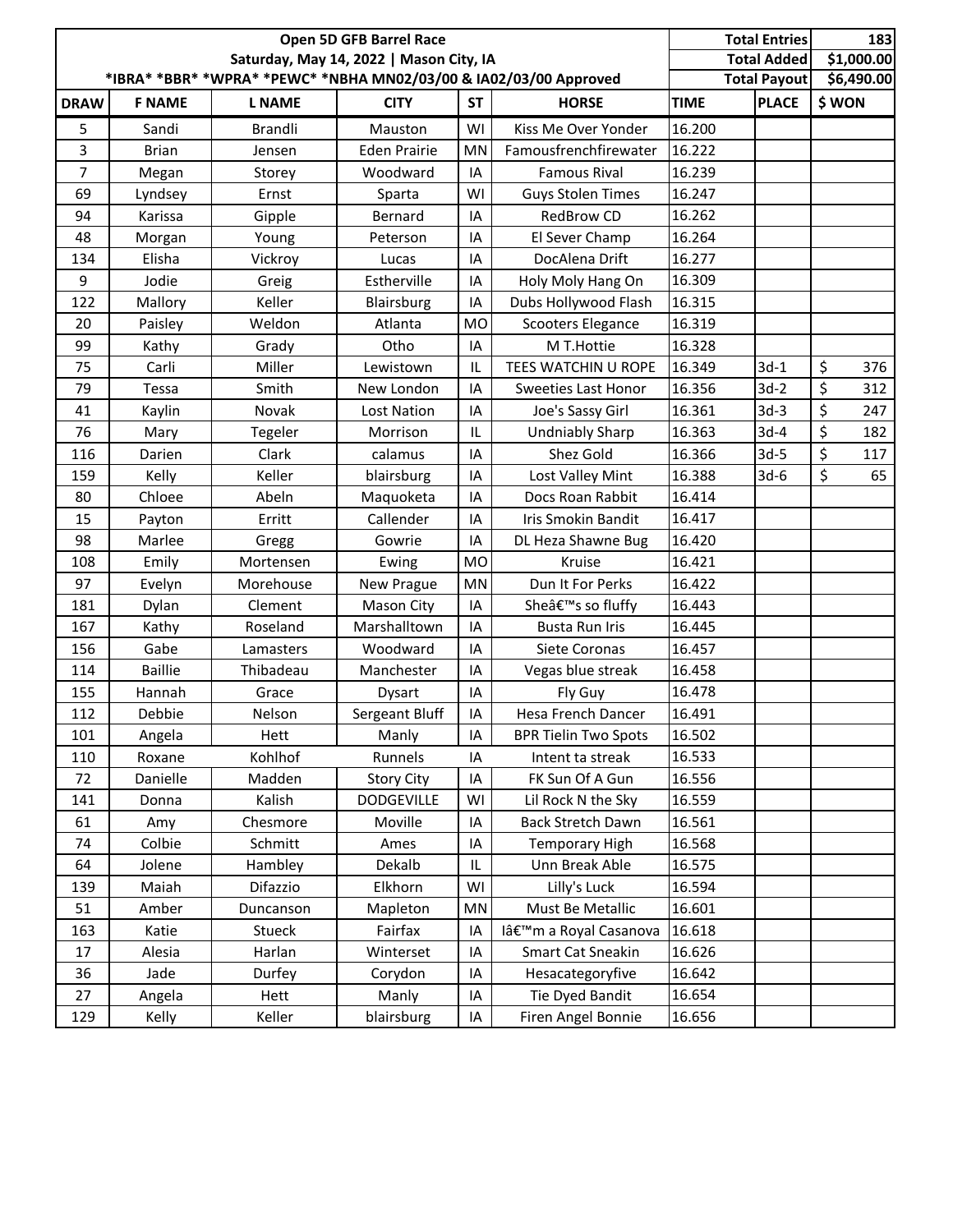|             |               | Open 5D GFB Barrel Race<br>Saturday, May 14, 2022   Mason City, IA |                    |           | <b>Total Entries</b><br><b>Total Added</b>                        | 183<br>\$1,000.00 |                     |                |
|-------------|---------------|--------------------------------------------------------------------|--------------------|-----------|-------------------------------------------------------------------|-------------------|---------------------|----------------|
|             |               |                                                                    |                    |           | *IBRA* *BBR* *WPRA* *PEWC* *NBHA MN02/03/00 & IA02/03/00 Approved |                   | <b>Total Payout</b> | \$6,490.00     |
| <b>DRAW</b> | <b>F NAME</b> | <b>L NAME</b>                                                      | <b>CITY</b>        | <b>ST</b> | <b>HORSE</b>                                                      | <b>TIME</b>       | <b>PLACE</b>        | \$WON          |
| 83          | Cassandra     | Vesely                                                             | Des Moines         | IA        | Micky Hit The Deck                                                | 16.694            |                     |                |
| 109         | Johnnie       | Lynch                                                              | Bernard            | IA        | Malibu Country                                                    | 16.694            |                     |                |
| 1           | Jeanne        | Lindblom                                                           | Pollock            | <b>MO</b> | <b>CN Hocus Pocus</b>                                             | 16.728            |                     |                |
| 127         | April         | Olson                                                              | CARVER             | MN        | UUU Billy The Kid                                                 | 16.728            |                     |                |
| 60          | Alesia        | Harlan                                                             | Winterset          | IA        | Night Beat Perks                                                  | 16.730            |                     |                |
| 46          | Katie         | Stueck                                                             | Fairfax            | IA        | Cee Texas Thunder                                                 | 16.777            |                     |                |
| 53          | Darci         | <b>Ewing Swaim</b>                                                 | Bloomfield         | IA        | Ms Sunfrost                                                       | 16.809            |                     |                |
| 44          | Val           | Wasinger                                                           | Winnebago          | MN        | Callin Me Gorgeous                                                | 16.838            |                     |                |
| 25          | Morgan        | Nelson                                                             | Fort Dodge         | IA        | My lil red wagon                                                  | 16.855            | $4d-1$              | $\zeta$<br>282 |
| 107         | Carley        | Wentworth                                                          | Saint Ansgar       | IA        | Alice                                                             | 16.951            | $4d-2$              | \$<br>234      |
| 62          | Katelynn      | Shields                                                            | LINEVILLE          | IA        | RC BLAZING RED HOTT                                               | 16.969            | $4d-3$              | \$<br>185      |
| 174         | Kami          | Eilers                                                             | Milford            | IA        | NinetyNIneFrenchDoves                                             | 17.000            | $4d-4$              | \$<br>136      |
| 165         | Heather       | Fehr                                                               | Garrison           | IA        | Ginger                                                            | 17.024            | $4d-5$              | \$<br>88       |
| 70          | Erin          | Novak                                                              | <b>Lost Nation</b> | IA        | Ease Down The Fire                                                | 17.037            | $4d-6$              | \$<br>49       |
| 13          | Jill          | Westcott                                                           | Lohrville          | IA        | Sun Frost Babe                                                    | 17.056            |                     |                |
| 152         | Emily         | Goings                                                             | Stratford          | IA        | Firewater Tolltac                                                 | 17.072            |                     |                |
| 16          | Stefanie      | <b>Baas</b>                                                        | Maquoketa          | IA        | <b>Streakin Bug Passum</b>                                        | 17.091            |                     |                |
| 171         | Sabrina       | miller                                                             | Springville        | IA        | Famous Crown Jewel                                                | 17.117            |                     |                |
| 124         | Jennifer      | <b>Beck</b>                                                        | Delmar             | IA        | <b>TDM Yellow Wood Girl</b>                                       | 17.121            |                     |                |
| 68          | Maggie        | <b>Burgett</b>                                                     | Denver             | IA        | Rock With Miss Lucky                                              | 17.132            |                     |                |
| 85          | Mariah        | Meger                                                              | Waseca             | MN        | DHR freeandeasy girl                                              | 17.221            |                     |                |
| 21          | Brynn         | Bastyr                                                             | Austin             | MN        | Sapphire Sparkle                                                  | 17.372            | $5d-1$              | \$<br>188      |
| 128         | Katelyn       | <b>Barnes</b>                                                      | Peterson           | IA        | Petos Snseaking Lena                                              | 17.378            | $5d-2$              | \$<br>156      |
| 84          | Justin        | Bauer                                                              | Dedham             | IA        | Cashmere sock                                                     | 17.384            | $5d-3$              | \$<br>123      |
| 87          | Kuleen        | Smith                                                              | Algona             | IA        | Raz the Angel                                                     | 17.387            | $5d-4$              | \$<br>91       |
| 161         | Angela        | <b>Triplett</b>                                                    | Leon               | IA        | Streakindrover                                                    | 17.425            | $5d-5$              | \$<br>58       |
| 160         | Katelynn      | Shields                                                            | LINEVILLE          | IA        | RC JASMINE GIRL                                                   | 17.481            | $5d-6$              | \$<br>32       |
| 18          | Melisa        | Shields-Dunlap                                                     | Lineville          | ΙA        | Yo Bay Berry Frost                                                | 17.489            |                     |                |
| 123         | <b>Bailey</b> | Ellerbeck                                                          | Sac City           | ΙA        | Lena Memorial                                                     | 17.583            |                     |                |
| 56          | Denice        | Libby                                                              | New London         | IA        | Napoleon                                                          | 17.685            |                     |                |
| 117         | Hadley        | Meyer                                                              | Bernard            | IA        | Pumba                                                             | 17.758            |                     |                |
| 73          | Keith         | <b>Broscoff</b>                                                    | Brownton           | MN        | Yo Good Hand                                                      | 17.808            |                     |                |
| 66          | Katie         | Norwig                                                             | Albert Lea         | MN        | RR Okies Windy                                                    | 17.841            |                     |                |
| 92          | Lynde         | Johnson                                                            | Stanhope           | IA        | <b>FK Triple Timing</b>                                           | 17.900            |                     |                |
| 176         | Teagan        | smith                                                              | algona             | IA        | Rico                                                              | 17.972            |                     |                |
| 183         | Harrison      | Bishop                                                             | Mount Pleasant     | IA        | <b>Two Red Aces</b>                                               | 18.038            |                     |                |
| 49          | Carter        | Richter                                                            | Alden              | MN        | Gator Done Yawl                                                   | 18.118            |                     |                |
| 30          | Wendy         | <b>Brandt</b>                                                      | Clarion            | IA        | <b>Playgirls Last Fling</b>                                       | 18.152            |                     |                |
| 54          | Payton        | Erritt                                                             | Callender          | IA        | Special Kinda Troube                                              | 18.198            |                     |                |
| 82          | Jeanne        | Lindblom                                                           | Pollock            | MO        | <b>Barts Last Playgirl</b>                                        | 18.301            |                     |                |
| 158         | Tessa         | Smith                                                              | New London         | IA        | <b>Slicks Alive Fire</b>                                          | 18.301            |                     |                |
| 113         | Melisa        | Shields-Dunlap                                                     | Lineville          | IA        | <b>RC Mandy Girl</b>                                              | 18.379            |                     |                |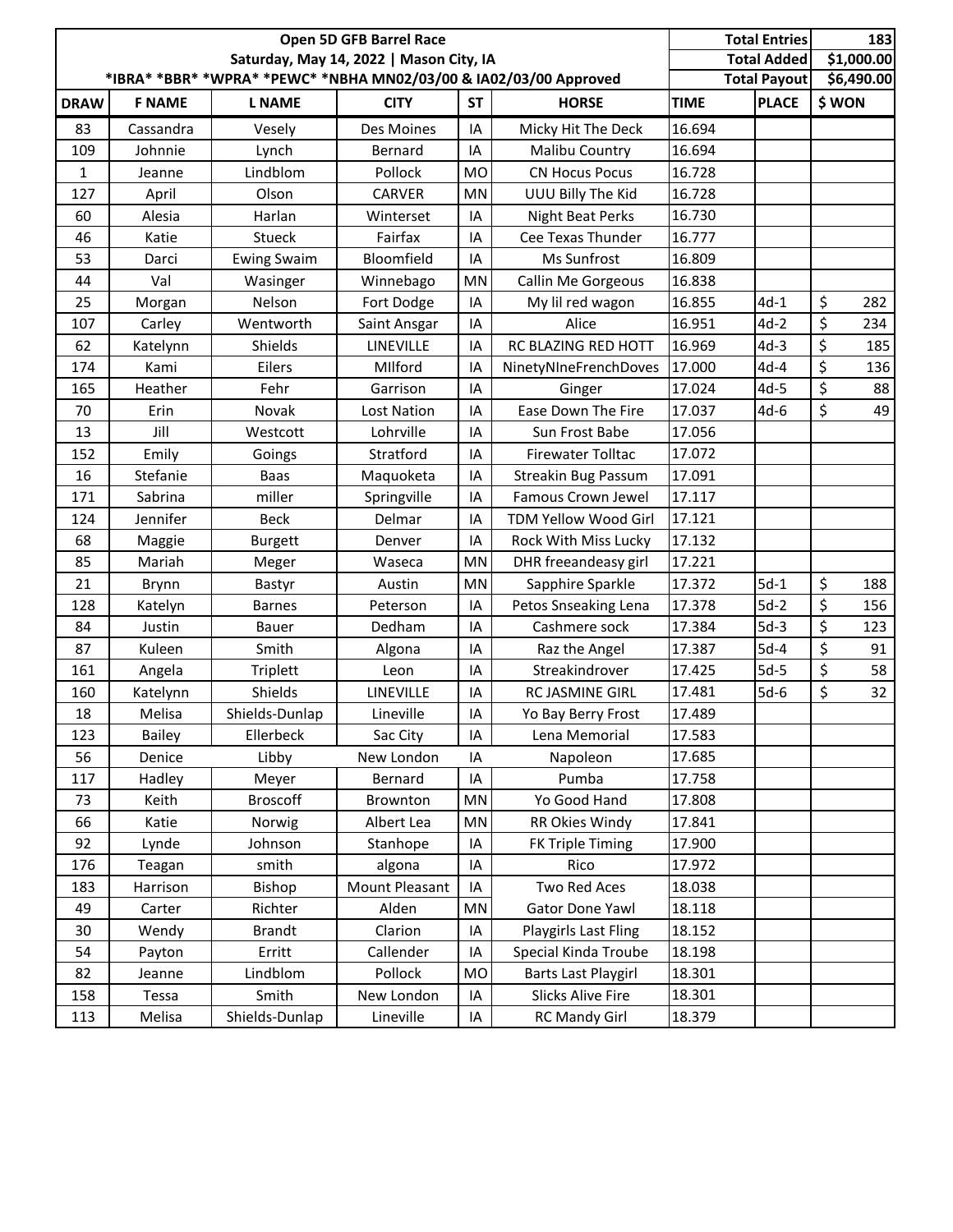|             |                |                 | <b>Total Entries</b><br><b>Total Added</b> |           |                                                                   |             |                     |            |
|-------------|----------------|-----------------|--------------------------------------------|-----------|-------------------------------------------------------------------|-------------|---------------------|------------|
|             |                |                 |                                            |           | *IBRA* *BBR* *WPRA* *PEWC* *NBHA MN02/03/00 & IA02/03/00 Approved |             | <b>Total Payout</b> | \$6,490.00 |
| <b>DRAW</b> | <b>F NAME</b>  | <b>L NAME</b>   | <b>CITY</b>                                | <b>ST</b> | <b>HORSE</b>                                                      | <b>TIME</b> | <b>PLACE</b>        | \$WON      |
| 45          | Heidi          | Thoe            | Goodell                                    | IA        | Invest on a Impulse                                               | 18.472      |                     |            |
| 135         | Audreianna     | Schmidt         | Delmar                                     | IA        | Okie Dokey Iris                                                   | 18.607      |                     |            |
| 166         | Kim            | Chesmore        | Independence                               | IA        | SR Royal Kochie                                                   | 18.607      |                     |            |
| 93          | Krista         | Meyer           | Cedar Rapids                               | IA        | Wilma Rose                                                        | 18.666      |                     |            |
| 157         | Chantel        | Muttart         | Oelwein                                    | IA        | <b>Memories of Artie</b>                                          | 18.742      |                     |            |
| 170         | Harrison       | <b>Bishop</b>   | <b>Mount Pleasant</b>                      | IA        | <b>Blondies Mine</b>                                              | 18.784      |                     |            |
| 132         | Heather        | Fehr            | Garrison                                   | IA        | Antes Shadow                                                      | 18.857      |                     |            |
| 105         | Karrie         | Ballanger       | Bloomfield                                 | IA        | Joe                                                               | 19.112      |                     |            |
| 33          | Josie          | Sailor          | Albert Lea                                 | <b>MN</b> | Khaleesified                                                      | 19.366      |                     |            |
| 169         | <b>Baillie</b> | Thibadeau       | Manchester                                 | IA        | Looper                                                            | 19.794      |                     |            |
| 136         | Natalie        | Hieronimus      | Ashton                                     | IA        | Apollo To ID                                                      | 20.831      |                     |            |
| 145         | Rosa           | Sondag          | Van Wert                                   | IA        | Strickly An Angel                                                 | 21.885      |                     |            |
| 182         | Kent           | Eilers          | MIlford                                    | IA        | Convincing Payday                                                 | 25.783      |                     |            |
| 91          | Stacy          | Helvik          | Charles City                               | IA        | <b>Broady</b>                                                     | 52.566      |                     |            |
| 55          | Ashley         | <b>Burke</b>    | Morris                                     | IL        | Ts jazzs high brow                                                | 915.784     |                     |            |
| 10          | Camy           | Gheer           | Centerville                                | IA        | Easy Come Easy Bug                                                | 915.914     |                     |            |
| 177         | Lori           | Smedberg        | <b>Wisconsin Rapids</b>                    | WI        | MolFrenchRoyalTodd                                                | 916.008     |                     |            |
| 71          | Olivia         | <b>Balfanz</b>  | <b>Belle Plaine</b>                        | MN        | <b>Electric Scoot</b>                                             | 916.055     |                     |            |
| 151         | Robin          | <b>Beck</b>     | <b>MOVILLE</b>                             | IA        | Special Kinda Shade                                               | 916.166     |                     |            |
| 121         | Sara           | <b>Boies</b>    | Indianola                                  | IA        | Dymonds French Dual                                               | 916.235     |                     |            |
| 77          | Brynn          | Bastyr          | Austin                                     | MN        | Draw me a Bud                                                     | 916.304     |                     |            |
| 88          | Jody           | <b>Bardole</b>  | Hampton                                    | IA        | Trust Me I Got This                                               | 916.356     |                     |            |
| 78          | Ashtin         | Holzer          | La Crescent                                | MN        | VF Pass the Cash                                                  | 916.452     |                     |            |
| 29          | Cassandra      | Vesely          | Des Moines                                 | IA        | Not A Cheap Date                                                  | 916.454     |                     |            |
| 130         | Jodie          | Greig           | Estherville                                | IA        | Dudes Gotta Gun                                                   | 916.508     |                     |            |
| 47          | Courtney       | Blenner         | Schaller                                   | IA        | <b>DHR Good Perks</b>                                             | 916.581     |                     |            |
| 184         | Traci          | Blanchfield     | Lohrville                                  | IA        | Morgans Scootin Bub                                               | 916.656     |                     |            |
| 34          | Crystal        | Summers         | Fort Dodge                                 | IA        | Wrangler                                                          | 916.676     |                     |            |
| 22          | Shaunae        | Overturf        | Ames                                       | IA        | <b>KD Berts Moon Bug</b>                                          | 916.733     |                     |            |
| 37          | April          | Olson           | CARVER                                     | MN        | Frenchgalsarespecial                                              | 916.811     |                     |            |
| 175         | Taylor         | Anderson        | Waseca                                     | MN        | Ironman                                                           | 916.811     |                     |            |
| 103         | Madi           | Fangman         | New Hampton                                | IA        | St Starburst                                                      | 916.828     |                     |            |
| 39          | Raeden         | Mortensen       | Ewing                                      | <b>MO</b> | Mafia                                                             | 917.041     |                     |            |
| 148         | Kelsey         | Janssen         | Clare                                      | IA        | Ruby River Dynamite                                               | 917.047     |                     |            |
| 58          | Rachel         | Lueth           | Arlington                                  | MN        | Justa Lil Starstruck                                              | 917.195     |                     |            |
| 12          | Sara           | Stricker        | Hector                                     | MN        | Angel n Firewater                                                 | 917.233     |                     |            |
| 96          | Rachael        | Petersen        | Alden                                      | MN        | Painting With Ease                                                | 917.412     |                     |            |
| 57          | Eva            | Magnuson        | Austin                                     | MN        | Turnin Famous Yawl                                                | 917.494     |                     |            |
| 90          | Shelly         | Aldag           | Schleswig                                  | IA        | <b>Buckin Bay Boy</b>                                             | 917.539     |                     |            |
| 65          | Gabe           | Hammond         | Lucas                                      | IA        | WC Aliwood                                                        | 917.589     |                     |            |
| 178         | Clayton        | Sammons         | Mount Pleasant                             | IA        | Sally                                                             | 917.632     |                     |            |
| 4           | Keith          | <b>Broscoff</b> | Brownton                                   | MN        | Rock Back Sensation                                               | 917.759     |                     |            |
| 120         | Jessica        | Marson          | Rockford                                   | IA        | Bahama U Mama                                                     | 917.804     |                     |            |
| 153         | Molly          | Hamilton        | <b>UNION</b>                               | IA        | Frenchmans Last Honor                                             | 918.015     |                     |            |
| 115         | Lacey          | Kite            | <b>Webster City</b>                        | IA        | Jamie Rey                                                         | 918.795     |                     |            |
| 42          | Maiah          | Difazzio        | Elkhorn                                    | WI        | TexasHarlanHannah                                                 | 920.972     |                     |            |
| 142         | Carley         | Halligan        | Lehigh                                     | IA        | Heytheremrtinman                                                  | 999.999     |                     |            |
| 143         | Kaylee         | Hieronimus      | Ashton                                     | IA        | <b>BW Double Take Dash</b>                                        | 999.999     |                     |            |
| 147         | Maddie         | Jochimsen       | Anamosa                                    | IA        | Ameiah                                                            | 999.999     |                     |            |
| 164         | Mary           | Tegeler         | Morrison                                   | IL.       | Jesses Tales                                                      | 999.999     |                     |            |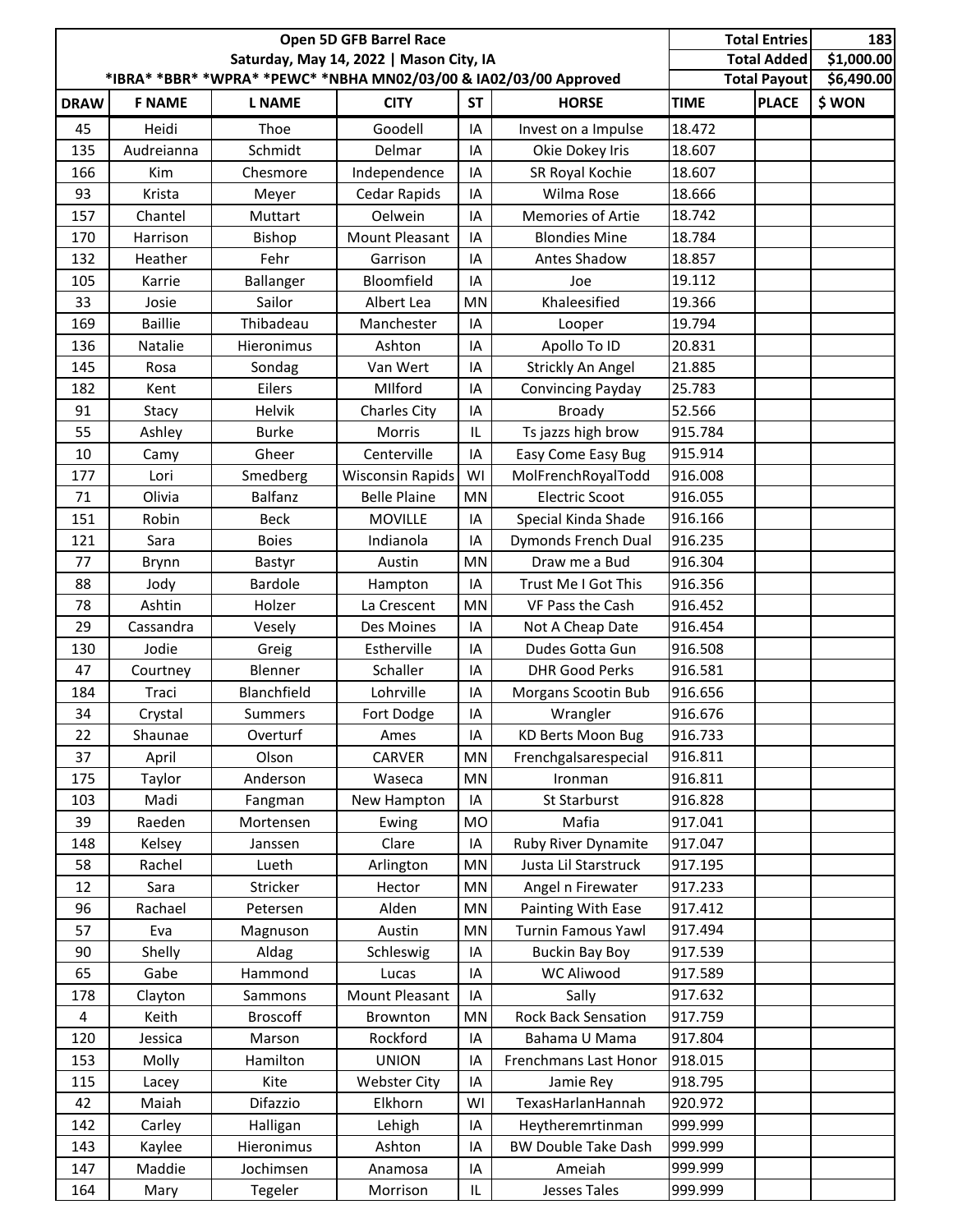|             |               |                                                                   | Open 5D GFB Barrel Race                 |                     |                         |             | <b>Total Entries</b> | 183        |
|-------------|---------------|-------------------------------------------------------------------|-----------------------------------------|---------------------|-------------------------|-------------|----------------------|------------|
|             |               |                                                                   | Saturday, May 14, 2022   Mason City, IA |                     |                         |             | <b>Total Added</b>   | \$1,000.00 |
|             |               | *IBRA* *BBR* *WPRA* *PEWC* *NBHA MN02/03/00 & IA02/03/00 Approved |                                         | <b>Total Payout</b> | \$6,490.00              |             |                      |            |
| <b>DRAW</b> | <b>F NAME</b> | <b>TIME</b>                                                       | <b>PLACE</b>                            | \$ WON              |                         |             |                      |            |
| 173         | Marcie        | Thumann                                                           | Albert Lea                              | <b>MN</b>           | Rockbottompartyrockr    | 999.999     |                      |            |
| 24          | Kinlee        | Jackson                                                           | <b>Falls City</b>                       | <b>NE</b>           | <b>Takin Your Money</b> | scr         |                      |            |
| 35          | Aimee         | Clemmons                                                          | Monticello                              | IA                  | Soldier                 | <b>ISCR</b> |                      |            |
|             |               |                                                                   |                                         |                     |                         |             |                      |            |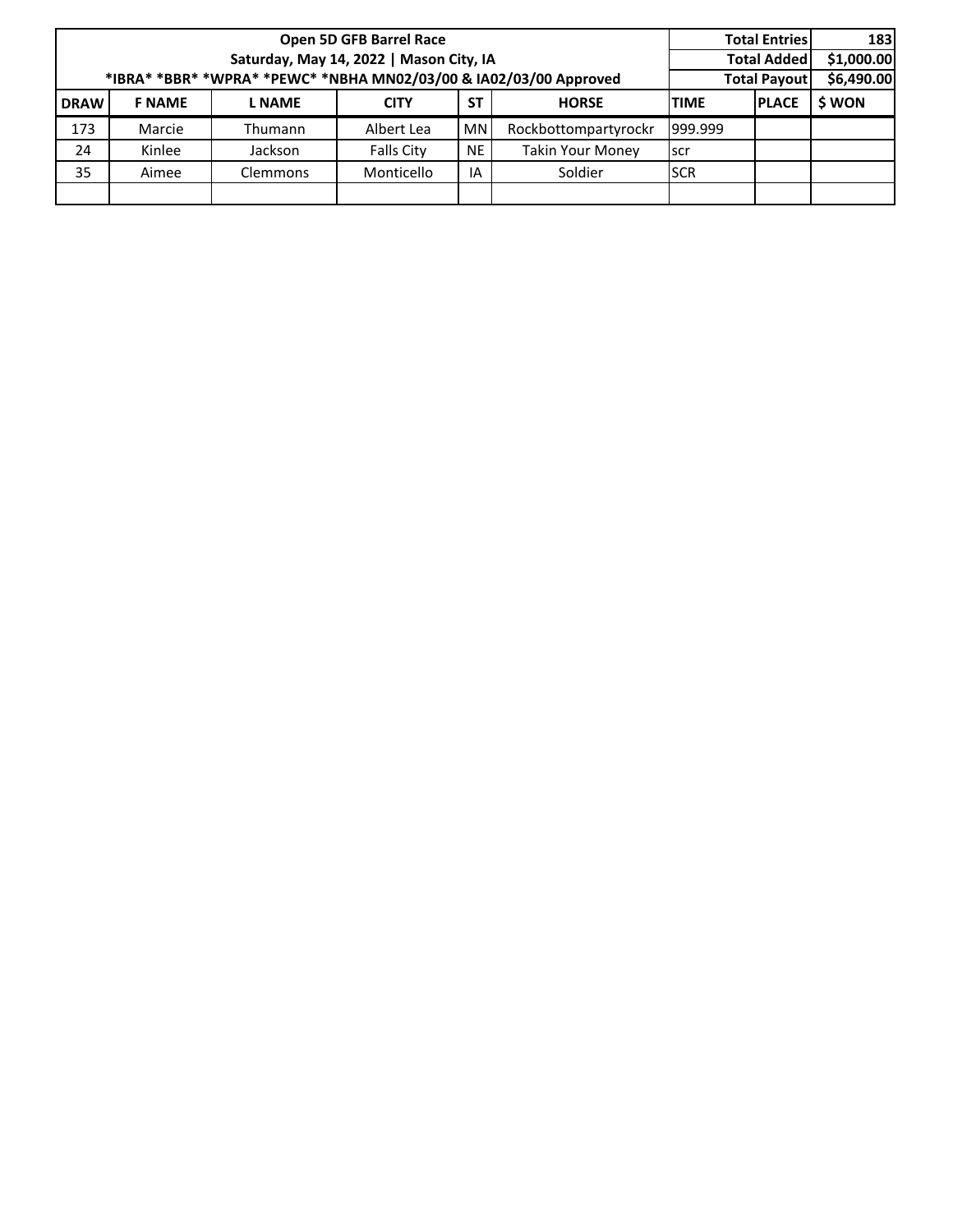| \$150.00<br><b>Total Added</b><br>Fri/Sat, May 13/14, 2022   Mason City, IA<br>\$1,669.00<br><b>Total Payout</b><br><b>BUCKLES sponsored by: Huebsch Family</b><br><b>HORSE</b><br>Fri Time<br><b>TOTAL</b><br>\$ Won<br><b>F NAME</b><br><b>L NAME</b><br><b>Sat Time</b><br>Avg Time<br>Place<br>15.351<br>30.834<br>$1d-1$<br>\$<br><b>Raiders Golden Girl</b><br>15.483<br>15.417<br>175<br><b>Kaylee</b><br>Lacina<br>\$<br>15.752<br>31.235<br>15.618<br>$1d-2$<br>Rachael<br>Royale Reminic<br>15.483<br>146<br>Petersen<br>\$<br>15.807<br>15.434<br>31.241<br>15.621<br>$1d-3$<br>117<br><b>Boies</b><br>FL Forget Me Not<br>Sara<br>\$<br>15.618<br>31.278<br>15.639<br>$1d-4$<br>88<br>Sandra<br>Brandli<br>Famous french guy<br>15.660<br>\$<br>Twardowski<br>MC Cash Seeker<br>15.749<br>15.558<br>31.307<br>15.654<br>$1d-5$<br>58<br>Shelby<br>Ashley<br>15.633<br>15.940<br>31.573<br>15.787<br>Meyer<br><b>Firewaters Design</b><br>Jennifer<br><b>Beck</b><br><b>DC French Rita</b><br>15.780<br>15.817<br>31.597<br>15.799<br><b>Gymme Three Steps</b><br>15.920<br>15.892<br>31.812<br>15.906<br>Carrie<br>Heeren<br>\$<br>15.997<br>15.848<br>31.845<br>15.923<br>$2d-1$<br>150<br>Iris Runawaywrangler<br>Jessica<br>Jurgensen<br>\$<br>31.884<br>Twardowski<br>Shis Cruiser Bar<br>16.017<br>15.867<br>15.942<br>$2d-2$<br>125<br>Shelby<br>\$<br>Olson<br>Dashinforoutlawfame<br>15.706<br>$2d-3$<br>16.202<br>31.908<br>15.954<br>100<br>Jessica<br>$\overline{\xi}$<br>Crusinberry<br>15.965<br>16.085<br>32.050<br>16.025<br>$2d-4$<br>75<br>Linda<br>Bay B Im Worth It<br>\$<br>$2d-5$<br>50<br>Alesia<br>Harlan<br>RS Perks Rooster<br>16.291<br>15.929<br>32.220<br>16.110<br>16.079<br>32.262<br>16.131<br>Debbie<br>Nelson<br>16.183<br><b>Guys Luvin Fame</b><br><b>RLR Ragin Bull</b><br>16.135<br>16.157<br>32.292<br>16.146<br>Tacie<br>Overturf<br><b>Short Dashing Rocket</b><br>Shelby<br>Twardowski<br>16.141<br>16.154<br>32.295<br>16.148<br>JTD Go Home Joe<br>16.373<br>15.999<br>32.372<br>16.186<br>Johnnie<br>Lynch<br>16.277<br>32.406<br>Elisha<br>DocAlena Drift<br>16.129<br>16.203<br>Vickroy<br><b>Blair</b><br>16.284<br>16.139<br>32.423<br>16.212<br>Mountblancsugarjo<br><b>Brittney</b><br>15.864<br>32.532<br>16.266<br>Jolene<br>Hambley<br>Sparks Fly Fame<br>16.668<br><b>RedBrow CD</b><br>16.389<br>16.262<br>32.651<br>16.326<br>Karissa<br>Gipple<br>Dubs Hollywood Flash<br>Keller<br>16.427<br>16.315<br>32.742<br>16.371<br>Mallory<br>16.220<br>16.575<br>32.795<br>16.398<br>Jolene<br>Hambley<br>Unn Break Able<br>\$<br>16.394<br>16.443<br>32.837<br>$3d-1$<br>100<br><b>Clement</b><br>She's so fluffy<br>16.419<br><b>Dylan</b><br>\$<br>Colbie<br>32.858<br>$3d-2$<br>Schmitt<br>16.290<br>16.568<br>16.429<br>83<br><b>Temporary High</b><br>\$<br><b>Busta Run Iris</b><br>16.476<br>16.445<br>32.921<br>16.461<br>58<br>Roseland<br>$3d-3/4$<br>Kathy<br>\$<br>32.922<br>58<br>MJP IMAFABULOUSBULLY<br>16.814<br>16.108<br>16.461<br>$3d-3/4$<br>McFarland<br>Carissa<br>$\overline{\mathcal{S}}$<br>16.549<br>32.966<br>33<br>Iris Smokin Bandit<br>16.417<br>16.483<br>$3d-5$<br>Payton<br>Erritt<br>Marlee<br>DL Heza Shawne Bug<br>16.684<br>16.420<br>33.104<br>16.552<br>Gregg<br>Jodie<br>Greig<br>Holy Moly Hang On<br>16.813<br>16.309<br>33.122<br>16.561<br>16.478<br>33.137<br>Hannah<br>Grace<br>Fly Guy<br>16.659<br>16.569<br><b>Hesa French Dancer</b><br>16.686<br>Debbie<br>16.491<br>33.177<br>16.589<br>Nelson<br>Harlan<br>Night Beat Perks<br>16.489<br>16.730<br>33.219<br>16.610<br>Alesia<br>Smart Cat Sneakin<br>Alesia<br>Harlan<br>16.595<br>16.626<br>33.221<br>16.611<br>Must Be Metallic<br>16.649<br>16.601<br>16.625<br>Amber<br>Duncanson<br>33.250<br>TEES WATCHIN U ROPE<br>33.281<br>16.641<br>Carli<br>Miller<br>16.932<br>16.349<br><b>Baillie</b><br>Thibadeau<br>Vegas blue streak<br>16.848<br>16.458<br>33.306<br>16.653<br>Danielle<br>Madden<br>FK Sun Of A Gun<br>16.785<br>16.556<br>33.341<br>16.671<br>Kelly<br>Keller<br>Firen Angel Bonnie<br>16.692<br>16.656<br>33.348<br>16.674<br>Jill<br>16.338<br>17.056<br>33.394<br>Westcott<br>Sun Frost Babe<br>16.697<br>Kelly<br>Keller<br>Lost Valley Mint<br>17.059<br>16.388<br>33.447<br>16.724<br>Cassandra<br>Micky Hit The Deck<br>Vesely<br>16.950<br>16.694<br>33.644<br>16.822<br>\$<br>Jennifer<br><b>TDM Yellow Wood Girl</b><br><b>Beck</b><br>17.121<br>33.848<br>16.924<br>$4d-1$<br>16.727<br>75<br>\$<br><b>Firewater Tolltac</b><br>17.072<br>63<br>Emily<br>Goings<br>17.067<br>34.139<br>17.070<br>$4d-2$<br>\$<br>$4d-3$<br>50<br>Kuleen<br>Smith<br>Raz the Angel<br>16.920<br>17.387<br>34.307<br>17.154<br>\$<br>$4d-4$<br>Wentworth<br>Alice<br>17.369<br>16.951<br>34.320<br>17.160<br>38<br>Carley<br>\$<br>RC BLAZING RED HOTT<br>25<br>Shields<br>17.374<br>16.969<br>34.343<br>17.172<br>$4d-5$<br>Katelynn<br>Petos Snseaking Lena<br>17.038<br>17.378<br>34.416<br>17.208<br>Katelyn<br><b>Barnes</b><br>Shields<br>RC JASMINE GIRL<br>17.133<br>17.481<br>34.614<br>17.307<br>Katelynn<br>Sapphire Sparkle<br>17.372<br>17.372<br>34.744<br>17.372<br>Brynn<br>Bastyr<br>FK Triple Timing<br>Lynde<br>Johnson<br>16.880<br>17.900<br>34.780<br>17.390<br>Streakindrover<br>Angela<br>Triplett<br>17.712<br>17.425<br>35.137<br>17.569 | Fri/Sat OPEN 4D AVERAGE \$150 Added   GFB Barrel Race |  |  |  |  |  |  |  | 81 |
|-------------------------------------------------------------------------------------------------------------------------------------------------------------------------------------------------------------------------------------------------------------------------------------------------------------------------------------------------------------------------------------------------------------------------------------------------------------------------------------------------------------------------------------------------------------------------------------------------------------------------------------------------------------------------------------------------------------------------------------------------------------------------------------------------------------------------------------------------------------------------------------------------------------------------------------------------------------------------------------------------------------------------------------------------------------------------------------------------------------------------------------------------------------------------------------------------------------------------------------------------------------------------------------------------------------------------------------------------------------------------------------------------------------------------------------------------------------------------------------------------------------------------------------------------------------------------------------------------------------------------------------------------------------------------------------------------------------------------------------------------------------------------------------------------------------------------------------------------------------------------------------------------------------------------------------------------------------------------------------------------------------------------------------------------------------------------------------------------------------------------------------------------------------------------------------------------------------------------------------------------------------------------------------------------------------------------------------------------------------------------------------------------------------------------------------------------------------------------------------------------------------------------------------------------------------------------------------------------------------------------------------------------------------------------------------------------------------------------------------------------------------------------------------------------------------------------------------------------------------------------------------------------------------------------------------------------------------------------------------------------------------------------------------------------------------------------------------------------------------------------------------------------------------------------------------------------------------------------------------------------------------------------------------------------------------------------------------------------------------------------------------------------------------------------------------------------------------------------------------------------------------------------------------------------------------------------------------------------------------------------------------------------------------------------------------------------------------------------------------------------------------------------------------------------------------------------------------------------------------------------------------------------------------------------------------------------------------------------------------------------------------------------------------------------------------------------------------------------------------------------------------------------------------------------------------------------------------------------------------------------------------------------------------------------------------------------------------------------------------------------------------------------------------------------------------------------------------------------------------------------------------------------------------------------------------------------------------------------------------------------------------------------------------------------------------------------------------------------------------------------------------------------------------------------------------------------------------------------------------------------------------------------------------------------------------------------------------------------------------------------------------------------------------------------------------------------------------------------------------------------------------------------------------------------------------------------------------------------------------------------------------------------------------------------------------------------------------------------------|-------------------------------------------------------|--|--|--|--|--|--|--|----|
|                                                                                                                                                                                                                                                                                                                                                                                                                                                                                                                                                                                                                                                                                                                                                                                                                                                                                                                                                                                                                                                                                                                                                                                                                                                                                                                                                                                                                                                                                                                                                                                                                                                                                                                                                                                                                                                                                                                                                                                                                                                                                                                                                                                                                                                                                                                                                                                                                                                                                                                                                                                                                                                                                                                                                                                                                                                                                                                                                                                                                                                                                                                                                                                                                                                                                                                                                                                                                                                                                                                                                                                                                                                                                                                                                                                                                                                                                                                                                                                                                                                                                                                                                                                                                                                                                                                                                                                                                                                                                                                                                                                                                                                                                                                                                                                                                                                                                                                                                                                                                                                                                                                                                                                                                                                                                                                                                       |                                                       |  |  |  |  |  |  |  |    |
|                                                                                                                                                                                                                                                                                                                                                                                                                                                                                                                                                                                                                                                                                                                                                                                                                                                                                                                                                                                                                                                                                                                                                                                                                                                                                                                                                                                                                                                                                                                                                                                                                                                                                                                                                                                                                                                                                                                                                                                                                                                                                                                                                                                                                                                                                                                                                                                                                                                                                                                                                                                                                                                                                                                                                                                                                                                                                                                                                                                                                                                                                                                                                                                                                                                                                                                                                                                                                                                                                                                                                                                                                                                                                                                                                                                                                                                                                                                                                                                                                                                                                                                                                                                                                                                                                                                                                                                                                                                                                                                                                                                                                                                                                                                                                                                                                                                                                                                                                                                                                                                                                                                                                                                                                                                                                                                                                       |                                                       |  |  |  |  |  |  |  |    |
|                                                                                                                                                                                                                                                                                                                                                                                                                                                                                                                                                                                                                                                                                                                                                                                                                                                                                                                                                                                                                                                                                                                                                                                                                                                                                                                                                                                                                                                                                                                                                                                                                                                                                                                                                                                                                                                                                                                                                                                                                                                                                                                                                                                                                                                                                                                                                                                                                                                                                                                                                                                                                                                                                                                                                                                                                                                                                                                                                                                                                                                                                                                                                                                                                                                                                                                                                                                                                                                                                                                                                                                                                                                                                                                                                                                                                                                                                                                                                                                                                                                                                                                                                                                                                                                                                                                                                                                                                                                                                                                                                                                                                                                                                                                                                                                                                                                                                                                                                                                                                                                                                                                                                                                                                                                                                                                                                       |                                                       |  |  |  |  |  |  |  |    |
|                                                                                                                                                                                                                                                                                                                                                                                                                                                                                                                                                                                                                                                                                                                                                                                                                                                                                                                                                                                                                                                                                                                                                                                                                                                                                                                                                                                                                                                                                                                                                                                                                                                                                                                                                                                                                                                                                                                                                                                                                                                                                                                                                                                                                                                                                                                                                                                                                                                                                                                                                                                                                                                                                                                                                                                                                                                                                                                                                                                                                                                                                                                                                                                                                                                                                                                                                                                                                                                                                                                                                                                                                                                                                                                                                                                                                                                                                                                                                                                                                                                                                                                                                                                                                                                                                                                                                                                                                                                                                                                                                                                                                                                                                                                                                                                                                                                                                                                                                                                                                                                                                                                                                                                                                                                                                                                                                       |                                                       |  |  |  |  |  |  |  |    |
|                                                                                                                                                                                                                                                                                                                                                                                                                                                                                                                                                                                                                                                                                                                                                                                                                                                                                                                                                                                                                                                                                                                                                                                                                                                                                                                                                                                                                                                                                                                                                                                                                                                                                                                                                                                                                                                                                                                                                                                                                                                                                                                                                                                                                                                                                                                                                                                                                                                                                                                                                                                                                                                                                                                                                                                                                                                                                                                                                                                                                                                                                                                                                                                                                                                                                                                                                                                                                                                                                                                                                                                                                                                                                                                                                                                                                                                                                                                                                                                                                                                                                                                                                                                                                                                                                                                                                                                                                                                                                                                                                                                                                                                                                                                                                                                                                                                                                                                                                                                                                                                                                                                                                                                                                                                                                                                                                       |                                                       |  |  |  |  |  |  |  |    |
|                                                                                                                                                                                                                                                                                                                                                                                                                                                                                                                                                                                                                                                                                                                                                                                                                                                                                                                                                                                                                                                                                                                                                                                                                                                                                                                                                                                                                                                                                                                                                                                                                                                                                                                                                                                                                                                                                                                                                                                                                                                                                                                                                                                                                                                                                                                                                                                                                                                                                                                                                                                                                                                                                                                                                                                                                                                                                                                                                                                                                                                                                                                                                                                                                                                                                                                                                                                                                                                                                                                                                                                                                                                                                                                                                                                                                                                                                                                                                                                                                                                                                                                                                                                                                                                                                                                                                                                                                                                                                                                                                                                                                                                                                                                                                                                                                                                                                                                                                                                                                                                                                                                                                                                                                                                                                                                                                       |                                                       |  |  |  |  |  |  |  |    |
|                                                                                                                                                                                                                                                                                                                                                                                                                                                                                                                                                                                                                                                                                                                                                                                                                                                                                                                                                                                                                                                                                                                                                                                                                                                                                                                                                                                                                                                                                                                                                                                                                                                                                                                                                                                                                                                                                                                                                                                                                                                                                                                                                                                                                                                                                                                                                                                                                                                                                                                                                                                                                                                                                                                                                                                                                                                                                                                                                                                                                                                                                                                                                                                                                                                                                                                                                                                                                                                                                                                                                                                                                                                                                                                                                                                                                                                                                                                                                                                                                                                                                                                                                                                                                                                                                                                                                                                                                                                                                                                                                                                                                                                                                                                                                                                                                                                                                                                                                                                                                                                                                                                                                                                                                                                                                                                                                       |                                                       |  |  |  |  |  |  |  |    |
|                                                                                                                                                                                                                                                                                                                                                                                                                                                                                                                                                                                                                                                                                                                                                                                                                                                                                                                                                                                                                                                                                                                                                                                                                                                                                                                                                                                                                                                                                                                                                                                                                                                                                                                                                                                                                                                                                                                                                                                                                                                                                                                                                                                                                                                                                                                                                                                                                                                                                                                                                                                                                                                                                                                                                                                                                                                                                                                                                                                                                                                                                                                                                                                                                                                                                                                                                                                                                                                                                                                                                                                                                                                                                                                                                                                                                                                                                                                                                                                                                                                                                                                                                                                                                                                                                                                                                                                                                                                                                                                                                                                                                                                                                                                                                                                                                                                                                                                                                                                                                                                                                                                                                                                                                                                                                                                                                       |                                                       |  |  |  |  |  |  |  |    |
|                                                                                                                                                                                                                                                                                                                                                                                                                                                                                                                                                                                                                                                                                                                                                                                                                                                                                                                                                                                                                                                                                                                                                                                                                                                                                                                                                                                                                                                                                                                                                                                                                                                                                                                                                                                                                                                                                                                                                                                                                                                                                                                                                                                                                                                                                                                                                                                                                                                                                                                                                                                                                                                                                                                                                                                                                                                                                                                                                                                                                                                                                                                                                                                                                                                                                                                                                                                                                                                                                                                                                                                                                                                                                                                                                                                                                                                                                                                                                                                                                                                                                                                                                                                                                                                                                                                                                                                                                                                                                                                                                                                                                                                                                                                                                                                                                                                                                                                                                                                                                                                                                                                                                                                                                                                                                                                                                       |                                                       |  |  |  |  |  |  |  |    |
|                                                                                                                                                                                                                                                                                                                                                                                                                                                                                                                                                                                                                                                                                                                                                                                                                                                                                                                                                                                                                                                                                                                                                                                                                                                                                                                                                                                                                                                                                                                                                                                                                                                                                                                                                                                                                                                                                                                                                                                                                                                                                                                                                                                                                                                                                                                                                                                                                                                                                                                                                                                                                                                                                                                                                                                                                                                                                                                                                                                                                                                                                                                                                                                                                                                                                                                                                                                                                                                                                                                                                                                                                                                                                                                                                                                                                                                                                                                                                                                                                                                                                                                                                                                                                                                                                                                                                                                                                                                                                                                                                                                                                                                                                                                                                                                                                                                                                                                                                                                                                                                                                                                                                                                                                                                                                                                                                       |                                                       |  |  |  |  |  |  |  |    |
|                                                                                                                                                                                                                                                                                                                                                                                                                                                                                                                                                                                                                                                                                                                                                                                                                                                                                                                                                                                                                                                                                                                                                                                                                                                                                                                                                                                                                                                                                                                                                                                                                                                                                                                                                                                                                                                                                                                                                                                                                                                                                                                                                                                                                                                                                                                                                                                                                                                                                                                                                                                                                                                                                                                                                                                                                                                                                                                                                                                                                                                                                                                                                                                                                                                                                                                                                                                                                                                                                                                                                                                                                                                                                                                                                                                                                                                                                                                                                                                                                                                                                                                                                                                                                                                                                                                                                                                                                                                                                                                                                                                                                                                                                                                                                                                                                                                                                                                                                                                                                                                                                                                                                                                                                                                                                                                                                       |                                                       |  |  |  |  |  |  |  |    |
|                                                                                                                                                                                                                                                                                                                                                                                                                                                                                                                                                                                                                                                                                                                                                                                                                                                                                                                                                                                                                                                                                                                                                                                                                                                                                                                                                                                                                                                                                                                                                                                                                                                                                                                                                                                                                                                                                                                                                                                                                                                                                                                                                                                                                                                                                                                                                                                                                                                                                                                                                                                                                                                                                                                                                                                                                                                                                                                                                                                                                                                                                                                                                                                                                                                                                                                                                                                                                                                                                                                                                                                                                                                                                                                                                                                                                                                                                                                                                                                                                                                                                                                                                                                                                                                                                                                                                                                                                                                                                                                                                                                                                                                                                                                                                                                                                                                                                                                                                                                                                                                                                                                                                                                                                                                                                                                                                       |                                                       |  |  |  |  |  |  |  |    |
|                                                                                                                                                                                                                                                                                                                                                                                                                                                                                                                                                                                                                                                                                                                                                                                                                                                                                                                                                                                                                                                                                                                                                                                                                                                                                                                                                                                                                                                                                                                                                                                                                                                                                                                                                                                                                                                                                                                                                                                                                                                                                                                                                                                                                                                                                                                                                                                                                                                                                                                                                                                                                                                                                                                                                                                                                                                                                                                                                                                                                                                                                                                                                                                                                                                                                                                                                                                                                                                                                                                                                                                                                                                                                                                                                                                                                                                                                                                                                                                                                                                                                                                                                                                                                                                                                                                                                                                                                                                                                                                                                                                                                                                                                                                                                                                                                                                                                                                                                                                                                                                                                                                                                                                                                                                                                                                                                       |                                                       |  |  |  |  |  |  |  |    |
|                                                                                                                                                                                                                                                                                                                                                                                                                                                                                                                                                                                                                                                                                                                                                                                                                                                                                                                                                                                                                                                                                                                                                                                                                                                                                                                                                                                                                                                                                                                                                                                                                                                                                                                                                                                                                                                                                                                                                                                                                                                                                                                                                                                                                                                                                                                                                                                                                                                                                                                                                                                                                                                                                                                                                                                                                                                                                                                                                                                                                                                                                                                                                                                                                                                                                                                                                                                                                                                                                                                                                                                                                                                                                                                                                                                                                                                                                                                                                                                                                                                                                                                                                                                                                                                                                                                                                                                                                                                                                                                                                                                                                                                                                                                                                                                                                                                                                                                                                                                                                                                                                                                                                                                                                                                                                                                                                       |                                                       |  |  |  |  |  |  |  |    |
|                                                                                                                                                                                                                                                                                                                                                                                                                                                                                                                                                                                                                                                                                                                                                                                                                                                                                                                                                                                                                                                                                                                                                                                                                                                                                                                                                                                                                                                                                                                                                                                                                                                                                                                                                                                                                                                                                                                                                                                                                                                                                                                                                                                                                                                                                                                                                                                                                                                                                                                                                                                                                                                                                                                                                                                                                                                                                                                                                                                                                                                                                                                                                                                                                                                                                                                                                                                                                                                                                                                                                                                                                                                                                                                                                                                                                                                                                                                                                                                                                                                                                                                                                                                                                                                                                                                                                                                                                                                                                                                                                                                                                                                                                                                                                                                                                                                                                                                                                                                                                                                                                                                                                                                                                                                                                                                                                       |                                                       |  |  |  |  |  |  |  |    |
|                                                                                                                                                                                                                                                                                                                                                                                                                                                                                                                                                                                                                                                                                                                                                                                                                                                                                                                                                                                                                                                                                                                                                                                                                                                                                                                                                                                                                                                                                                                                                                                                                                                                                                                                                                                                                                                                                                                                                                                                                                                                                                                                                                                                                                                                                                                                                                                                                                                                                                                                                                                                                                                                                                                                                                                                                                                                                                                                                                                                                                                                                                                                                                                                                                                                                                                                                                                                                                                                                                                                                                                                                                                                                                                                                                                                                                                                                                                                                                                                                                                                                                                                                                                                                                                                                                                                                                                                                                                                                                                                                                                                                                                                                                                                                                                                                                                                                                                                                                                                                                                                                                                                                                                                                                                                                                                                                       |                                                       |  |  |  |  |  |  |  |    |
|                                                                                                                                                                                                                                                                                                                                                                                                                                                                                                                                                                                                                                                                                                                                                                                                                                                                                                                                                                                                                                                                                                                                                                                                                                                                                                                                                                                                                                                                                                                                                                                                                                                                                                                                                                                                                                                                                                                                                                                                                                                                                                                                                                                                                                                                                                                                                                                                                                                                                                                                                                                                                                                                                                                                                                                                                                                                                                                                                                                                                                                                                                                                                                                                                                                                                                                                                                                                                                                                                                                                                                                                                                                                                                                                                                                                                                                                                                                                                                                                                                                                                                                                                                                                                                                                                                                                                                                                                                                                                                                                                                                                                                                                                                                                                                                                                                                                                                                                                                                                                                                                                                                                                                                                                                                                                                                                                       |                                                       |  |  |  |  |  |  |  |    |
|                                                                                                                                                                                                                                                                                                                                                                                                                                                                                                                                                                                                                                                                                                                                                                                                                                                                                                                                                                                                                                                                                                                                                                                                                                                                                                                                                                                                                                                                                                                                                                                                                                                                                                                                                                                                                                                                                                                                                                                                                                                                                                                                                                                                                                                                                                                                                                                                                                                                                                                                                                                                                                                                                                                                                                                                                                                                                                                                                                                                                                                                                                                                                                                                                                                                                                                                                                                                                                                                                                                                                                                                                                                                                                                                                                                                                                                                                                                                                                                                                                                                                                                                                                                                                                                                                                                                                                                                                                                                                                                                                                                                                                                                                                                                                                                                                                                                                                                                                                                                                                                                                                                                                                                                                                                                                                                                                       |                                                       |  |  |  |  |  |  |  |    |
|                                                                                                                                                                                                                                                                                                                                                                                                                                                                                                                                                                                                                                                                                                                                                                                                                                                                                                                                                                                                                                                                                                                                                                                                                                                                                                                                                                                                                                                                                                                                                                                                                                                                                                                                                                                                                                                                                                                                                                                                                                                                                                                                                                                                                                                                                                                                                                                                                                                                                                                                                                                                                                                                                                                                                                                                                                                                                                                                                                                                                                                                                                                                                                                                                                                                                                                                                                                                                                                                                                                                                                                                                                                                                                                                                                                                                                                                                                                                                                                                                                                                                                                                                                                                                                                                                                                                                                                                                                                                                                                                                                                                                                                                                                                                                                                                                                                                                                                                                                                                                                                                                                                                                                                                                                                                                                                                                       |                                                       |  |  |  |  |  |  |  |    |
|                                                                                                                                                                                                                                                                                                                                                                                                                                                                                                                                                                                                                                                                                                                                                                                                                                                                                                                                                                                                                                                                                                                                                                                                                                                                                                                                                                                                                                                                                                                                                                                                                                                                                                                                                                                                                                                                                                                                                                                                                                                                                                                                                                                                                                                                                                                                                                                                                                                                                                                                                                                                                                                                                                                                                                                                                                                                                                                                                                                                                                                                                                                                                                                                                                                                                                                                                                                                                                                                                                                                                                                                                                                                                                                                                                                                                                                                                                                                                                                                                                                                                                                                                                                                                                                                                                                                                                                                                                                                                                                                                                                                                                                                                                                                                                                                                                                                                                                                                                                                                                                                                                                                                                                                                                                                                                                                                       |                                                       |  |  |  |  |  |  |  |    |
|                                                                                                                                                                                                                                                                                                                                                                                                                                                                                                                                                                                                                                                                                                                                                                                                                                                                                                                                                                                                                                                                                                                                                                                                                                                                                                                                                                                                                                                                                                                                                                                                                                                                                                                                                                                                                                                                                                                                                                                                                                                                                                                                                                                                                                                                                                                                                                                                                                                                                                                                                                                                                                                                                                                                                                                                                                                                                                                                                                                                                                                                                                                                                                                                                                                                                                                                                                                                                                                                                                                                                                                                                                                                                                                                                                                                                                                                                                                                                                                                                                                                                                                                                                                                                                                                                                                                                                                                                                                                                                                                                                                                                                                                                                                                                                                                                                                                                                                                                                                                                                                                                                                                                                                                                                                                                                                                                       |                                                       |  |  |  |  |  |  |  |    |
|                                                                                                                                                                                                                                                                                                                                                                                                                                                                                                                                                                                                                                                                                                                                                                                                                                                                                                                                                                                                                                                                                                                                                                                                                                                                                                                                                                                                                                                                                                                                                                                                                                                                                                                                                                                                                                                                                                                                                                                                                                                                                                                                                                                                                                                                                                                                                                                                                                                                                                                                                                                                                                                                                                                                                                                                                                                                                                                                                                                                                                                                                                                                                                                                                                                                                                                                                                                                                                                                                                                                                                                                                                                                                                                                                                                                                                                                                                                                                                                                                                                                                                                                                                                                                                                                                                                                                                                                                                                                                                                                                                                                                                                                                                                                                                                                                                                                                                                                                                                                                                                                                                                                                                                                                                                                                                                                                       |                                                       |  |  |  |  |  |  |  |    |
|                                                                                                                                                                                                                                                                                                                                                                                                                                                                                                                                                                                                                                                                                                                                                                                                                                                                                                                                                                                                                                                                                                                                                                                                                                                                                                                                                                                                                                                                                                                                                                                                                                                                                                                                                                                                                                                                                                                                                                                                                                                                                                                                                                                                                                                                                                                                                                                                                                                                                                                                                                                                                                                                                                                                                                                                                                                                                                                                                                                                                                                                                                                                                                                                                                                                                                                                                                                                                                                                                                                                                                                                                                                                                                                                                                                                                                                                                                                                                                                                                                                                                                                                                                                                                                                                                                                                                                                                                                                                                                                                                                                                                                                                                                                                                                                                                                                                                                                                                                                                                                                                                                                                                                                                                                                                                                                                                       |                                                       |  |  |  |  |  |  |  |    |
|                                                                                                                                                                                                                                                                                                                                                                                                                                                                                                                                                                                                                                                                                                                                                                                                                                                                                                                                                                                                                                                                                                                                                                                                                                                                                                                                                                                                                                                                                                                                                                                                                                                                                                                                                                                                                                                                                                                                                                                                                                                                                                                                                                                                                                                                                                                                                                                                                                                                                                                                                                                                                                                                                                                                                                                                                                                                                                                                                                                                                                                                                                                                                                                                                                                                                                                                                                                                                                                                                                                                                                                                                                                                                                                                                                                                                                                                                                                                                                                                                                                                                                                                                                                                                                                                                                                                                                                                                                                                                                                                                                                                                                                                                                                                                                                                                                                                                                                                                                                                                                                                                                                                                                                                                                                                                                                                                       |                                                       |  |  |  |  |  |  |  |    |
|                                                                                                                                                                                                                                                                                                                                                                                                                                                                                                                                                                                                                                                                                                                                                                                                                                                                                                                                                                                                                                                                                                                                                                                                                                                                                                                                                                                                                                                                                                                                                                                                                                                                                                                                                                                                                                                                                                                                                                                                                                                                                                                                                                                                                                                                                                                                                                                                                                                                                                                                                                                                                                                                                                                                                                                                                                                                                                                                                                                                                                                                                                                                                                                                                                                                                                                                                                                                                                                                                                                                                                                                                                                                                                                                                                                                                                                                                                                                                                                                                                                                                                                                                                                                                                                                                                                                                                                                                                                                                                                                                                                                                                                                                                                                                                                                                                                                                                                                                                                                                                                                                                                                                                                                                                                                                                                                                       |                                                       |  |  |  |  |  |  |  |    |
|                                                                                                                                                                                                                                                                                                                                                                                                                                                                                                                                                                                                                                                                                                                                                                                                                                                                                                                                                                                                                                                                                                                                                                                                                                                                                                                                                                                                                                                                                                                                                                                                                                                                                                                                                                                                                                                                                                                                                                                                                                                                                                                                                                                                                                                                                                                                                                                                                                                                                                                                                                                                                                                                                                                                                                                                                                                                                                                                                                                                                                                                                                                                                                                                                                                                                                                                                                                                                                                                                                                                                                                                                                                                                                                                                                                                                                                                                                                                                                                                                                                                                                                                                                                                                                                                                                                                                                                                                                                                                                                                                                                                                                                                                                                                                                                                                                                                                                                                                                                                                                                                                                                                                                                                                                                                                                                                                       |                                                       |  |  |  |  |  |  |  |    |
|                                                                                                                                                                                                                                                                                                                                                                                                                                                                                                                                                                                                                                                                                                                                                                                                                                                                                                                                                                                                                                                                                                                                                                                                                                                                                                                                                                                                                                                                                                                                                                                                                                                                                                                                                                                                                                                                                                                                                                                                                                                                                                                                                                                                                                                                                                                                                                                                                                                                                                                                                                                                                                                                                                                                                                                                                                                                                                                                                                                                                                                                                                                                                                                                                                                                                                                                                                                                                                                                                                                                                                                                                                                                                                                                                                                                                                                                                                                                                                                                                                                                                                                                                                                                                                                                                                                                                                                                                                                                                                                                                                                                                                                                                                                                                                                                                                                                                                                                                                                                                                                                                                                                                                                                                                                                                                                                                       |                                                       |  |  |  |  |  |  |  |    |
|                                                                                                                                                                                                                                                                                                                                                                                                                                                                                                                                                                                                                                                                                                                                                                                                                                                                                                                                                                                                                                                                                                                                                                                                                                                                                                                                                                                                                                                                                                                                                                                                                                                                                                                                                                                                                                                                                                                                                                                                                                                                                                                                                                                                                                                                                                                                                                                                                                                                                                                                                                                                                                                                                                                                                                                                                                                                                                                                                                                                                                                                                                                                                                                                                                                                                                                                                                                                                                                                                                                                                                                                                                                                                                                                                                                                                                                                                                                                                                                                                                                                                                                                                                                                                                                                                                                                                                                                                                                                                                                                                                                                                                                                                                                                                                                                                                                                                                                                                                                                                                                                                                                                                                                                                                                                                                                                                       |                                                       |  |  |  |  |  |  |  |    |
|                                                                                                                                                                                                                                                                                                                                                                                                                                                                                                                                                                                                                                                                                                                                                                                                                                                                                                                                                                                                                                                                                                                                                                                                                                                                                                                                                                                                                                                                                                                                                                                                                                                                                                                                                                                                                                                                                                                                                                                                                                                                                                                                                                                                                                                                                                                                                                                                                                                                                                                                                                                                                                                                                                                                                                                                                                                                                                                                                                                                                                                                                                                                                                                                                                                                                                                                                                                                                                                                                                                                                                                                                                                                                                                                                                                                                                                                                                                                                                                                                                                                                                                                                                                                                                                                                                                                                                                                                                                                                                                                                                                                                                                                                                                                                                                                                                                                                                                                                                                                                                                                                                                                                                                                                                                                                                                                                       |                                                       |  |  |  |  |  |  |  |    |
|                                                                                                                                                                                                                                                                                                                                                                                                                                                                                                                                                                                                                                                                                                                                                                                                                                                                                                                                                                                                                                                                                                                                                                                                                                                                                                                                                                                                                                                                                                                                                                                                                                                                                                                                                                                                                                                                                                                                                                                                                                                                                                                                                                                                                                                                                                                                                                                                                                                                                                                                                                                                                                                                                                                                                                                                                                                                                                                                                                                                                                                                                                                                                                                                                                                                                                                                                                                                                                                                                                                                                                                                                                                                                                                                                                                                                                                                                                                                                                                                                                                                                                                                                                                                                                                                                                                                                                                                                                                                                                                                                                                                                                                                                                                                                                                                                                                                                                                                                                                                                                                                                                                                                                                                                                                                                                                                                       |                                                       |  |  |  |  |  |  |  |    |
|                                                                                                                                                                                                                                                                                                                                                                                                                                                                                                                                                                                                                                                                                                                                                                                                                                                                                                                                                                                                                                                                                                                                                                                                                                                                                                                                                                                                                                                                                                                                                                                                                                                                                                                                                                                                                                                                                                                                                                                                                                                                                                                                                                                                                                                                                                                                                                                                                                                                                                                                                                                                                                                                                                                                                                                                                                                                                                                                                                                                                                                                                                                                                                                                                                                                                                                                                                                                                                                                                                                                                                                                                                                                                                                                                                                                                                                                                                                                                                                                                                                                                                                                                                                                                                                                                                                                                                                                                                                                                                                                                                                                                                                                                                                                                                                                                                                                                                                                                                                                                                                                                                                                                                                                                                                                                                                                                       |                                                       |  |  |  |  |  |  |  |    |
|                                                                                                                                                                                                                                                                                                                                                                                                                                                                                                                                                                                                                                                                                                                                                                                                                                                                                                                                                                                                                                                                                                                                                                                                                                                                                                                                                                                                                                                                                                                                                                                                                                                                                                                                                                                                                                                                                                                                                                                                                                                                                                                                                                                                                                                                                                                                                                                                                                                                                                                                                                                                                                                                                                                                                                                                                                                                                                                                                                                                                                                                                                                                                                                                                                                                                                                                                                                                                                                                                                                                                                                                                                                                                                                                                                                                                                                                                                                                                                                                                                                                                                                                                                                                                                                                                                                                                                                                                                                                                                                                                                                                                                                                                                                                                                                                                                                                                                                                                                                                                                                                                                                                                                                                                                                                                                                                                       |                                                       |  |  |  |  |  |  |  |    |
|                                                                                                                                                                                                                                                                                                                                                                                                                                                                                                                                                                                                                                                                                                                                                                                                                                                                                                                                                                                                                                                                                                                                                                                                                                                                                                                                                                                                                                                                                                                                                                                                                                                                                                                                                                                                                                                                                                                                                                                                                                                                                                                                                                                                                                                                                                                                                                                                                                                                                                                                                                                                                                                                                                                                                                                                                                                                                                                                                                                                                                                                                                                                                                                                                                                                                                                                                                                                                                                                                                                                                                                                                                                                                                                                                                                                                                                                                                                                                                                                                                                                                                                                                                                                                                                                                                                                                                                                                                                                                                                                                                                                                                                                                                                                                                                                                                                                                                                                                                                                                                                                                                                                                                                                                                                                                                                                                       |                                                       |  |  |  |  |  |  |  |    |
|                                                                                                                                                                                                                                                                                                                                                                                                                                                                                                                                                                                                                                                                                                                                                                                                                                                                                                                                                                                                                                                                                                                                                                                                                                                                                                                                                                                                                                                                                                                                                                                                                                                                                                                                                                                                                                                                                                                                                                                                                                                                                                                                                                                                                                                                                                                                                                                                                                                                                                                                                                                                                                                                                                                                                                                                                                                                                                                                                                                                                                                                                                                                                                                                                                                                                                                                                                                                                                                                                                                                                                                                                                                                                                                                                                                                                                                                                                                                                                                                                                                                                                                                                                                                                                                                                                                                                                                                                                                                                                                                                                                                                                                                                                                                                                                                                                                                                                                                                                                                                                                                                                                                                                                                                                                                                                                                                       |                                                       |  |  |  |  |  |  |  |    |
|                                                                                                                                                                                                                                                                                                                                                                                                                                                                                                                                                                                                                                                                                                                                                                                                                                                                                                                                                                                                                                                                                                                                                                                                                                                                                                                                                                                                                                                                                                                                                                                                                                                                                                                                                                                                                                                                                                                                                                                                                                                                                                                                                                                                                                                                                                                                                                                                                                                                                                                                                                                                                                                                                                                                                                                                                                                                                                                                                                                                                                                                                                                                                                                                                                                                                                                                                                                                                                                                                                                                                                                                                                                                                                                                                                                                                                                                                                                                                                                                                                                                                                                                                                                                                                                                                                                                                                                                                                                                                                                                                                                                                                                                                                                                                                                                                                                                                                                                                                                                                                                                                                                                                                                                                                                                                                                                                       |                                                       |  |  |  |  |  |  |  |    |
|                                                                                                                                                                                                                                                                                                                                                                                                                                                                                                                                                                                                                                                                                                                                                                                                                                                                                                                                                                                                                                                                                                                                                                                                                                                                                                                                                                                                                                                                                                                                                                                                                                                                                                                                                                                                                                                                                                                                                                                                                                                                                                                                                                                                                                                                                                                                                                                                                                                                                                                                                                                                                                                                                                                                                                                                                                                                                                                                                                                                                                                                                                                                                                                                                                                                                                                                                                                                                                                                                                                                                                                                                                                                                                                                                                                                                                                                                                                                                                                                                                                                                                                                                                                                                                                                                                                                                                                                                                                                                                                                                                                                                                                                                                                                                                                                                                                                                                                                                                                                                                                                                                                                                                                                                                                                                                                                                       |                                                       |  |  |  |  |  |  |  |    |
|                                                                                                                                                                                                                                                                                                                                                                                                                                                                                                                                                                                                                                                                                                                                                                                                                                                                                                                                                                                                                                                                                                                                                                                                                                                                                                                                                                                                                                                                                                                                                                                                                                                                                                                                                                                                                                                                                                                                                                                                                                                                                                                                                                                                                                                                                                                                                                                                                                                                                                                                                                                                                                                                                                                                                                                                                                                                                                                                                                                                                                                                                                                                                                                                                                                                                                                                                                                                                                                                                                                                                                                                                                                                                                                                                                                                                                                                                                                                                                                                                                                                                                                                                                                                                                                                                                                                                                                                                                                                                                                                                                                                                                                                                                                                                                                                                                                                                                                                                                                                                                                                                                                                                                                                                                                                                                                                                       |                                                       |  |  |  |  |  |  |  |    |
|                                                                                                                                                                                                                                                                                                                                                                                                                                                                                                                                                                                                                                                                                                                                                                                                                                                                                                                                                                                                                                                                                                                                                                                                                                                                                                                                                                                                                                                                                                                                                                                                                                                                                                                                                                                                                                                                                                                                                                                                                                                                                                                                                                                                                                                                                                                                                                                                                                                                                                                                                                                                                                                                                                                                                                                                                                                                                                                                                                                                                                                                                                                                                                                                                                                                                                                                                                                                                                                                                                                                                                                                                                                                                                                                                                                                                                                                                                                                                                                                                                                                                                                                                                                                                                                                                                                                                                                                                                                                                                                                                                                                                                                                                                                                                                                                                                                                                                                                                                                                                                                                                                                                                                                                                                                                                                                                                       |                                                       |  |  |  |  |  |  |  |    |
|                                                                                                                                                                                                                                                                                                                                                                                                                                                                                                                                                                                                                                                                                                                                                                                                                                                                                                                                                                                                                                                                                                                                                                                                                                                                                                                                                                                                                                                                                                                                                                                                                                                                                                                                                                                                                                                                                                                                                                                                                                                                                                                                                                                                                                                                                                                                                                                                                                                                                                                                                                                                                                                                                                                                                                                                                                                                                                                                                                                                                                                                                                                                                                                                                                                                                                                                                                                                                                                                                                                                                                                                                                                                                                                                                                                                                                                                                                                                                                                                                                                                                                                                                                                                                                                                                                                                                                                                                                                                                                                                                                                                                                                                                                                                                                                                                                                                                                                                                                                                                                                                                                                                                                                                                                                                                                                                                       |                                                       |  |  |  |  |  |  |  |    |
|                                                                                                                                                                                                                                                                                                                                                                                                                                                                                                                                                                                                                                                                                                                                                                                                                                                                                                                                                                                                                                                                                                                                                                                                                                                                                                                                                                                                                                                                                                                                                                                                                                                                                                                                                                                                                                                                                                                                                                                                                                                                                                                                                                                                                                                                                                                                                                                                                                                                                                                                                                                                                                                                                                                                                                                                                                                                                                                                                                                                                                                                                                                                                                                                                                                                                                                                                                                                                                                                                                                                                                                                                                                                                                                                                                                                                                                                                                                                                                                                                                                                                                                                                                                                                                                                                                                                                                                                                                                                                                                                                                                                                                                                                                                                                                                                                                                                                                                                                                                                                                                                                                                                                                                                                                                                                                                                                       |                                                       |  |  |  |  |  |  |  |    |
|                                                                                                                                                                                                                                                                                                                                                                                                                                                                                                                                                                                                                                                                                                                                                                                                                                                                                                                                                                                                                                                                                                                                                                                                                                                                                                                                                                                                                                                                                                                                                                                                                                                                                                                                                                                                                                                                                                                                                                                                                                                                                                                                                                                                                                                                                                                                                                                                                                                                                                                                                                                                                                                                                                                                                                                                                                                                                                                                                                                                                                                                                                                                                                                                                                                                                                                                                                                                                                                                                                                                                                                                                                                                                                                                                                                                                                                                                                                                                                                                                                                                                                                                                                                                                                                                                                                                                                                                                                                                                                                                                                                                                                                                                                                                                                                                                                                                                                                                                                                                                                                                                                                                                                                                                                                                                                                                                       |                                                       |  |  |  |  |  |  |  |    |
|                                                                                                                                                                                                                                                                                                                                                                                                                                                                                                                                                                                                                                                                                                                                                                                                                                                                                                                                                                                                                                                                                                                                                                                                                                                                                                                                                                                                                                                                                                                                                                                                                                                                                                                                                                                                                                                                                                                                                                                                                                                                                                                                                                                                                                                                                                                                                                                                                                                                                                                                                                                                                                                                                                                                                                                                                                                                                                                                                                                                                                                                                                                                                                                                                                                                                                                                                                                                                                                                                                                                                                                                                                                                                                                                                                                                                                                                                                                                                                                                                                                                                                                                                                                                                                                                                                                                                                                                                                                                                                                                                                                                                                                                                                                                                                                                                                                                                                                                                                                                                                                                                                                                                                                                                                                                                                                                                       |                                                       |  |  |  |  |  |  |  |    |
|                                                                                                                                                                                                                                                                                                                                                                                                                                                                                                                                                                                                                                                                                                                                                                                                                                                                                                                                                                                                                                                                                                                                                                                                                                                                                                                                                                                                                                                                                                                                                                                                                                                                                                                                                                                                                                                                                                                                                                                                                                                                                                                                                                                                                                                                                                                                                                                                                                                                                                                                                                                                                                                                                                                                                                                                                                                                                                                                                                                                                                                                                                                                                                                                                                                                                                                                                                                                                                                                                                                                                                                                                                                                                                                                                                                                                                                                                                                                                                                                                                                                                                                                                                                                                                                                                                                                                                                                                                                                                                                                                                                                                                                                                                                                                                                                                                                                                                                                                                                                                                                                                                                                                                                                                                                                                                                                                       |                                                       |  |  |  |  |  |  |  |    |
|                                                                                                                                                                                                                                                                                                                                                                                                                                                                                                                                                                                                                                                                                                                                                                                                                                                                                                                                                                                                                                                                                                                                                                                                                                                                                                                                                                                                                                                                                                                                                                                                                                                                                                                                                                                                                                                                                                                                                                                                                                                                                                                                                                                                                                                                                                                                                                                                                                                                                                                                                                                                                                                                                                                                                                                                                                                                                                                                                                                                                                                                                                                                                                                                                                                                                                                                                                                                                                                                                                                                                                                                                                                                                                                                                                                                                                                                                                                                                                                                                                                                                                                                                                                                                                                                                                                                                                                                                                                                                                                                                                                                                                                                                                                                                                                                                                                                                                                                                                                                                                                                                                                                                                                                                                                                                                                                                       |                                                       |  |  |  |  |  |  |  |    |
|                                                                                                                                                                                                                                                                                                                                                                                                                                                                                                                                                                                                                                                                                                                                                                                                                                                                                                                                                                                                                                                                                                                                                                                                                                                                                                                                                                                                                                                                                                                                                                                                                                                                                                                                                                                                                                                                                                                                                                                                                                                                                                                                                                                                                                                                                                                                                                                                                                                                                                                                                                                                                                                                                                                                                                                                                                                                                                                                                                                                                                                                                                                                                                                                                                                                                                                                                                                                                                                                                                                                                                                                                                                                                                                                                                                                                                                                                                                                                                                                                                                                                                                                                                                                                                                                                                                                                                                                                                                                                                                                                                                                                                                                                                                                                                                                                                                                                                                                                                                                                                                                                                                                                                                                                                                                                                                                                       |                                                       |  |  |  |  |  |  |  |    |
|                                                                                                                                                                                                                                                                                                                                                                                                                                                                                                                                                                                                                                                                                                                                                                                                                                                                                                                                                                                                                                                                                                                                                                                                                                                                                                                                                                                                                                                                                                                                                                                                                                                                                                                                                                                                                                                                                                                                                                                                                                                                                                                                                                                                                                                                                                                                                                                                                                                                                                                                                                                                                                                                                                                                                                                                                                                                                                                                                                                                                                                                                                                                                                                                                                                                                                                                                                                                                                                                                                                                                                                                                                                                                                                                                                                                                                                                                                                                                                                                                                                                                                                                                                                                                                                                                                                                                                                                                                                                                                                                                                                                                                                                                                                                                                                                                                                                                                                                                                                                                                                                                                                                                                                                                                                                                                                                                       |                                                       |  |  |  |  |  |  |  |    |
|                                                                                                                                                                                                                                                                                                                                                                                                                                                                                                                                                                                                                                                                                                                                                                                                                                                                                                                                                                                                                                                                                                                                                                                                                                                                                                                                                                                                                                                                                                                                                                                                                                                                                                                                                                                                                                                                                                                                                                                                                                                                                                                                                                                                                                                                                                                                                                                                                                                                                                                                                                                                                                                                                                                                                                                                                                                                                                                                                                                                                                                                                                                                                                                                                                                                                                                                                                                                                                                                                                                                                                                                                                                                                                                                                                                                                                                                                                                                                                                                                                                                                                                                                                                                                                                                                                                                                                                                                                                                                                                                                                                                                                                                                                                                                                                                                                                                                                                                                                                                                                                                                                                                                                                                                                                                                                                                                       |                                                       |  |  |  |  |  |  |  |    |
|                                                                                                                                                                                                                                                                                                                                                                                                                                                                                                                                                                                                                                                                                                                                                                                                                                                                                                                                                                                                                                                                                                                                                                                                                                                                                                                                                                                                                                                                                                                                                                                                                                                                                                                                                                                                                                                                                                                                                                                                                                                                                                                                                                                                                                                                                                                                                                                                                                                                                                                                                                                                                                                                                                                                                                                                                                                                                                                                                                                                                                                                                                                                                                                                                                                                                                                                                                                                                                                                                                                                                                                                                                                                                                                                                                                                                                                                                                                                                                                                                                                                                                                                                                                                                                                                                                                                                                                                                                                                                                                                                                                                                                                                                                                                                                                                                                                                                                                                                                                                                                                                                                                                                                                                                                                                                                                                                       |                                                       |  |  |  |  |  |  |  |    |
|                                                                                                                                                                                                                                                                                                                                                                                                                                                                                                                                                                                                                                                                                                                                                                                                                                                                                                                                                                                                                                                                                                                                                                                                                                                                                                                                                                                                                                                                                                                                                                                                                                                                                                                                                                                                                                                                                                                                                                                                                                                                                                                                                                                                                                                                                                                                                                                                                                                                                                                                                                                                                                                                                                                                                                                                                                                                                                                                                                                                                                                                                                                                                                                                                                                                                                                                                                                                                                                                                                                                                                                                                                                                                                                                                                                                                                                                                                                                                                                                                                                                                                                                                                                                                                                                                                                                                                                                                                                                                                                                                                                                                                                                                                                                                                                                                                                                                                                                                                                                                                                                                                                                                                                                                                                                                                                                                       |                                                       |  |  |  |  |  |  |  |    |
|                                                                                                                                                                                                                                                                                                                                                                                                                                                                                                                                                                                                                                                                                                                                                                                                                                                                                                                                                                                                                                                                                                                                                                                                                                                                                                                                                                                                                                                                                                                                                                                                                                                                                                                                                                                                                                                                                                                                                                                                                                                                                                                                                                                                                                                                                                                                                                                                                                                                                                                                                                                                                                                                                                                                                                                                                                                                                                                                                                                                                                                                                                                                                                                                                                                                                                                                                                                                                                                                                                                                                                                                                                                                                                                                                                                                                                                                                                                                                                                                                                                                                                                                                                                                                                                                                                                                                                                                                                                                                                                                                                                                                                                                                                                                                                                                                                                                                                                                                                                                                                                                                                                                                                                                                                                                                                                                                       |                                                       |  |  |  |  |  |  |  |    |
|                                                                                                                                                                                                                                                                                                                                                                                                                                                                                                                                                                                                                                                                                                                                                                                                                                                                                                                                                                                                                                                                                                                                                                                                                                                                                                                                                                                                                                                                                                                                                                                                                                                                                                                                                                                                                                                                                                                                                                                                                                                                                                                                                                                                                                                                                                                                                                                                                                                                                                                                                                                                                                                                                                                                                                                                                                                                                                                                                                                                                                                                                                                                                                                                                                                                                                                                                                                                                                                                                                                                                                                                                                                                                                                                                                                                                                                                                                                                                                                                                                                                                                                                                                                                                                                                                                                                                                                                                                                                                                                                                                                                                                                                                                                                                                                                                                                                                                                                                                                                                                                                                                                                                                                                                                                                                                                                                       |                                                       |  |  |  |  |  |  |  |    |
|                                                                                                                                                                                                                                                                                                                                                                                                                                                                                                                                                                                                                                                                                                                                                                                                                                                                                                                                                                                                                                                                                                                                                                                                                                                                                                                                                                                                                                                                                                                                                                                                                                                                                                                                                                                                                                                                                                                                                                                                                                                                                                                                                                                                                                                                                                                                                                                                                                                                                                                                                                                                                                                                                                                                                                                                                                                                                                                                                                                                                                                                                                                                                                                                                                                                                                                                                                                                                                                                                                                                                                                                                                                                                                                                                                                                                                                                                                                                                                                                                                                                                                                                                                                                                                                                                                                                                                                                                                                                                                                                                                                                                                                                                                                                                                                                                                                                                                                                                                                                                                                                                                                                                                                                                                                                                                                                                       |                                                       |  |  |  |  |  |  |  |    |
|                                                                                                                                                                                                                                                                                                                                                                                                                                                                                                                                                                                                                                                                                                                                                                                                                                                                                                                                                                                                                                                                                                                                                                                                                                                                                                                                                                                                                                                                                                                                                                                                                                                                                                                                                                                                                                                                                                                                                                                                                                                                                                                                                                                                                                                                                                                                                                                                                                                                                                                                                                                                                                                                                                                                                                                                                                                                                                                                                                                                                                                                                                                                                                                                                                                                                                                                                                                                                                                                                                                                                                                                                                                                                                                                                                                                                                                                                                                                                                                                                                                                                                                                                                                                                                                                                                                                                                                                                                                                                                                                                                                                                                                                                                                                                                                                                                                                                                                                                                                                                                                                                                                                                                                                                                                                                                                                                       |                                                       |  |  |  |  |  |  |  |    |
|                                                                                                                                                                                                                                                                                                                                                                                                                                                                                                                                                                                                                                                                                                                                                                                                                                                                                                                                                                                                                                                                                                                                                                                                                                                                                                                                                                                                                                                                                                                                                                                                                                                                                                                                                                                                                                                                                                                                                                                                                                                                                                                                                                                                                                                                                                                                                                                                                                                                                                                                                                                                                                                                                                                                                                                                                                                                                                                                                                                                                                                                                                                                                                                                                                                                                                                                                                                                                                                                                                                                                                                                                                                                                                                                                                                                                                                                                                                                                                                                                                                                                                                                                                                                                                                                                                                                                                                                                                                                                                                                                                                                                                                                                                                                                                                                                                                                                                                                                                                                                                                                                                                                                                                                                                                                                                                                                       |                                                       |  |  |  |  |  |  |  |    |
|                                                                                                                                                                                                                                                                                                                                                                                                                                                                                                                                                                                                                                                                                                                                                                                                                                                                                                                                                                                                                                                                                                                                                                                                                                                                                                                                                                                                                                                                                                                                                                                                                                                                                                                                                                                                                                                                                                                                                                                                                                                                                                                                                                                                                                                                                                                                                                                                                                                                                                                                                                                                                                                                                                                                                                                                                                                                                                                                                                                                                                                                                                                                                                                                                                                                                                                                                                                                                                                                                                                                                                                                                                                                                                                                                                                                                                                                                                                                                                                                                                                                                                                                                                                                                                                                                                                                                                                                                                                                                                                                                                                                                                                                                                                                                                                                                                                                                                                                                                                                                                                                                                                                                                                                                                                                                                                                                       |                                                       |  |  |  |  |  |  |  |    |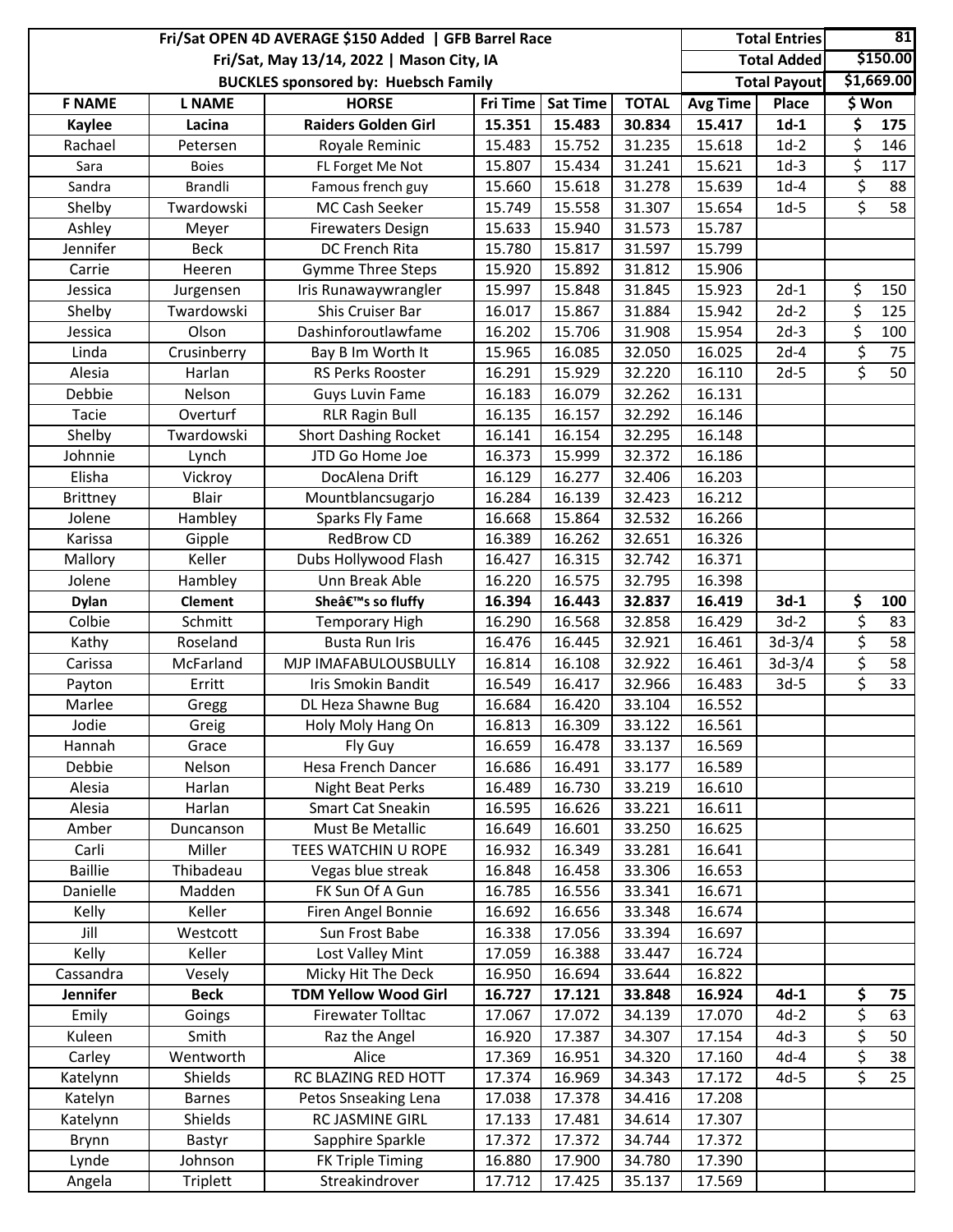|                | Fri/Sat OPEN 4D AVERAGE \$150 Added   GFB Barrel Race |                                             | <b>Total Entries</b> | 81              |              |                 |                     |            |
|----------------|-------------------------------------------------------|---------------------------------------------|----------------------|-----------------|--------------|-----------------|---------------------|------------|
|                |                                                       | Fri/Sat, May 13/14, 2022   Mason City, IA   |                      |                 |              |                 | <b>Total Added</b>  | \$150.00   |
|                |                                                       | <b>BUCKLES sponsored by: Huebsch Family</b> |                      |                 |              |                 | <b>Total Payout</b> | \$1,669.00 |
| <b>F NAME</b>  | <b>L NAME</b>                                         | <b>HORSE</b>                                | Fri Time             | <b>Sat Time</b> | <b>TOTAL</b> | <b>Avg Time</b> | Place               | \$ Won     |
| Payton         | Erritt                                                | Special Kinda Troube                        | 17.280               | 18.198          | 35.478       | 17.739          |                     |            |
| Katie          | Norwig                                                | RR Okies Windy                              | 17.734               | 17.841          | 35.575       | 17.788          |                     |            |
| Krista         | Meyer                                                 | Wilma Rose                                  | 18.812               | 18.666          | 37.478       | 18.739          |                     |            |
| Natalie        | Hieronimus                                            | Apollo To ID                                | 17.950               | 20.831          | 38.781       | 19.391          |                     |            |
| <b>Baillie</b> | Thibadeau                                             | Looper                                      | 19.766               | 19.794          | 39.560       | 19.780          |                     |            |
| Chantel        | Muttart                                               | Memories of Artie                           | 21.099               | 18.742          | 39.841       | 19.921          |                     |            |
| Ashley         | <b>Burke</b>                                          | Ts jazzs high brow                          | 15.661               | 915.784         | 931.445      | 465.723         |                     |            |
| Madeline       | Teague                                                | Special Blue Passum                         | 916.047              | 15.556          | 931.603      | 465.802         |                     |            |
| Chyenne        | Mortenson                                             | Boonslilstripe                              | 916.010              | 15.631          | 931.641      | 465.821         |                     |            |
| Lori           | Smedberg                                              | MolFrenchRoyalTodd                          | 15.954               | 916.008         | 931.962      | 465.981         |                     |            |
| crissi         | mangen                                                | Sixy N Smooth                               | 915.964              | 16.141          | 932.105      | 466.053         |                     |            |
| Sara           | <b>Boies</b>                                          | Dymonds French Dual                         | 15.909               | 916.235         | 932.144      | 466.072         |                     |            |
| Jody           | <b>Bardole</b>                                        | Trust Me I Got This                         | 15.966               | 916.356         | 932.322      | 466.161         |                     |            |
| Jodie          | Greig                                                 | Dudes Gotta Gun                             | 16.139               | 916.508         | 932.647      | 466.324         |                     |            |
| Morgan         | Young                                                 | El Sever Champ                              | 916.669              | 16.264          | 932.933      | 466.467         |                     |            |
| Kaylin         | Novak                                                 | Joe's Sassy Girl                            | 916.833              | 16.361          | 933.194      | 466.597         |                     |            |
| Crystal        | Summers                                               | Wrangler                                    | 16.811               | 916.676         | 933.487      | 466.744         |                     |            |
| Darci          | <b>Ewing Swaim</b>                                    | Ms Sunfrost                                 | 916.759              | 16.809          | 933.568      | 466.784         |                     |            |
| Shaunae        | Overturf                                              | <b>KD Berts Moon Bug</b>                    | 16.837               | 916.733         | 933.570      | 466.785         |                     |            |
| Erin           | Novak                                                 | Ease Down The Fire                          | 916.993              | 17.037          | 934.030      | 467.015         |                     |            |
| Gabe           | Hammond                                               | <b>WC Aliwood</b>                           | 18.024               | 917.589         | 935.613      | 467.807         |                     |            |
| Angela         | Hett                                                  | <b>BPR Tielin Two Spots</b>                 | 920.521              | 16.502          | 937.023      | 468.512         |                     |            |
| Camy           | Gheer                                                 | Easy Come Easy Bug                          | 915.822              | 915.914         | 1831.736     | 915.868         |                     |            |
| Cassandra      | Vesely                                                | Not A Cheap Date                            | 916.268              | 916.454         | 1832.722     | 916.361         |                     |            |
| Brynn          | Bastyr                                                | Draw me a Bud                               | 916.530              | 916.304         | 1832.834     | 916.417         |                     |            |
| Madi           | Fangman                                               | <b>St Starburst</b>                         | 917.341              | 916.828         | 1834.169     | 917.085         |                     |            |
| Rachel         | Lueth                                                 | Justa Lil Starstruck                        | 917.062              | 917.195         | 1834.257     | 917.129         |                     |            |
| Kaylee         | Hieronimus                                            | <b>BW Double Take Dash</b>                  | 916.875              | 999.999         | 1916.874     | 958.437         |                     |            |
| Chloee         | Abeln                                                 | Docs Roan Rabbit                            | <b>SCR</b>           | 16.414          | 16.414       | #VALUE!         |                     |            |
|                |                                                       |                                             |                      |                 |              |                 |                     |            |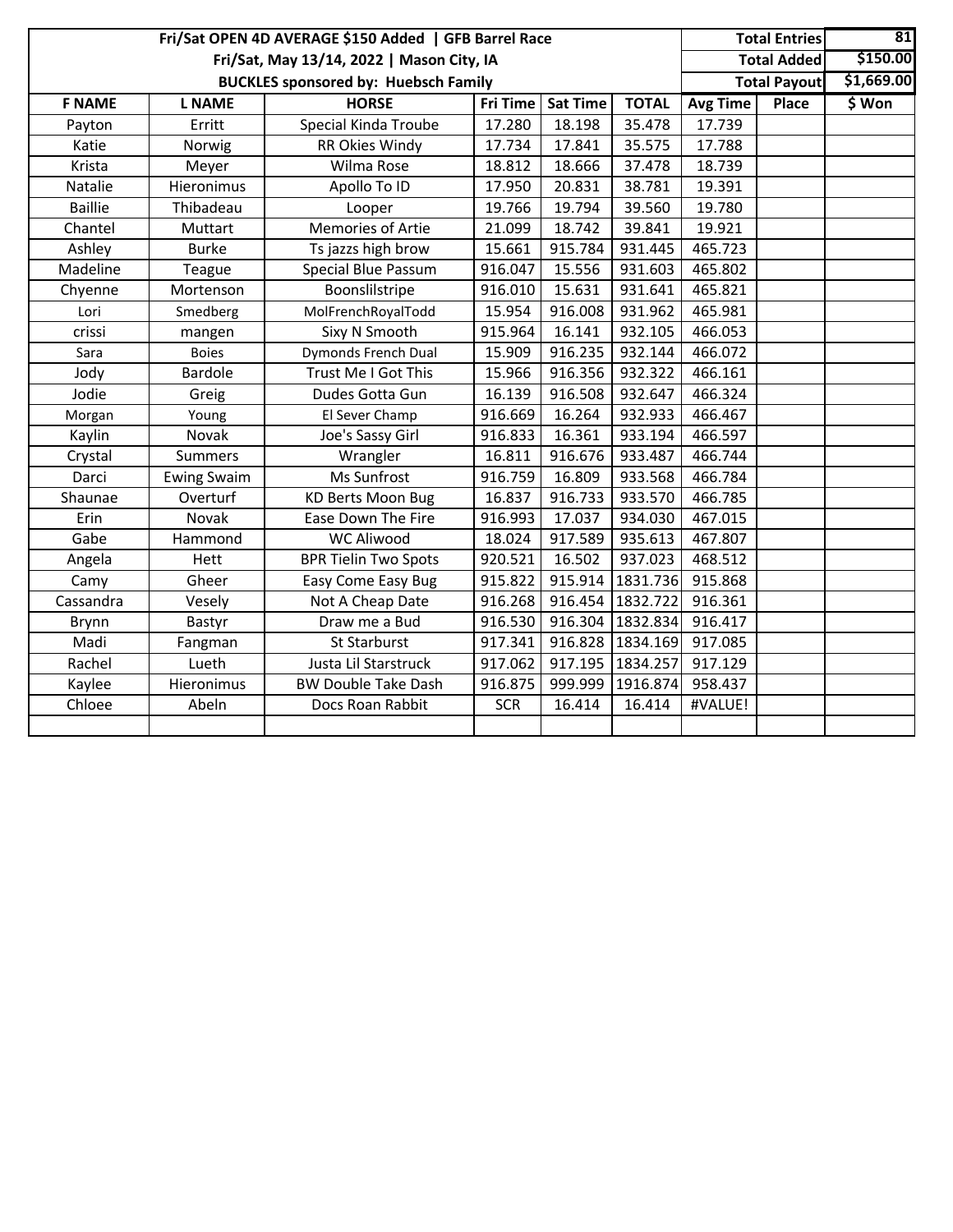|               |                |                                                  |           | Youth 4D GFB Barrel Race   Sponsored by Prime Performance Nutrition                                    |                     |                      |                          |                 |
|---------------|----------------|--------------------------------------------------|-----------|--------------------------------------------------------------------------------------------------------|---------------------|----------------------|--------------------------|-----------------|
|               |                | Saturday, May 14, 2022   Mason City, IA          |           |                                                                                                        |                     | <b>Total Entries</b> |                          | $\overline{47}$ |
|               |                | YR indicates a RUN   CO is a Carry from the Open |           |                                                                                                        | <b>Total Added</b>  |                      |                          | \$100.00        |
|               |                |                                                  |           | Youth & Senior will draw together after the open. Draw will be posted after changes/late entries close | <b>Total Payout</b> |                      |                          | \$805.00        |
| <b>F NAME</b> | <b>L NAME</b>  | City                                             | <b>ST</b> | <b>HORSE</b>                                                                                           | <b>TIME</b>         | <b>Place</b>         |                          | \$ Won          |
| Madeline      | Teague         | <b>Webster City</b>                              | IA        | <b>Special Blue Passum</b>                                                                             | 15.556              | $1d-1$               | \$                       | 113             |
| Shelby        | Twardowski     | Swanville                                        | <b>MN</b> | MC Cash Seeker                                                                                         | 15.558              | $1d-2$               | \$                       | 85              |
| Ashtin        | Holzer         | La Crescent                                      | MN        | Slick Em Up Sonny                                                                                      | 15.666              | $1d-3$               | \$                       | 56              |
| Shelby        | Twardowski     | Swanville                                        | <b>MN</b> | <b>Shis Cruiser Bar</b>                                                                                | 15.867              | $1d-4$               | \$                       | 28              |
| Avery         | Teague         | <b>Webster City</b>                              | IA        | <b>Tulsas Diamond</b>                                                                                  | 15.875              |                      |                          |                 |
| Miranda       | Hambley        | Dekalb                                           | IL        | Steelin Firewater.                                                                                     | 15.955              |                      |                          |                 |
| Johnnie       | Lynch          | Bernard                                          | IA        | JTD Go Home Joe                                                                                        | 15.999              |                      |                          |                 |
| Shelby        | Twardowski     | Swanville                                        | MN        | <b>Short Dashing Rocket</b>                                                                            | 16.154              | $2d-1$               | \$                       | 97              |
| Lyndsey       | Ernst          | Sparta                                           | WI        | <b>Guys Stolen Times</b>                                                                               | 16.247              | $2d-2$               | $\overline{\mathcal{S}}$ | 72              |
| Mallory       | Keller         | Blairsburg                                       | ΙA        | Dubs Hollywood Flash                                                                                   | 16.315              | $2d-3$               | $\overline{\mathcal{S}}$ | 48              |
| Kaylin        | Novak          | Lost Nation                                      | ΙA        | Joe's Sassy Girl                                                                                       | 16.361              | $2d-4$               | \$                       | 24              |
| Raeden        | Mortensen      | Ewing                                            | <b>MO</b> | Mafia                                                                                                  | 16.414              |                      |                          |                 |
| Chloee        | Abeln          | Maquoketa                                        | ΙA        | Docs Roan Rabbit                                                                                       | 16.442              |                      |                          |                 |
| Gabe          | Lamasters      | Woodward                                         | IA        | Siete Coronas                                                                                          | 16.457              |                      |                          |                 |
| Maiah         | Difazzio       | Elkhorn                                          | WI        | Lilly's Luck                                                                                           | 16.594              | $3d-1$               | \$                       | 64              |
| Jade          | Durfey         | Corydon                                          | IA        | Hesacategoryfive                                                                                       | 16.642              | $3d-2$               | $\overline{\varsigma}$   | 48              |
| Johnnie       | Lynch          | Bernard                                          | IA        | malibu Country                                                                                         | 16.694              | $3d-3$               | \$                       | 32              |
| Morgan        | Nelson         | Fort Dodge                                       | ΙA        | My lil red wagon                                                                                       | 16.855              | $3d-4$               | \$                       | 16              |
| Kaylee        | Hieronimus     | Ashton                                           | IA        | <b>BW Double Take Dash</b>                                                                             | 16.927              |                      |                          |                 |
| Brynn         | Bastyr         | Austin                                           | MN        | Sapphire Sparkle                                                                                       | 17.025              |                      |                          |                 |
| Morgan        | Keller         | Blairsburg                                       | IA        | JB Docs Ace                                                                                            | 17.063              | $4d-1$               | $\overline{\varsigma}$   | 48              |
| Maggie        | <b>Burgett</b> | Denver                                           | IA        | Rock With Miss Lucky                                                                                   | 17.132              | $4d-2$               | \$                       | 36              |
| Rebecca       | LaRue          | Dumont                                           | ΙA        | Forever in my heart                                                                                    | 17.739              | $4d-3$               | $\overline{\xi}$         | 24              |
| Hadley        | Meyer          | Bernard                                          | IA        | Pumba                                                                                                  | 17.758              | $4d-4$               | $\overline{\varsigma}$   | 12 <sup>2</sup> |
| Teagan        | Smith          | Algona                                           | ΙA        | Rico                                                                                                   | 17.834              |                      |                          |                 |
| Audreianna    | Schmidt        | Delmar                                           | IA        | Okie Dokey Iris                                                                                        | 18.607              |                      |                          |                 |
| Kyrra         | Racine         | Stratford                                        | IA        | Cowboy                                                                                                 | 19.117              |                      |                          |                 |
| Cole          | Baas           | Maquoketa                                        | IA        | Fonzie                                                                                                 | 21.316              |                      |                          |                 |
| Remington     | Olson          | Solon                                            | ΙA        | Fergie                                                                                                 | 21.399              |                      |                          |                 |
| Avery         | Lennox         | <b>MARION</b>                                    | ΙA        | Zeke                                                                                                   | 23.454              |                      |                          |                 |
| Kearsyn       | Kite           | <b>Webster City</b>                              | ΙA        | <b>Badger</b>                                                                                          | 24.306              |                      |                          |                 |
| Lina          | Suchanek       | Cedar Rapids                                     | ΙA        | Lady                                                                                                   | 34.262              |                      |                          |                 |
| Olivia        | <b>Balfanz</b> | <b>Belle Plaine</b>                              | MN        | Electric Scoot                                                                                         | 916.055             |                      |                          |                 |
| Paisley       | Weldon         | Atlanta                                          | <b>MO</b> | Scooters Elegance                                                                                      | 916.116             |                      |                          |                 |
| Ashtin        | Holzer         | La Crescent                                      | MN        | <b>VF Pass the Cash</b>                                                                                | 916.452             |                      |                          |                 |
| Brynn         | Bastyr         | Austin                                           | MN        | Draw me a Bud                                                                                          | 916.636             |                      |                          |                 |
| Taylor        | Anderson       | Waseca                                           | MN        | Ironman                                                                                                | 916.811             |                      |                          |                 |
| Hadley        | Meyer          | Zwingle                                          | ΙA        | Firewaters Design.                                                                                     | 917.046             |                      |                          |                 |
| Kelsey        | Janssen        | Clare                                            | IA        | Ruby River Dynamite                                                                                    | 917.047             |                      |                          |                 |
| Eva           | Magnuson       | Austin                                           | MN        | <b>Turnin Famous Yawl</b>                                                                              | 917.494             |                      |                          |                 |
| Maci          | Heeren         | Pecatonica                                       | IL.       | Boone                                                                                                  | 917.624             |                      |                          |                 |
|               |                |                                                  |           |                                                                                                        |                     |                      |                          |                 |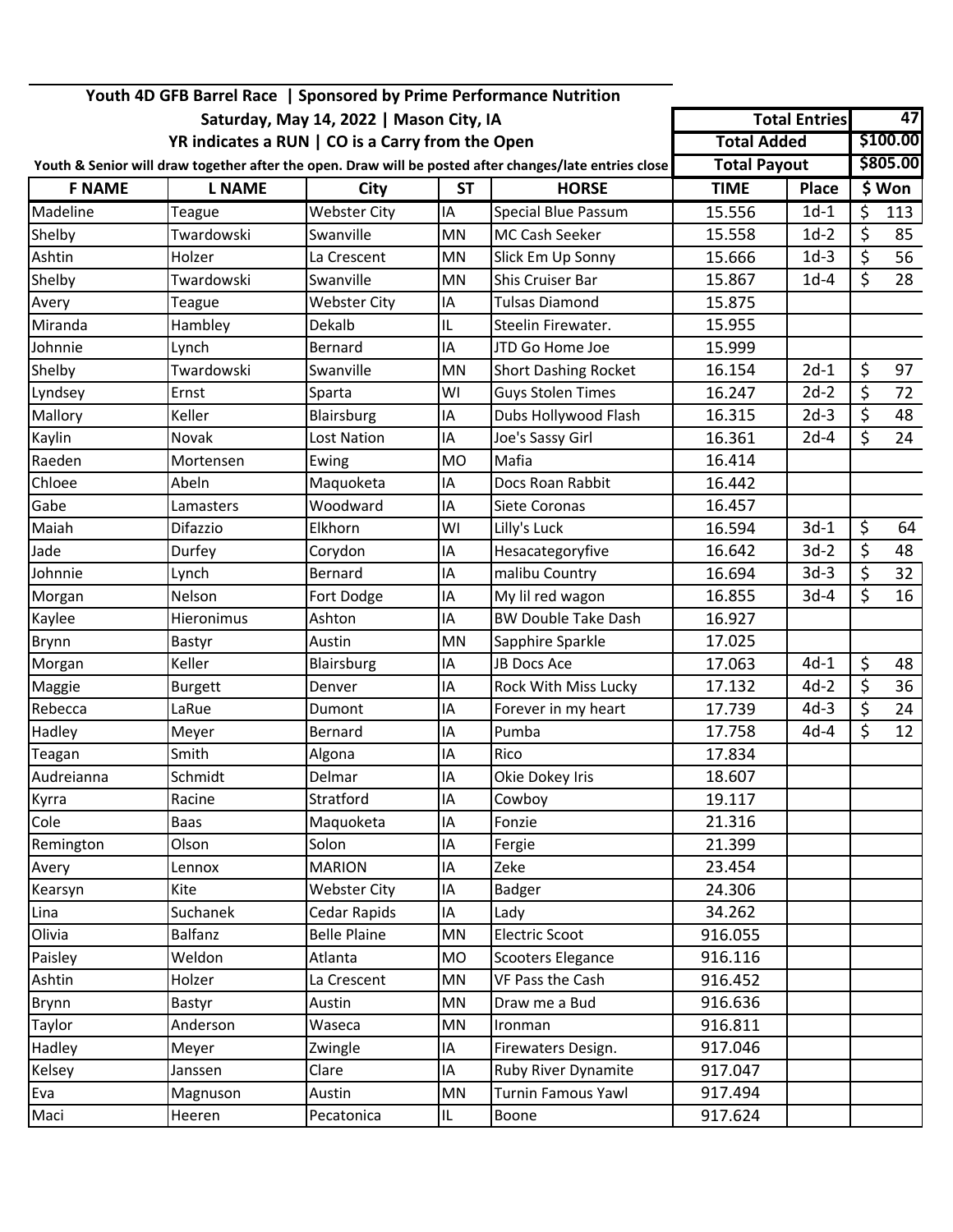|               |                                                                                                        |                                         |                    | Youth 4D GFB Barrel Race   Sponsored by Prime Performance Nutrition |             |                        |    |  |
|---------------|--------------------------------------------------------------------------------------------------------|-----------------------------------------|--------------------|---------------------------------------------------------------------|-------------|------------------------|----|--|
|               |                                                                                                        | Saturday, May 14, 2022   Mason City, IA |                    |                                                                     |             | <b>Total Entries</b>   | 47 |  |
|               | YR indicates a RUN   CO is a Carry from the Open                                                       |                                         | <b>Total Added</b> | \$100.00                                                            |             |                        |    |  |
|               | Youth & Senior will draw together after the open. Draw will be posted after changes/late entries close | <b>Total Payout</b>                     |                    | \$805.00                                                            |             |                        |    |  |
| <b>F NAME</b> | <b>L NAME</b>                                                                                          | City                                    | SΤ                 | <b>HORSE</b>                                                        | <b>TIME</b> | \$ Won<br><b>Place</b> |    |  |
| MJ            | Ralston                                                                                                | Shellsburg                              | IA                 | Jersey Boys                                                         | 918.198     |                        |    |  |
| Kinnick       | Meyer                                                                                                  | Woodward                                | IA                 | Tall Boy                                                            | 918.480     |                        |    |  |
| Madison       | Duncan                                                                                                 | Monticello                              | IA                 | Soldier                                                             | 999.999     |                        |    |  |
| Reagan        | <b>Schwartz</b>                                                                                        | Adel                                    | ΙA                 | Dry Stylish Peppy                                                   | <b>SCR</b>  |                        |    |  |
| <b>Brock</b>  | <b>Norine</b>                                                                                          | Moorland                                | IA                 | Gus                                                                 | scr         |                        |    |  |
| Sydney        | Olson                                                                                                  | Solon                                   | ΙA                 | Soldier                                                             | <b>SCR</b>  |                        |    |  |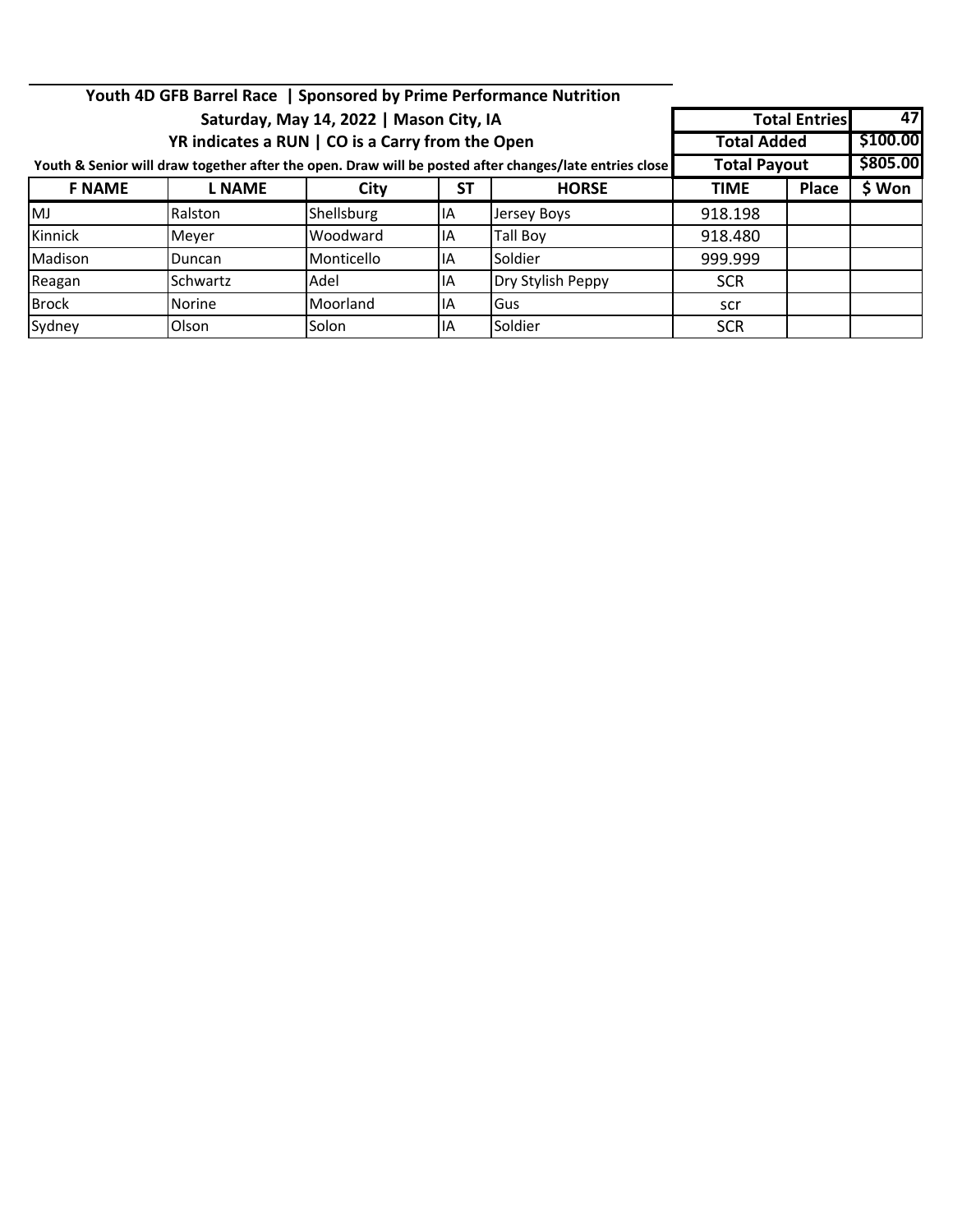|                 |                | <b>Adult 4D GFB Barrel Race</b>         |           |                                                                                               |             | <b>Total Entries</b> | 32       |
|-----------------|----------------|-----------------------------------------|-----------|-----------------------------------------------------------------------------------------------|-------------|----------------------|----------|
|                 |                | Saturday, May 14, 2022   Mason City, IA |           |                                                                                               |             | <b>Total Added</b>   | \$50.00  |
|                 |                |                                         |           | Entries in open & "aged" class roll to "aged" class   AO = Adult Only   0.000 is a carry over |             | <b>Total Payout</b>  | \$601.00 |
| <b>F NAME</b>   | <b>L NAME</b>  | <b>City</b>                             | <b>ST</b> | <b>HORSE</b>                                                                                  | <b>TIME</b> | <b>Place</b>         | \$ Won   |
| Kaylee          | Lacina         | <b>Badger</b>                           | IA        | Raiders Golden Girl                                                                           | 15.483      | $1d-1$               | \$126    |
| Jessica         | Olson          | Monroe                                  | WI        | Dashinforoutlawfame                                                                           | 15.706      | $1d-2$               | \$84     |
|                 |                |                                         |           |                                                                                               |             |                      |          |
| <b>Brittney</b> | <b>Blair</b>   | Lincoln                                 | <b>NE</b> | Mountblancsugarjo                                                                             | 16.139      | $2d-1$               | \$<br>90 |
| Tacie           | Overturf       | Ames                                    | IA        | <b>RLR Ragin Bull</b>                                                                         | 16.157      | $2d-2$               | \$<br>54 |
| Elisha          | Vickroy        | Lucas                                   | IA        | DocAlena Drift                                                                                | 16.277      | $2d-3$               | \$<br>36 |
| Carli           | Miller         | Lewistown                               | IL        | TEES WATCHIN U ROPE                                                                           | 16.349      |                      |          |
| Mary            | Tegeler        | Morrison                                | IL        | <b>Undniably Sharp</b>                                                                        | 16.363      |                      |          |
| Darien          | Clark          | calamus                                 | IA        | Shez Gold                                                                                     | 16.366      |                      |          |
| Dylan           | Clement        | Mason City                              | IA        | Sheâ€ <sup>™</sup> s so fluffy                                                                | 16.443      |                      |          |
| <b>Baillie</b>  | Thibadeau      | Manchester                              | IA        | Vegas blue streak                                                                             | 16.458      |                      |          |
| Hannah          | Grace          | <b>Dysart</b>                           | IA        | Fly Guy                                                                                       | 16.478      |                      |          |
|                 |                |                                         |           |                                                                                               |             |                      |          |
| Cassandra       | Vesely         | Des Moines                              | IA        | Micky Hit The Deck                                                                            | 16.694      | $3d-1$               | \$<br>60 |
| Carley          | Wentworth      | Saint Ansgar                            | IA        | Alice                                                                                         | 16.951      | $3d-2$               | \$<br>36 |
| Katelynn        | Shields        | LINEVILLE                               | ΙA        | RC BLAZING RED HOTT                                                                           | 16.969      | $3d-3$               | \$<br>24 |
|                 |                |                                         |           |                                                                                               |             |                      |          |
| Erin            | Novak          | <b>Lost Nation</b>                      | IA        | Ease Down The Fire                                                                            | 17.037      | $4d-1$               | \$<br>45 |
| Stefanie        | <b>Baas</b>    | Maquoketa                               | ΙA        | <b>Streakin Bug Passum</b>                                                                    | 17.091      | $4d-2$               | \$<br>27 |
| Katelynn        | Shields        | LINEVILLE                               | IA        | <b>RC JASMINE GIRL</b>                                                                        | 17.481      | $4d-3$               | \$<br>18 |
| Melisa          | Shields-Dunlap | Lineville                               | IA        | Yo Bay Berry Frost                                                                            | 17.489      |                      |          |
| <b>Bailey</b>   | Ellerbeck      | Sac City                                | IA        | Lena Memorial                                                                                 | 17.583      |                      |          |
| Krista          | Meyer          | Cedar Rapids                            | IA        | Wilma Rose                                                                                    | 18.666      |                      |          |
| <b>Baillie</b>  | Thibadeau      | Manchester                              | IA        | Looper                                                                                        | 19.794      |                      |          |
| Victoria        | Weston         | Monticello                              | IA        | Fergie                                                                                        | 24.701      |                      |          |
| Ashley          | <b>Burke</b>   | Morris                                  | IL        | Ts jazzs high brow                                                                            | 915.784     |                      |          |
| Camy            | Gheer          | Centerville                             | IA        | Easy Come Easy Bug                                                                            | 915.914     |                      |          |
| Lori            | Smedberg       | <b>Wisconsin Rapids</b>                 | WI        | MolFrenchRoyalTodd                                                                            | 916.008     |                      |          |
| Cassandra       | Vesely         | Des Moines                              | IA        | Not A Cheap Date                                                                              | 916.454     |                      |          |
| Rachel          | Lueth          | Arlington                               | MN        | Justa Lil Starstruck                                                                          | 917.195     |                      |          |
| Gabe            | Hammond        | Lucas                                   |           | <b>WC Aliwood</b>                                                                             | 917.589     |                      |          |
| Mary            | Tegeler        | Morrison                                | IL        | Jesses Tales                                                                                  | 999.999     |                      |          |
| Kylee           | Yates          | Redfield                                | IA        | JJ                                                                                            | 999.999     |                      |          |
| Victoria        | Weston         | Monticello                              | IA        | Grace                                                                                         | <b>SCR</b>  |                      |          |
| Camy            | Gheer          | Centerville                             | IA        | Eye Had A Moment Guy                                                                          | <b>SCR</b>  |                      |          |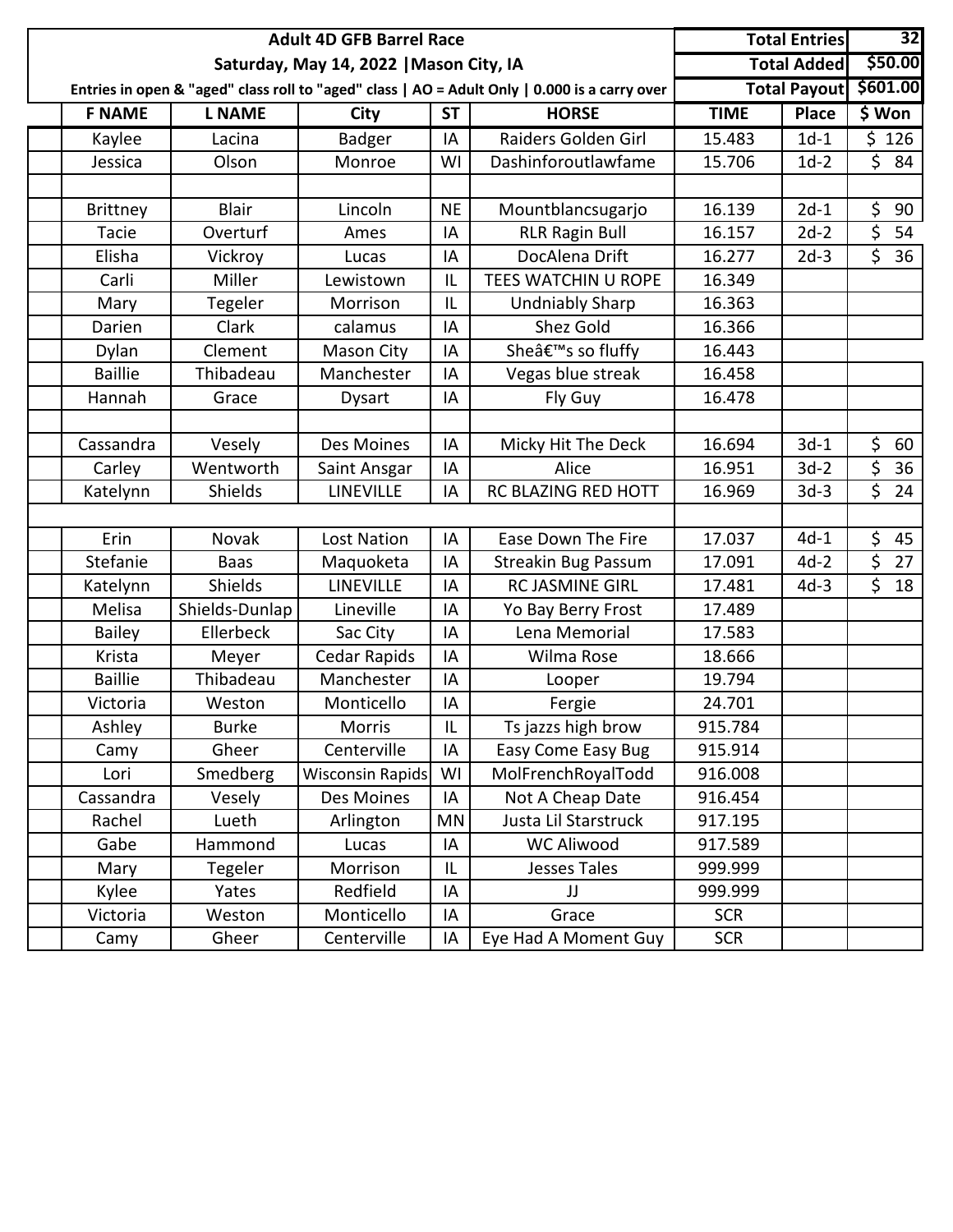|               |                       | Masters 4D GFB Barrel Race   Sponsored by Jan's Sewtique | <b>Total Entries</b> |                                                                                                 |             | 33                  |                         |          |
|---------------|-----------------------|----------------------------------------------------------|----------------------|-------------------------------------------------------------------------------------------------|-------------|---------------------|-------------------------|----------|
|               |                       | Saturday, May 14, 2022   Mason City, IA                  |                      |                                                                                                 |             | <b>Total Added</b>  |                         | \$100.00 |
|               |                       |                                                          |                      | Entries in open & "aged" class roll to "aged" class   MO = Masters Only   0.000 is a carry over |             | <b>Total Payout</b> |                         | \$619.00 |
| <b>F NAME</b> | <b>L NAME</b>         | City                                                     | <b>ST</b>            | <b>HORSE</b>                                                                                    | <b>TIME</b> | <b>Place</b>        |                         | \$ Won   |
| Jolene        | Hambley               | Dekalb                                                   | IL                   | <b>Steelin Firewater</b>                                                                        | 15.343      | $1d-1$              | $\overline{\mathsf{S}}$ | 108      |
| Sharon        | Munn                  | Monticello                                               | <b>MN</b>            | French Babalulu                                                                                 | 15.532      | $1d-2$              | $\zeta$                 | 65       |
| Donna         | Kalish                | <b>DODGEVILLE</b>                                        | WI                   | <b>Nicks Special K</b>                                                                          | 15.566      | $1d-3$              | \$                      | 43       |
| Sandra        | <b>Brandli</b>        | Mauston                                                  | WI                   | Famous french guy                                                                               | 15.618      |                     |                         |          |
| Jennifer      | <b>Beck</b>           | Delmar                                                   | IA                   | DC French Rita                                                                                  | 15.817      |                     |                         |          |
| Jolene        | Hambley               | Dekalb                                                   | IL                   | Sparks Fly Fame                                                                                 | 15.864      | $2d-1$              | \$                      | 93       |
| Sara          | Walter                | palo                                                     | IA                   | <b>Mags Fabulous French</b>                                                                     | 15.907      | $2d-2$              | \$                      | 56       |
| Kelly         | Cagle                 | Melbourne                                                | IA                   | Kiss This baby                                                                                  | 16.000      | $2d-3$              | $\mathsf{\dot{S}}$      | 37       |
| Amy           | Chesmore              | Moville                                                  | IA                   | A Dash Of Ivory                                                                                 | 16.072      |                     |                         |          |
| Debbie        | Nelson                | Sergeant Bluff                                           | IA                   | <b>Guys Luvin Fame</b>                                                                          | 16.079      |                     |                         |          |
| Linda         | Crusinberry           | Maywood                                                  | <b>MO</b>            | Bay B Im Worth It                                                                               | 16.085      |                     |                         |          |
| Betty Ann     | Davis                 | Albia                                                    | IA                   | Dancin For Chex                                                                                 | 16.113      |                     |                         |          |
| Margo         | Ransom                | Paola                                                    | KS                   | <b>Frosty Flying Effort</b>                                                                     | 16.121      |                     |                         |          |
| <b>Brian</b>  | Jensen                | <b>Eden Prairie</b>                                      | MN                   | Famousfrenchfirewater                                                                           | 16.222      |                     |                         |          |
| Kelly         | Keller                | blairsburg                                               | IA                   | Lost Valley Mint                                                                                | 16.388      | $3d-1$              | \$                      | 62       |
| Emily         | Mortensen             | Ewing                                                    | <b>MO</b>            | Kruise                                                                                          | 16.421      | $3d-2$              | \$                      | 37       |
| Kathy         | Roseland              | Marshalltown                                             | IA                   | <b>Busta Run Iris</b>                                                                           | 16.445      | $3d-3$              | \$                      | 25       |
| Debbie        | Nelson                | Sergeant Bluff                                           | IA                   | <b>Hesa French Dancer</b>                                                                       | 16.491      |                     |                         |          |
| Danielle      | Madden                | <b>Story City</b>                                        | IA                   | FK Sun Of A Gun                                                                                 | 16.556      |                     |                         |          |
| Jolene        | Hambley               | Dekalb                                                   | IL                   | Unn Break Able                                                                                  | 16.575      |                     |                         |          |
| Kelly         | Keller                | blairsburg                                               | IA                   | Firen Angel Bonnie                                                                              | 16.656      |                     |                         |          |
| Darci         | <b>Ewing Swaim</b>    | Bloomfield                                               | IA                   | Ms Sunfrost                                                                                     | 16.809      |                     |                         |          |
| Kami          | Eilers                | MIlford                                                  | IA                   | NinetyNIneFrenchDoves                                                                           | 17.000      | $4d-1$              | \$                      | 46       |
| Jennifer      | <b>Beck</b>           | Delmar                                                   | IA                   | TDM Yellow Wood Girl                                                                            | 17.121      | $4d-2$              | $\overline{\xi}$        | 28       |
| Lynde         | Johnson               | Stanhope                                                 | IA                   | <b>FK Triple Timing</b>                                                                         | 17.900      | $4d-3$              | $\zeta$                 | 19       |
| Kim           | Chesmore              | Independence                                             | IA                   | SR Royal Kochie                                                                                 | 18.607      |                     |                         |          |
| Natalie       | <b>Hieronimus</b>     | Ashton                                                   | IA                   | Apollo To ID                                                                                    | 20.831      |                     |                         |          |
| Kent          | Eilers                | MIlford                                                  | ΙA                   | Convincing Payday                                                                               | 25.783      |                     |                         |          |
| Kelly         | Heckart               | Ottumwa                                                  | IA                   | Teller Im French                                                                                | 25.903      |                     |                         |          |
| Jody          | <b>Bardole</b>        | Hampton                                                  | IA                   | Trust Me I Got This                                                                             | 916.356     |                     |                         |          |
| Crystal       | <b>Summers</b>        | Fort Dodge                                               | IA                   | Wrangler                                                                                        | 916.676     |                     |                         |          |
| Shaunae       | Overturf              | Ames                                                     | IA                   | <b>KD Berts Moon Bug</b>                                                                        | 916.733     |                     |                         |          |
| Shelly        | Aldag                 | Schleswig                                                | IA                   | <b>Buckin Bay Boy</b>                                                                           | 917.539     |                     |                         |          |
| Marcie        | Thumann<br>Albert Lea |                                                          | ΜN                   | Rockbottompartyrockr                                                                            | 999.999     |                     |                         |          |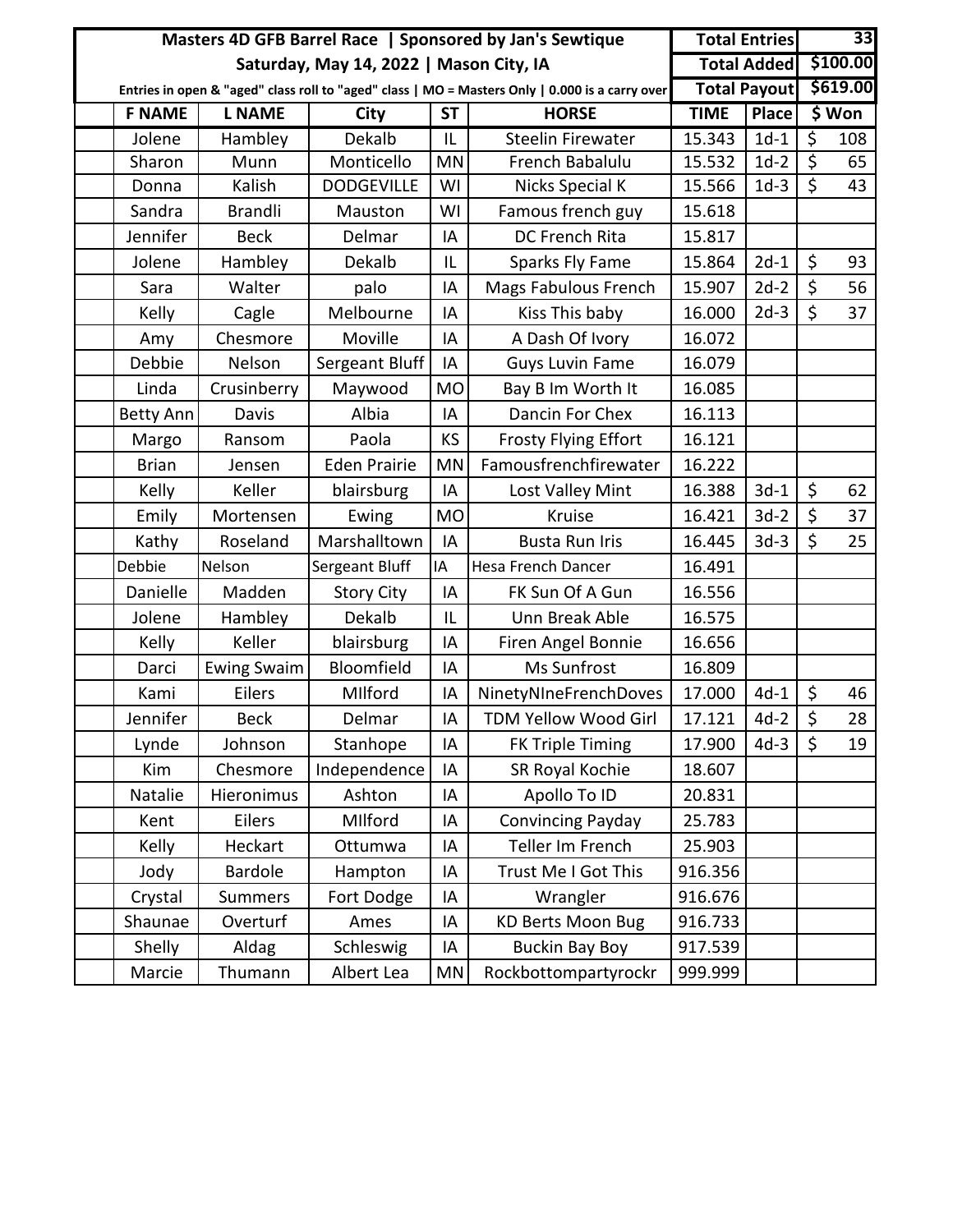|         | Seniors 4D GFB Barrel Race   Sponsored by Jan's Sewtique |                 |                                                  |           |                                                                                                        |                     |                      |        |        |  |  |
|---------|----------------------------------------------------------|-----------------|--------------------------------------------------|-----------|--------------------------------------------------------------------------------------------------------|---------------------|----------------------|--------|--------|--|--|
|         |                                                          |                 | Saturday, May 14, 2022   Mason City, IA          |           |                                                                                                        |                     | <b>Total Entries</b> |        | 12     |  |  |
|         |                                                          |                 | SR indicates a RUN   CO is a Carry from the Open |           |                                                                                                        | <b>Total Added</b>  |                      |        | \$0.00 |  |  |
|         |                                                          |                 |                                                  |           | Youth & Senior will draw together after the open. Draw will be posted after changes/late entries close | <b>Total Payout</b> | \$198.00             |        |        |  |  |
|         | <b>F NAME</b>                                            | <b>L NAME</b>   | City                                             | <b>ST</b> | <b>HORSE</b>                                                                                           | <b>TIME</b>         | Place                | \$ Won |        |  |  |
| CO      | <b>ISara</b>                                             | Walter          | palo                                             | IA        | Mags Fabulous French                                                                                   | 15.907              | $1d-1$               | \$     | 69     |  |  |
|         | CO Greta                                                 | <b>Huebsch</b>  | Osage                                            | ΙA        | FK Izzy Flying Tuff                                                                                    | 16.036              |                      |        |        |  |  |
|         | CO Linda                                                 | Crusinberry     | Maywood                                          | MO.       | Bay B Im Worth It                                                                                      | 16.085              |                      |        |        |  |  |
|         | CO Jodie                                                 | Greig           | Estherville                                      | IA        | Holy Moly Hang On                                                                                      | 16.309              |                      |        |        |  |  |
|         | CO Evelyn                                                | Morehouse       | New Prague                                       | MN        | Dun It For Perks                                                                                       | 16.422              | $2d-1$               | \$     | 59     |  |  |
| CO Jill |                                                          | Westcott        | Lohrville                                        | ΙA        | Sun Frost Babe                                                                                         | 17.056              | 3d-1                 | \$     | 40     |  |  |
|         | CO Keith                                                 | <b>Broscoff</b> | <b>Brownton</b>                                  | MN.       | Yo Good Hand                                                                                           | 17.808              | $4d-1$               | \$     | 30     |  |  |
|         | CO Kim                                                   | Chesmore        | Independence                                     | IA        | SR Royal Kochie                                                                                        | 18.607              |                      |        |        |  |  |
|         | CO Kelly                                                 | Heckart         | Ottumwa                                          | IA        | Teller Im French                                                                                       | 25.903              |                      |        |        |  |  |
|         | CO Jodie                                                 | Greig           | Estherville                                      | IA        | Dudes Gotta Gun                                                                                        | 916.508             |                      |        |        |  |  |
|         | CO Shelly                                                | Aldag           | Schleswig                                        | IA        | <b>Buckin Bay Boy</b>                                                                                  | 917.539             |                      |        |        |  |  |
|         | CO Keith                                                 | <b>Broscoff</b> | <b>Brownton</b>                                  | MN        | <b>Rock Back Sensation</b>                                                                             | 917.759             |                      |        |        |  |  |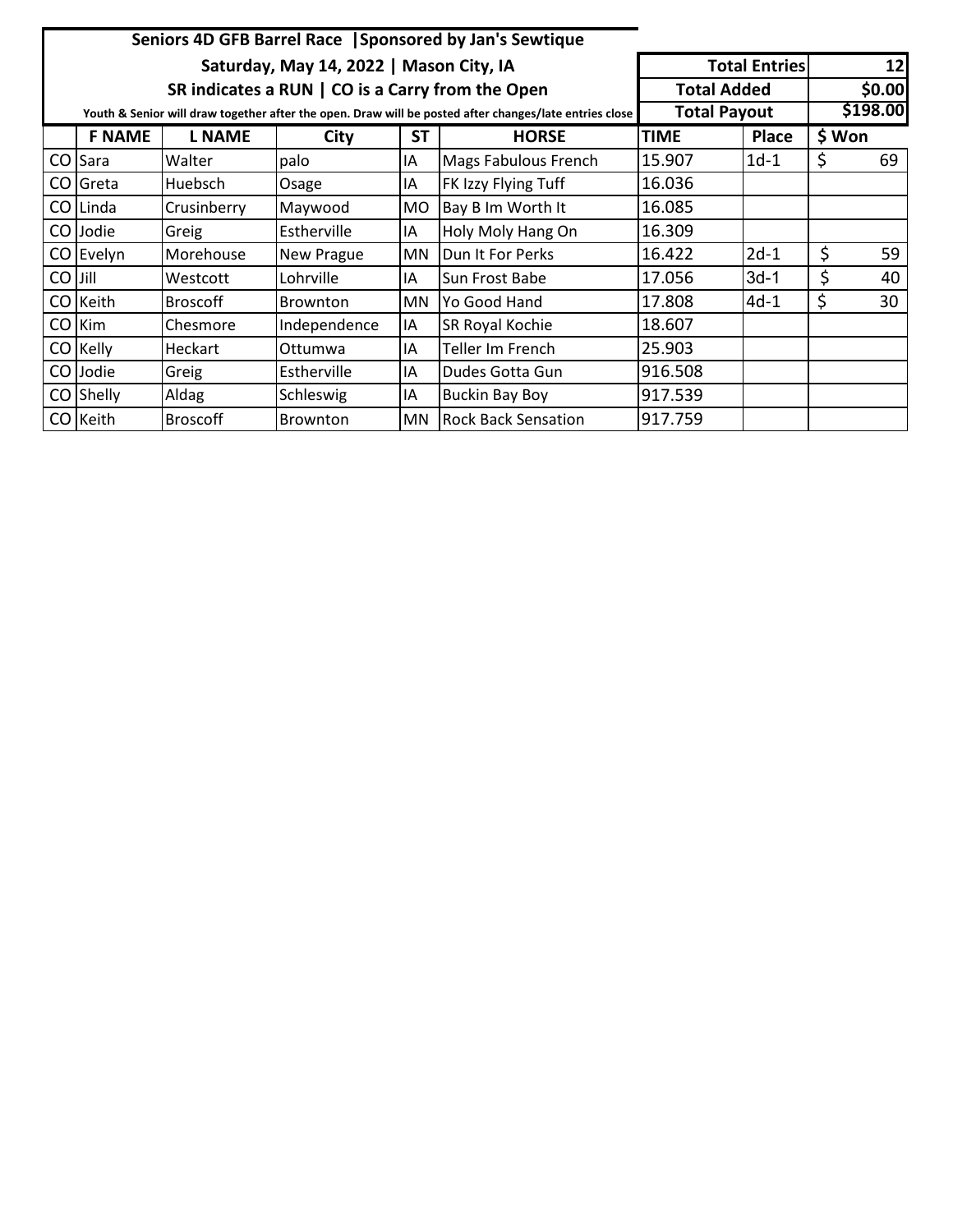|               |                 | Futurity 2D Side Pot   Powered by Purina |           |                             |                     | <b>Total Entries</b> |         | 12       |
|---------------|-----------------|------------------------------------------|-----------|-----------------------------|---------------------|----------------------|---------|----------|
|               |                 | Saturday, May 14, 2022   Mason City, IA  |           |                             | <b>Total Added</b>  |                      |         | \$100.00 |
|               |                 |                                          |           |                             | <b>Total Payout</b> |                      | 0       |          |
| <b>F NAME</b> | <b>L NAME</b>   | City                                     | <b>ST</b> | <b>HORSE</b>                | <b>TIME</b>         | <b>Place</b>         |         | \$ Won   |
| Robin         | <b>Beck</b>     | <b>MOVILLE</b>                           | IA        | High Traffic Day            | 15.686              | $1d-1$               | \$      | 98       |
| Carissa       | McFarland       | Afton                                    | IA        | MJP IMAFABULOUSBULLY        | 16.108              | $1d-2$               | \$      | 81       |
| Megan         | Storey          | Woodward                                 | IA        | <b>Famous Rival</b>         | 16.239              | $1d-3$               | $\zeta$ | 65       |
| Amy           | Chesmore        | Moville                                  | IA        | <b>Back Stretch Dawn</b>    | 16.561              |                      |         |          |
| Jolene        | Hambley         | Dekalb                                   | IL        | Unn Break Able              | 16.575              |                      |         |          |
| Jennifer      | Beck            | Delmar                                   | IA        | <b>TDM Yellow Wood Girl</b> | 17.121              | $2d-1$               | \$      | 49       |
| Carter        | Richter         | Alden                                    | ΜN        | <b>Gator Done Yawl</b>      | 18.118              | $2d-2$               | \$      | 33       |
| Robin         | Beck            | <b>MOVILLE</b>                           | IA        | Special Kinda Shade         | 916.166             |                      |         |          |
| Courtney      | Blenner         | Schaller                                 | IA        | <b>DHR Good Perks</b>       | 916.581             |                      |         |          |
| Maiah         | <b>Difazzio</b> | Elkhorn                                  | WI        | Texas Harlan Hannah         | 920.972             |                      |         |          |
| Mary          | Tegeler         | Morrison                                 | IL        | Jesses Tales                | 999.999             |                      |         |          |
| Darien        | Clark           | calamus                                  | IA        | Shez Gold                   | <b>SCR</b>          |                      |         |          |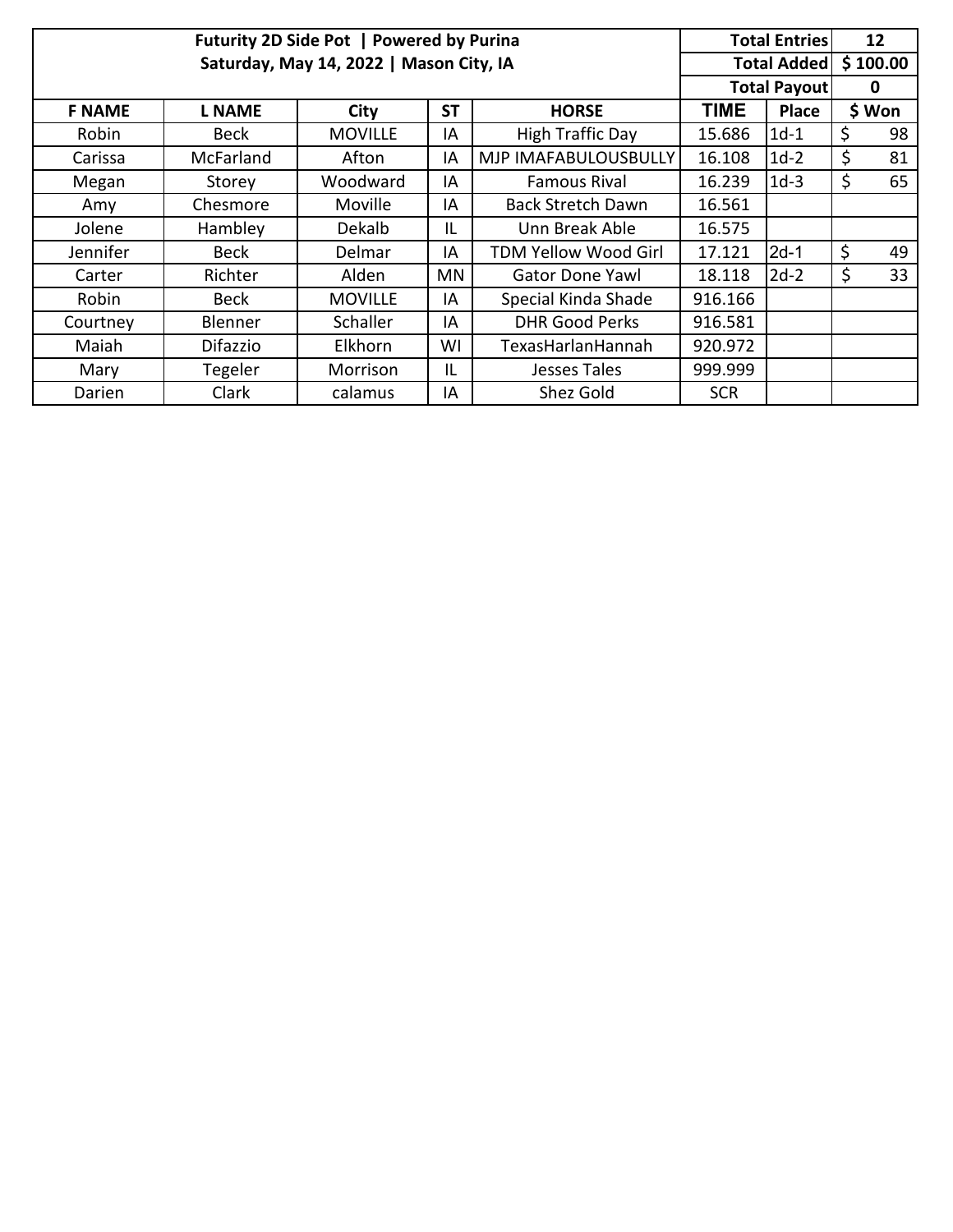|               | Derby 2D Side Pot   Sponsored by MVP    |                |                     |                      |             | <b>Total Entries</b> |    | 8        |
|---------------|-----------------------------------------|----------------|---------------------|----------------------|-------------|----------------------|----|----------|
|               | Saturday, May 14, 2022   Mason City, IA |                |                     |                      |             | <b>Total Added</b>   |    | \$100.00 |
|               |                                         |                | <b>Total Payout</b> |                      | 0           |                      |    |          |
| <b>F NAME</b> | <b>L NAME</b>                           | City           | <b>ST</b>           | <b>HORSE</b>         | <b>TIME</b> | <b>Place</b>         |    | \$ Won   |
| Sharon        | Munn                                    | Monticello     | <b>MN</b>           | French Babalulu      | 15.532      | $1d-1$               | Ś  | 108      |
| Chyenne       | Mortenson                               | Cherokee       | IA                  | Boonslilstripe       | 15.631      | $1d-2$               | Ś  | 78       |
| Sara          | Walter                                  | palo           | IA                  | Mags Fabulous French | 15.907      |                      |    |          |
| Robin         | <b>Beck</b>                             | <b>MOVILLE</b> | IA                  | Lions Shade of Fame  | 15.970      |                      |    |          |
| Linda         | Crusinberry                             | Maywood        | <b>MO</b>           | Bay B Im Worth It    | 16.085      | $2d-1$               | \$ | 63       |
| Abigail       | Schwab                                  | Glenville      | <b>MN</b>           | A DashN Drifter      | 16.164      |                      |    |          |
| Amber         | Duncanson                               | Mapleton       | <b>MN</b>           | Must Be Metallic     | 16.601      |                      |    |          |
| Sara          | Stricker                                | Hector         | MN                  | Angel n Firewater    | 917.233     |                      |    |          |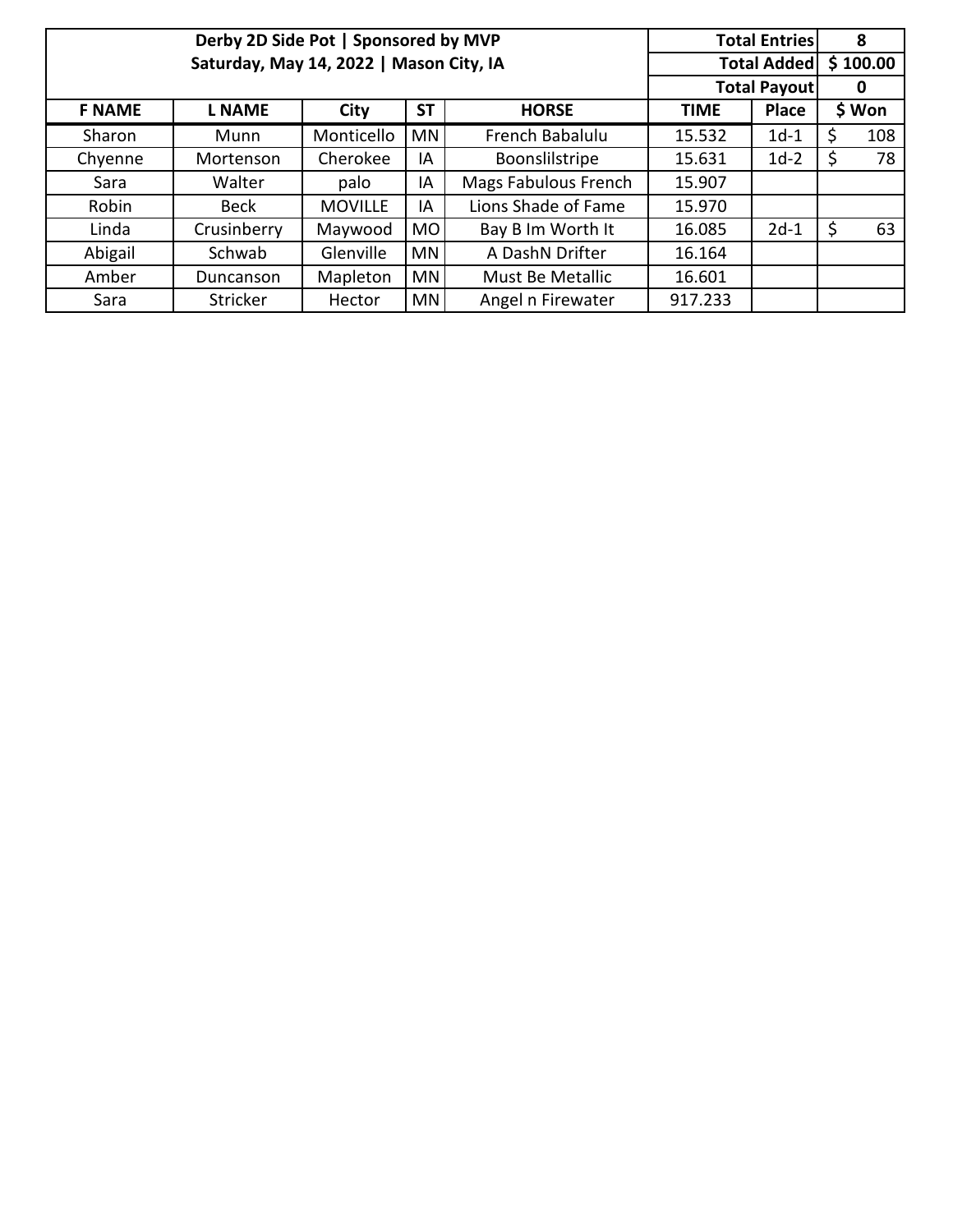|                           |                                                                                       |                |                   |    | FHI 2D Open Side Pot   Saturday, May 14, 2022   Mason City, IA |         | <b>Total Entries</b> | 10       |  |  |
|---------------------------|---------------------------------------------------------------------------------------|----------------|-------------------|----|----------------------------------------------------------------|---------|----------------------|----------|--|--|
|                           |                                                                                       |                |                   |    | Sponsored by the Stallion Owners of the Full House Incentive   |         | <b>Total Added</b>   | \$100.00 |  |  |
|                           | Visit the office, Scroll the Program or Check online for a list of enrolled stallions |                |                   |    |                                                                |         |                      |          |  |  |
| <b>FHI Nominated Sire</b> | <b>TIME</b>                                                                           | Place          | \$ Won            |    |                                                                |         |                      |          |  |  |
| Ante Up Guy               | Sharon                                                                                | Munn           | Monticello        | MN | French Babalulu                                                | 15.532  | $1d-1$               | 114      |  |  |
| Special Passum            | Madeline                                                                              | Teague         | Webster City      | IA | Special Blue Passum                                            | 15.556  | $1d-2$               | 98       |  |  |
| <b>Manors Nick Bar</b>    | Donna                                                                                 | Kalish         | <b>DODGEVILLE</b> | WI | Nicks Special K                                                | 15.566  |                      |          |  |  |
| Ivory James               | Amy                                                                                   | Chesmore       | Moville           | ΙA | A Dash Of Ivory                                                | 16.072  |                      |          |  |  |
| Guys Fame                 | Sandra                                                                                | Brandli        | <b>Mauston</b>    | WI | Kiss Me Over Yonder                                            | 16.200  |                      |          |  |  |
| Firewater Finale (?)      | Erin                                                                                  | Novak          | Lost Nation       | ΙA | Ease Down The Fire                                             | 17.037  | $2d-1$               | 65       |  |  |
| Special Passum            | Stefanie                                                                              | Baas           | Maguoketa         | ΙA | <b>Streakin Bug Passum</b>                                     | 17.091  | $2d-2$               | 49       |  |  |
| Frenchmans Royal CJ       | <b>Kim</b>                                                                            | Chesmore       | Independence      | ΙA | SR Royal Kochie                                                | 18.607  |                      |          |  |  |
| <b>Firewater Finale</b>   | Jody                                                                                  | <b>Bardole</b> | Hampton           | ΙA | Trust Me I Got This                                            | 916.356 |                      |          |  |  |
| <b>Wagon Tales</b>        | Mary                                                                                  | Tegeler        | Morrison          | IL | Jesses Tales                                                   | 999.999 |                      |          |  |  |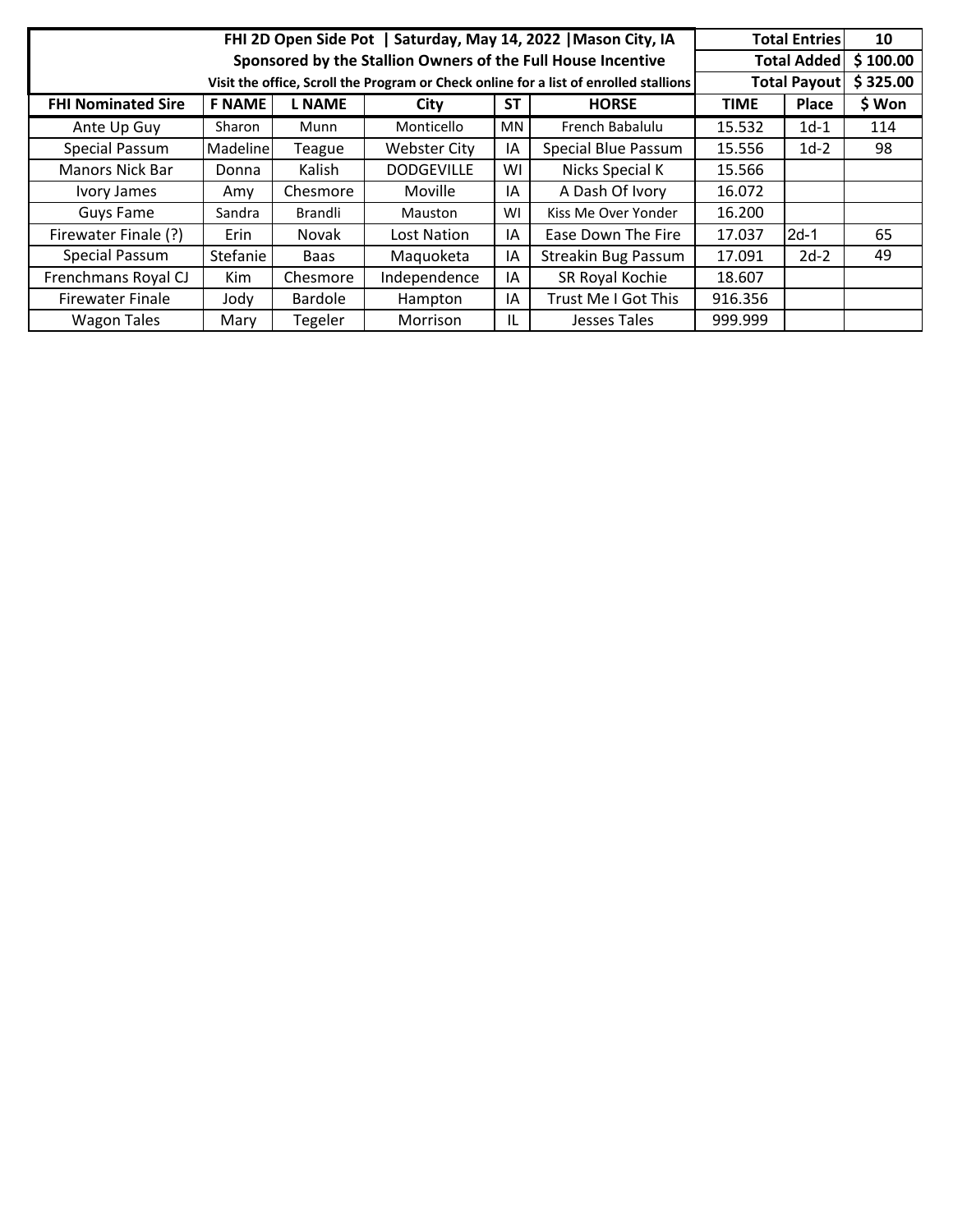|                |                | Open 2D Poles   Sponsored by Craig Dahlen |                                                               | <b>Total Entries</b> | 18                          |             |                     |           |  |
|----------------|----------------|-------------------------------------------|---------------------------------------------------------------|----------------------|-----------------------------|-------------|---------------------|-----------|--|
|                |                |                                           | Saturday, May 14, 2022   Mason City, IA                       |                      |                             |             | <b>Total Added</b>  | \$100.00  |  |
|                |                |                                           | 2D - 2 second split format - 1 down pole +5 - 2 down poles NT |                      |                             |             | <b>Total Payout</b> | \$438.00  |  |
| <b>DRAW</b>    | <b>F NAME</b>  | <b>L NAME</b>                             | City                                                          | <b>ST</b>            | <b>HORSE</b>                | <b>TIME</b> | Place               | \$ Won    |  |
| 16             | Mary           | Tegeler                                   | Morrison                                                      | IL                   | <b>Undniably Sharp</b>      | 22.287      | $1d-1$              | \$<br>131 |  |
| 8              | Jessica        | Jurgensen                                 | Denison                                                       | ΙA                   | Iris Runawaywrangler        | 22.529      | $1d-2$              | \$<br>109 |  |
| 10             | Brynn          | Bastyr                                    | Austin                                                        | MN                   | Sapphire Sparkle            | 22.603      | $1d-3$              | \$<br>88  |  |
| 18             | Cassandra      | Vesely                                    | Des Moines                                                    | IA                   | Not A Cheap Date            | 24.018      |                     |           |  |
| 1              | Angela         | Hett                                      | Manly                                                         | ΙA                   | <b>BPR Tielin Two Spots</b> | 24.657      | $2d-1$              | \$<br>66  |  |
| 4              | <b>Natalie</b> | Hieronimus                                | Ashton                                                        | ΙA                   | SV Magnolia Cartel          | 27.369      | $2d-2$              | \$<br>44  |  |
| 17             | Angela         | Hett                                      | Manly                                                         | ΙA                   | Tie Dyed Bandit             | 28.509      |                     |           |  |
| 5              | Katie          | Norwig                                    | Albert Lea                                                    | <b>MN</b>            | RR Okies Windy              | 28.574      |                     |           |  |
| 9              | Hadley         | Meyer                                     | Zwingle                                                       | ΙA                   | Max                         | 29.382      |                     |           |  |
| 15             | Olivia         | <b>Balfanz</b>                            | <b>Belle Plaine</b>                                           | MN                   | Electric Scoot              | 32.758      |                     |           |  |
| 3              | <b>Kim</b>     | Chesmore                                  | Independence                                                  | ΙA                   | SR Royal Kochie             | 999.999     |                     |           |  |
| $\overline{7}$ | Jodie          | Greig                                     | Estherville                                                   | ΙA                   | Dudes Gotta Gun             | 999.999     |                     |           |  |
| 11             | Teagan         | Smith                                     | Algona                                                        | ΙA                   | Rico                        | 999.999     |                     |           |  |
| 12             | Kaylin         | Novak                                     | Lost Nation                                                   | IA                   | Joe's Sassy Girl            | 999.999     |                     |           |  |
| 13             | Johnnie        | Lynch                                     | Bernard                                                       | ΙA                   | Malibu Country              | 999.999     |                     |           |  |
| 14             | Kyrra          | Racine                                    | Stratford                                                     | ΙA                   | Cowboy                      | 999.999     |                     |           |  |
| 2              | Rebecca        | Larue                                     | Dumont                                                        | IA                   | Forever in my heart         | scr         |                     |           |  |
| 6              | <b>Brock</b>   | <b>Norine</b>                             | Moorland                                                      | IA                   | Gus                         | scr         |                     |           |  |
|                |                |                                           |                                                               |                      |                             |             |                     |           |  |
|                |                |                                           |                                                               |                      |                             |             |                     |           |  |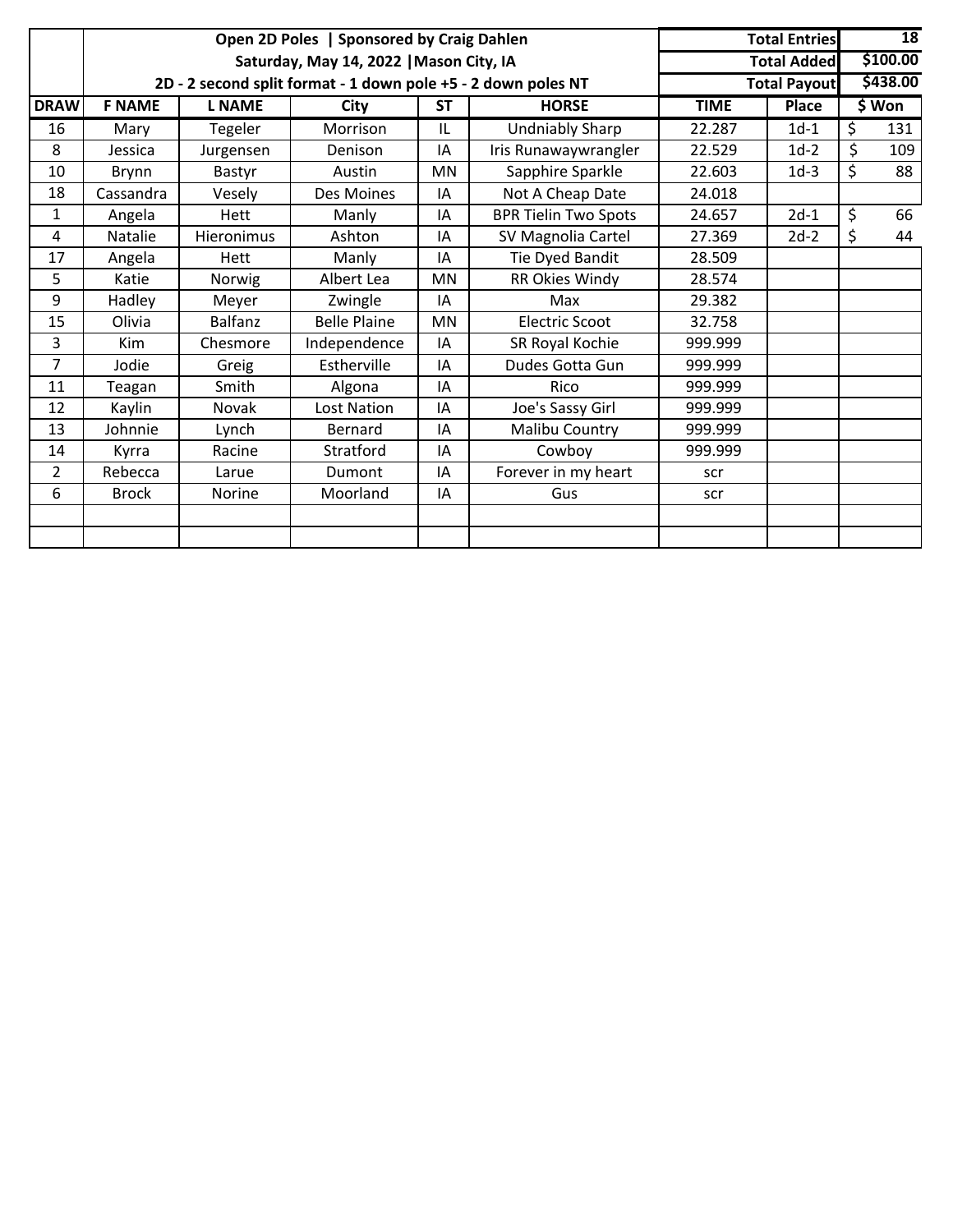|                  |                     | 3 Run YOUTH 4D BUCKLE AVERAGE   GFB Barrel Race<br>Fri/Sat/Sun, May 13-15, 2022   Mason City, IA |           |                                               |                |                |                     |                 |       |
|------------------|---------------------|--------------------------------------------------------------------------------------------------|-----------|-----------------------------------------------|----------------|----------------|---------------------|-----------------|-------|
|                  |                     | <b>BUCKLES Sponsored by: Huebsch Family</b>                                                      |           |                                               |                |                |                     |                 |       |
| <b>F NAME</b>    | <b>L NAME</b>       | City                                                                                             | <b>ST</b> | <b>HORSE</b>                                  | Fri Time       |                | Sat Time   Sun Time | <b>Avg Time</b> | Place |
| <b>Shelby</b>    | <b>Twardowski</b>   | Swanville                                                                                        | <b>MN</b> | <b>MC Cash Seeker</b>                         | 15.749         | 15.558         | 15.743              | 15.683          | 1D1   |
| Miranda          | Hambley             | Dekalb                                                                                           | IL        | Steelin Firewater.                            | 15.748         | 15.955         | 15.663              | 15.789          |       |
| Shelby           | Twardowski          | Swanville                                                                                        | <b>MN</b> | Shis Cruiser Bar                              | 16.017         | 15.867         | 15.707              | 15.864          |       |
| Avery            | Teague              | <b>Webster City</b>                                                                              | IA        | <b>Tulsas Diamond</b>                         | 16.193         | 15.875         | 15.823              | 15.964          |       |
| Shelby           | Twardowski          | Swanville                                                                                        | MN        | <b>Short Dashing Rocket</b>                   | 16.141         | 16.154         | 16.168              | 16.154          |       |
| Lyndsey          | Ernst               | Sparta                                                                                           | WI        | <b>Guys Stolen Times</b>                      | 16.187         | 16.247         | 16.070              | 16.168          |       |
| <b>Chloee</b>    | Abeln               | Maquoketa                                                                                        | <b>IA</b> | <b>Docs Roan Rabbit</b>                       | 16.156         | 16.442         | 16.195              | 16.264          | 2D1   |
| Morgan           | Nelson              | Fort Dodge                                                                                       | IA        | My lil red wagon                              | 15.927         | 16.855         | 16.075              | 16.286          |       |
| Gabe             | Lamasters           | Woodward                                                                                         | IA        | Siete Coronas                                 | 16.344         | 16.457         | 16.307              | 16.369          |       |
| <b>Maiah</b>     | <b>Difazzio</b>     | <b>Elkhorn</b>                                                                                   | <b>WI</b> | Lilly's Luck                                  | 17.499         | 16.594         | 17.241              | 17.111          | 3D1   |
| Brynn            | Bastyr              | Austin                                                                                           | <b>MN</b> | Sapphire Sparkle                              | 17.372         | 17.025         | 17.092              | 17.163          |       |
| <b>Jade</b>      | <b>Durfey</b>       | Corydon                                                                                          | <b>IA</b> | Hesacategoryfive                              | 17.497         | 16.642         | 17.436              | 17.192          | 4D1   |
| Hadley           | Meyer               | Bernard                                                                                          | IA        | Pumba                                         | 17.719         | 17.758         | 17.088              | 17.522          |       |
| Teagan           | Smith               | Algona                                                                                           | IA        | Rico                                          | 18.198         | 17.834         | 18.186              | 18.073          |       |
| Audreianna       | Schmidt             | Delmar                                                                                           | IA        | Okie Dokey Iris                               | 18.265         | 18.607         | 18.606              | 18.493          |       |
| Kearsyn          | Kite                | <b>Webster City</b>                                                                              | IA        | Badger                                        | 31.201         | 24.306         | 23.678              | 26.395          |       |
| Johnnie          | Lynch               | Bernard                                                                                          | IA        | JTD Go Home Joe                               | 16.373         | 15.999         | 915.961             | 316.111         |       |
| Mallory          | Keller              | Blairsburg                                                                                       | IA        | Dubs Hollywood Flash                          | 16.427         | 16.315         | 916.526             | 316.423         |       |
| Hadley           | Meyer               | Zwingle                                                                                          | IA        | Firewaters Design.                            | 16.459         | 917.046        | 16.323              | 316.609         |       |
| Morgan           | Keller              | Blairsburg                                                                                       | IA        | JB Docs Ace                                   | 16.751         | 17.063         | 916.977             | 316.930         |       |
| Kelsey           | Janssen             | Clare                                                                                            | IA        | Ruby River Dynamite                           | 19.249         | 917.047        | 17.163              | 317.820         |       |
| MJ               | Ralston             | Shellsburg                                                                                       | IA        | Jersey Boys                                   | 18.244         | 918.198        | 17.465              | 317.969         |       |
| Rebecca          | LaRue               | Dumont                                                                                           | IA        | Forever in my heart                           | 999.999        | 17.739         | 17.206              | 344.981         |       |
| Kyrra            | Racine              | Stratford                                                                                        | IA        | Cowboy                                        | 19.039         | 19.117         | 999.999             | 346.052         |       |
| Madeline         | Teague              | <b>Webster City</b>                                                                              | IA        | Special Blue Passum                           | 916.047        | 15.556         | 916.045             | 615.883         |       |
| Johnnie          | Lynch               | Bernard                                                                                          | IA        | malibu Country                                | 916.118        | 16.694         | 915.870             | 616.227         |       |
| Brynn            | Bastyr              | Austin                                                                                           | MN        | Draw me a Bud                                 | 916.530        | 916.636        | 16.343              | 616.503         |       |
| Kaylin           | Novak               | Lost Nation                                                                                      | IA        | Joe's Sassy Girl                              | 916.833        | 16.361         | 916.998             | 616.731         |       |
| Maci             | Heeren              | Pecatonica                                                                                       | IL        | Boone                                         | 917.138        | 917.624        | 17.540              | 617.434         |       |
| Kaylee           | Hieronimus          | Ashton                                                                                           | IA        | <b>BW Double Take Dash</b>                    | 916.875        | 16.927         | 925.808             | 619.870         |       |
| Paisley          | Weldon              | Atlanta                                                                                          | <b>MO</b> | Scooters Elegance                             | 917.098        | 916.116        | 915.808             | 916.341         |       |
| Kinnick          | Meyer               | Woodward                                                                                         | IA        | Tall Boy                                      | 918.380        | 918.480        | 919.558             | 918.806         |       |
| Taylor           | Anderson            | Waseca                                                                                           | MN        | Ironman                                       | #N/A           | 916.811        | 999.999             | #N/A            |       |
| Cole             | Baas                | Maquoketa                                                                                        | IA        | Fonzie                                        | #N/A           | 21.316         | 22.489              | #N/A            |       |
| Olivia           | Balfanz             | <b>Belle Plaine</b>                                                                              | MN        | <b>Electric Scoot</b><br>Rock With Miss Lucky | #N/A           | 916.055        | 916.534             | #N/A            |       |
| Maggie           | Burgett<br>Difazzio | Denver                                                                                           | IA        | TexasHarlanHannah                             | #N/A           | 17.132         | #N/A                | #N/A            |       |
| Maiah<br>Madison |                     | Elkhorn<br>Monticello                                                                            | WI<br>IA  | Soldier                                       | #N/A           | #N/A           | 19.105              | #N/A<br>#N/A    |       |
|                  | Duncan              |                                                                                                  |           |                                               | #N/A           | 999.999        | #N/A                |                 |       |
| Abby<br>Abby     | Halligan            | Lehigh                                                                                           | IA        | CE Ironman                                    | scr            | #N/A           | #N/A                | #VALUE!         |       |
| Ashtin           | Halligan<br>Holzer  | Lehigh<br>La Crescent                                                                            | IA<br>MN  | Well Heeled Magoo<br>Slick Em Up Sonny        | 15.786<br>#N/A | #N/A<br>15.666 | #N/A<br>15.660      | #N/A<br>#N/A    |       |
| Ashtin           | Holzer              | La Crescent                                                                                      | MN        | VF Pass the Cash                              | #N/A           | 916.452        | 916.746             | #N/A            |       |
|                  | Lennox              | <b>MARION</b>                                                                                    | IA        | Zeke                                          | #N/A           | 23.454         |                     | #N/A            |       |
| Avery<br>Eva     | Magnuson            | Austin                                                                                           | MN        | <b>Turnin Famous Yawl</b>                     | #N/A           | 917.494        | #N/A<br>17.627      | #N/A            |       |
| Raeden           | Mortensen           | Ewing                                                                                            | <b>MO</b> | Mafia                                         | #N/A           | 16.414         | 915.876             | #N/A            |       |
| <b>Brock</b>     | Norine              | Moorland                                                                                         | ΙA        | Gus                                           | #N/A           |                | 24.321              | #N/A            |       |
| Remington        | Olson               | Solon                                                                                            | IA        | Fergie                                        | #N/A           | scr<br>21.399  | #N/A                | #N/A            |       |
| Sydney           | Olson               | Solon                                                                                            | ΙA        | Soldier                                       | #N/A           | 999.999        | #N/A                | #N/A            |       |
| Taylor           | Parsons             | Bancroft                                                                                         | IA        | Hank                                          | 20.092         | #N/A           | #N/A                | #N/A            |       |
| Reagan           | Schwartz            | Adel                                                                                             | IA        | Dry Stylish Peppy                             | 17.726         | <b>SCR</b>     | <b>SCR</b>          | #VALUE!         |       |
| Isabel           | Stromer             | Garner                                                                                           | IA        | Scottish Crusader                             | #N/A           | #N/A           | 21.043              | #N/A            |       |
| Lina             | Suchanek            | Cedar Rapids                                                                                     | IA        | Lady                                          | #N/A           | 34.262         | #N/A                | #N/A            |       |
|                  |                     |                                                                                                  |           |                                               |                |                |                     |                 |       |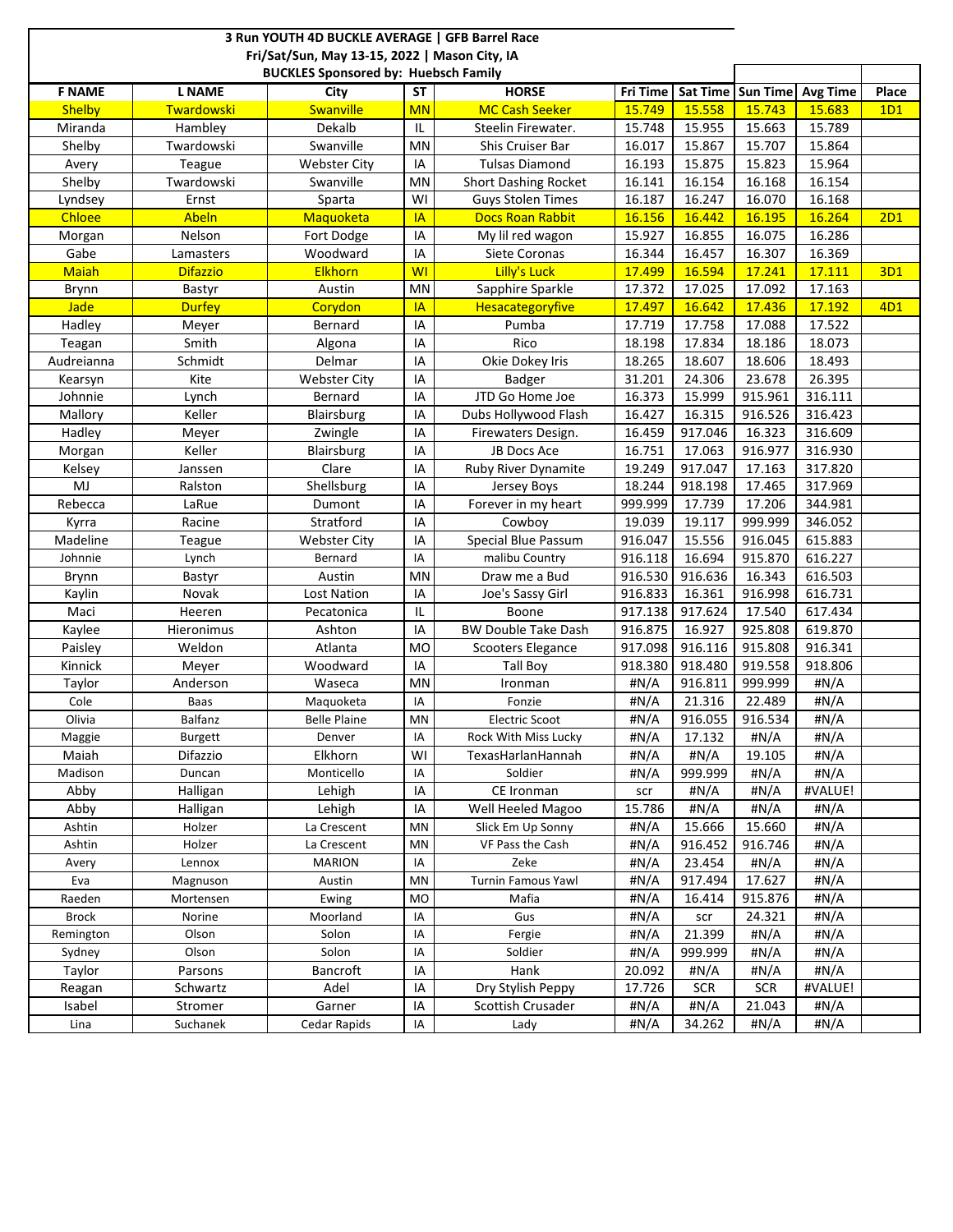|                |                 |                                                                   | Open 5D GFB Barrel Race               |           | <b>Total Entries</b>        | 163         |              |                         |
|----------------|-----------------|-------------------------------------------------------------------|---------------------------------------|-----------|-----------------------------|-------------|--------------|-------------------------|
|                |                 |                                                                   | Sunday, May 15, 2022   Mason City, IA |           |                             |             |              | Total Added \$1,000.00  |
|                |                 | *IBRA* *BBR* *WPRA* *PEWC* *NBHA MN02/03/00 & IA02/03/00 Approved |                                       |           |                             |             |              | Total Payout \$5,890.00 |
| <b>DRAW</b>    | <b>F NAME</b>   | <b>L NAME</b>                                                     | <b>City</b>                           | <b>ST</b> | <b>HORSE</b>                | <b>TIME</b> | <b>PLACE</b> | \$ WON                  |
| 164            | Rachel          | Werkman                                                           | Wellsburg                             | IA        | <b>RLP</b> ostentatious     | 15.612      | $1d-1$       | \$512.00                |
| 131            | Donna           | Kalish                                                            | <b>DODGEVILLE</b>                     | WI        | Nicks Special K             | 15.640      | $1d-2$       | \$424.00                |
| 12             | Ashtin          | Holzer                                                            | La Crescent                           | MN        | Slick Em Up Sonny           | 15.660      | $1d-3$       | \$336.00                |
| 32             | Miranda         | Hambley                                                           | Dekalb                                | L         | Steelin Firewater.          | 15.663      | $1d-4$       | \$247.00                |
| 139            | Shelby          | Twardowski                                                        | Swanville                             | MN        | Shis Cruiser Bar            | 15.707      | $1d-5$       | \$159.00                |
| 134            | Robin           | <b>Beck</b>                                                       | <b>MOVILLE</b>                        | IA        | <b>High Traffic Day</b>     | 15.734      | $1d-6$       | \$<br>88.00             |
| 81             | Shelby          | Twardowski                                                        | Swanville                             | MN        | MC Cash Seeker              | 15.743      |              |                         |
| 51             | Jennifer        | <b>Beck</b>                                                       | Delmar                                | IA        | DC French Rita              | 15.789      |              |                         |
| 97             | Jolene          | Hambley                                                           | Dekalb                                | IL        | Sparks Fly Fame             | 15.796      |              |                         |
| 100            | Avery           | Teague                                                            | <b>Webster City</b>                   | IA        | <b>Tulsas Diamond</b>       | 15.823      |              |                         |
| 155            | Karissa         | Gipple                                                            | Bernard                               | IA        | <b>RedBrow CD</b>           | 15.826      |              |                         |
| 33             | Carrie          | Heeren                                                            | Pecatonica                            | IL        | <b>Gymme Three Steps</b>    | 15.834      |              |                         |
| 28             | Kathy           | Grady                                                             | Otho                                  | IA        | M T.Hottie                  | 15.859      |              |                         |
| 130            | Paisley         | Weldon                                                            | Atlanta                               | <b>MO</b> | <b>Scooters Elegance</b>    | 15.868      |              |                         |
| 86             | Sherri          | Wright                                                            | Gilman                                | WI        | <b>VF Secret Mistress</b>   | 15.879      |              |                         |
| $\overline{4}$ | Chyenne         | Mortenson                                                         | Cherokee                              | IA        | Boonslilstripe              | 15.901      |              |                         |
| 34             | Raeden          | Mortensen                                                         | Ewing                                 | <b>MO</b> | Mafia                       | 15.916      |              |                         |
| 153            | Dylan           | Clement                                                           | Mason City                            | IA        | Shes so fluffy              | 15.924      |              |                         |
| 13             | Sherri          | Wright                                                            | Gilman                                | WI        | Ms Smart Sailing Doc        | 15.984      |              |                         |
| 121            | Betty Ann       | Davis                                                             | Albia                                 | IA        | Dancin For Chex             | 16.009      |              |                         |
| 49             | Bergan          | <b>Buesser</b>                                                    | Eau Claire                            | WI        | Bar none frost              | 16.015      |              |                         |
| 89             | Jody            | <b>Bardole</b>                                                    | Hampton                               | IA        | Trust Me I Got This         | 16.020      |              |                         |
| 83             | Debbie          | Nelson                                                            | Sergeant Bluff                        | IA        | Guys Luvin Fame             | 16.022      |              |                         |
| 77             | Robin           | <b>Beck</b>                                                       | <b>MOVILLE</b>                        | IA        | Lions Shade of Fame         | 16.027      |              |                         |
| 70             | Lyndsey         | Ernst                                                             | Sparta                                | WI        | <b>Guys Stolen Times</b>    | 16.070      |              |                         |
| 78             | Morgan          | Nelson                                                            | Fort Dodge                            | IA        | My lil red wagon            | 16.075      |              |                         |
| 65             | Ashley          | <b>Burke</b>                                                      | Morris                                | IL        | Ts jazzs high brow          | 16.086      |              |                         |
| 129            | Jessica         | Jurgensen                                                         | Denison                               | IA        | Iris Runawaywrangler        | 16.141      | $2d-1$       | \$427.00                |
| 148            | Tacie           | Overturf                                                          | Ames                                  | IA        | <b>RLR Ragin Bull</b>       | 16.148      | $2d-2$       | $\overline{\$}$ 353.00  |
| 102            | Evelyn          | Morehouse                                                         | New Prague                            | ΜN        | Dun It For Perks            | 16.153      | $2d-3$       | \$280.00                |
| 85             | Margo           | Ransom                                                            | Paola                                 | KS        | <b>Frosty Flying Effort</b> | 16.165      | $2d-4$       | \$206.00                |
| 10             | Shelby          | Twardowski                                                        | Swanville                             | MN        | <b>Short Dashing Rocket</b> | 16.168      | $2d-5/6$     | \$104.00                |
| 126            | <b>Brittney</b> | <b>Blair</b>                                                      | Lincoln                               | <b>NE</b> | Mountblancsugarjo           | 16.168      | $2d-5/6$     | \$104.00                |
| 103            | Kaylee          | Hieronimus                                                        | Ashton                                | IA        | <b>BW Double Take Dash</b>  | 16.176      |              |                         |
| 156            | Kaydi           | Anderson                                                          | St James                              | MN        | Goldmine in cartel          | 16.180      |              |                         |
| 159            | Kami            | Eilers                                                            | MIlford                               | IA        | NinetyNIneFrenchDoves       | 16.194      |              |                         |
| 21             | Donna           | Kalish                                                            | <b>DODGEVILLE</b>                     | WI        | Lil Rock N the Sky          | 16.267      |              |                         |
| 60             | Cassandra       | Vesely                                                            | Des Moines                            | IA        | Not A Cheap Date            | 16.269      |              |                         |
| 18             | Hannah          | Grace                                                             | Dysart                                | IA        | Fly Guy                     | 16.283      |              |                         |
| 63             | Angela          | Hett                                                              | Manly                                 | IA        | <b>BPR Tielin Two Spots</b> | 16.284      |              |                         |
| 105            | Courtney        | Blenner                                                           | Schaller                              | IA        | <b>DHR Good Perks</b>       | 16.289      |              |                         |
| 137            | Chloee          | Abeln                                                             | Maquoketa                             | IA        | Docs Roan Rabbit            | 16.291      |              |                         |
| 16             | Robin           | <b>Beck</b>                                                       | <b>MOVILLE</b>                        | IA        | Special Kinda Shade         | 16.294      |              |                         |
| 138            | Gabe            | Lamasters                                                         | Woodward                              | IA        | Siete Coronas               | 16.307      |              |                         |
| 68             | Mary            | Tegeler                                                           | Morrison                              | IL        | <b>Undniably Sharp</b>      | 16.315      |              |                         |
| 157            | Hadley          | Meyer                                                             | Zwingle                               | IA        | Firewaters Design.          | 16.323      |              |                         |
| 113            | Emily           | Mortensen                                                         | Ewing                                 | MO        | Kruise                      | 16.339      |              |                         |
| 95             | Jeanne          | Lindblom                                                          | Pollock                               | <b>MO</b> | <b>CN Hocus Pocus</b>       | 16.352      |              |                         |
| 9              | Jolene          | Hambley                                                           | Dekalb                                | IL        | Unn Break Able              | 16.378      |              |                         |
| 26             | Jodie           | Greig                                                             | Estherville                           | IA        | Dudes Gotta Gun             | 16.403      |              |                         |
| 20             | Angela          | Hett                                                              | Manly                                 | IA        | Tie Dyed Bandit             | 16.412      |              |                         |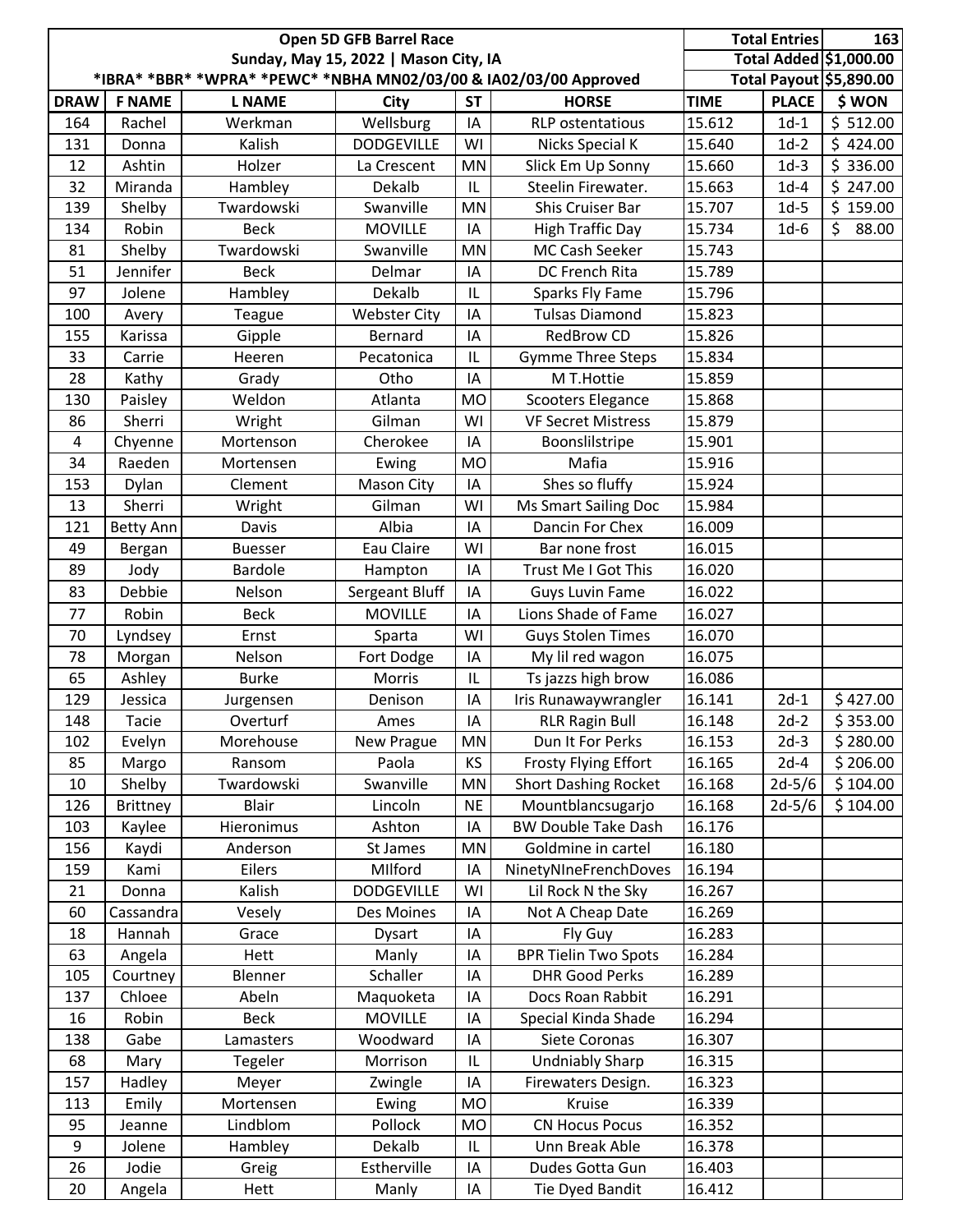|                |               |                                                                   | Open 5D GFB Barrel Race               |           |                                     |             | <b>Total Entries</b> | 163                     |
|----------------|---------------|-------------------------------------------------------------------|---------------------------------------|-----------|-------------------------------------|-------------|----------------------|-------------------------|
|                |               |                                                                   | Sunday, May 15, 2022   Mason City, IA |           |                                     |             |                      | Total Added \$1,000.00  |
|                |               | *IBRA* *BBR* *WPRA* *PEWC* *NBHA MN02/03/00 & IA02/03/00 Approved |                                       |           |                                     |             |                      | Total Payout \$5,890.00 |
| <b>DRAW</b>    | <b>F NAME</b> | <b>L NAME</b>                                                     | City                                  | <b>ST</b> | <b>HORSE</b>                        | <b>TIME</b> | <b>PLACE</b>         | \$WON                   |
| 145            | Elisha        | Vickroy                                                           | Lucas                                 | IA        | DocAlena Drift                      | 16.428      |                      |                         |
| 24             | crissi        | mangen                                                            | sleepy eye                            | MN        | Sixy N Smooth                       | 16.454      |                      |                         |
| 147            | Erin          | Novak                                                             | Lost Nation                           | IA        | Ease Down The Fire                  | 16.464      |                      |                         |
| 43             | Megan         | Storey                                                            | Woodward                              | IA        | <b>Famous Rival</b>                 | 16.492      |                      |                         |
| 141            | Debbie        | Nelson                                                            | Sergeant Bluff                        | IA        | Hesa French Dancer                  | 16.496      |                      |                         |
| 41             | Danielle      | Madden                                                            | <b>Story City</b>                     | IA        | FK Sun Of A Gun                     | 16.505      |                      |                         |
| 110            | Amy           | Chesmore                                                          | Moville                               | IA        | A Dash Of Ivory                     | 16.516      |                      |                         |
| 118            | Rosa          | Sondag                                                            | Van Wert                              | IA        | Strickly An Angel                   | 16.516      |                      |                         |
| 58             | Linda         | Crusinberry                                                       | Maywood                               | <b>MO</b> | Bay B Im Worth It                   | 16.520      |                      |                         |
| 122            | Kathy         | Roseland                                                          | Marshalltown                          | IA        | <b>Busta Run Iris</b>               | 16.577      |                      |                         |
| 25             | Katie         | <b>Stueck</b>                                                     | Fairfax                               | IA        | Iâ€ <sup>™</sup> m a Royal Casanova | 16.596      |                      |                         |
| 61             | Amber         | Duncanson                                                         | Mapleton                              | <b>MN</b> | Must Be Metallic                    | 16.606      |                      |                         |
| 119            | Val           | Wasinger                                                          | Winnebago                             | MN        | Callin Me Gorgeous                  | 16.609      |                      |                         |
| 96             | Kuleen        | Smith                                                             | Algona                                | IA        | Raz the Angel                       | 16.668      | $3d-1$               | \$342.00                |
| 80             | Darien        | Clark                                                             | calamus                               | IA        | Shez Gold                           | 16.669      | $3d-2$               | \$283.00                |
| $\overline{3}$ | Payton        | Erritt                                                            | Callender                             | IA        | Iris Smokin Bandit                  | 16.682      | $3d-3/4$             | \$194.00                |
| 101            | Kelly         | Keller                                                            | blairsburg                            | IA        | Lost Valley Mint                    | 16.682      | $3d-3/4$             | \$194.00                |
| 125            | Sara          | Stricker                                                          | Hector                                | MN        | Angel n Firewater                   | 16.693      | $3d-5$               | \$106.00                |
| 23             | Roxane        | Kohlhof                                                           | Runnels                               | IA        | Intent ta streak                    | 16.769      | $3d-6$               | \$59.00                 |
| 154            | Karlee        | Nielsen                                                           | Fort Dodge                            | IA        | Snappy Docs Olena                   | 16.771      |                      |                         |
| 8              | Kim           | Chesmore                                                          | Independence                          | IA        | SR Royal Kochie                     | 16.773      |                      |                         |
| 162            | Sidney        | Eibes                                                             | Stacyville                            | IA        | FSP Coal Train                      | 16.774      |                      |                         |
| 151            | Clayton       | Sammons                                                           | <b>Mount Pleasant</b>                 | IA        | Sally                               | 16.782      |                      |                         |
| 127            | Traci         | Blanchfield                                                       | Lohrville                             | IA        | Morgans Scootin Bub                 | 16.794      |                      |                         |
| 99             | Chandra       | Klinr                                                             | Hampton                               | IA        | I'll Make It Right                  | 16.795      |                      |                         |
| 128            | Mariah        | Meger                                                             | Waseca                                | MN        | DHR freeandeasy girl                | 16.803      |                      |                         |
| 115            | Cassandra     | Vesely                                                            | Des Moines                            | IA        | Micky Hit The Deck                  | 16.805      |                      |                         |
| 94             | April         | Olson                                                             | CARVER                                | MN        | UUU Billy The Kid                   | 16.807      |                      |                         |
| 140            | Jodie         | Greig                                                             | Estherville                           | IA        | Holy Moly Hang On                   | 16.810      |                      |                         |
| 112            | Carley        | Wentworth                                                         | Saint Ansgar                          | IA        | Alice                               | 16.847      |                      |                         |
| 52             | Jessica       | Olson                                                             | Monroe                                | WI        | Dashinforoutlawfame                 | 16.857      |                      |                         |
| 64             | Crystal       | <b>Summers</b>                                                    | Fort Dodge                            | IA        | Wrangler                            | 16.898      |                      |                         |
| 146            | Kelly         | Keller                                                            | blairsburg                            | IA        | Firen Angel Bonnie                  | 16.924      |                      |                         |
| 104            | Heather       | Fehr                                                              | Garrison                              | IA        | Ginger                              | 16.943      |                      |                         |
| 48             | Katelynn      | Shields                                                           | LINEVILLE                             | IA        | RC BLAZING RED HOTT                 | 16.959      |                      |                         |
| 38             | Angela        | <b>Triplett</b>                                                   | Leon                                  | IA        | Streakindrover                      | 17.057      |                      |                         |
| 152            | Hadley        | Meyer                                                             | Bernard                               | IA        | Pumba                               | 17.088      |                      |                         |
| $\overline{2}$ | Melisa        | Shields-Dunlap                                                    | Lineville                             | IA        | Yo Bay Berry Frost                  | 17.102      |                      |                         |
| 17             | Sabrina       | Miller                                                            | Springville                           | IA        | Famous Crown Jewel                  | 17.127      | $4d-1$               | \$256.00                |
| 29             | Kelsey        | Janssen                                                           | Clare                                 | IA        | Ruby River Dynamite                 | 17.163      | $4d-2$               | \$212.00                |
| 117            | Justin        | Bauer                                                             | Dedham                                | IA        | Cashmere sock                       | 17.169      | $4d-3$               | \$168.00                |
| 111            | Shelly        | Aldag                                                             | Schleswig                             | IA        | <b>Buckin Bay Boy</b>               | 17.181      | $4d-4$               | \$124.00                |
| 88             | Maiah         | Difazzio                                                          | Elkhorn                               | WI        | Lilly's Luck                        | 17.241      | $4d-5$               | \$80.00                 |
| 57             | Brynn         | Bastyr                                                            | Austin                                | MN        | Sapphire Sparkle                    | 17.271      | $4d-6$               | \$44.00                 |
| 90             | Jennifer      | <b>Beck</b>                                                       | Delmar                                | IA        | TDM Yellow Wood Girl                | 17.346      |                      |                         |
| 19             | Shaunae       | Overturf                                                          | Ames                                  | IA        | <b>KD Berts Moon Bug</b>            | 17.393      |                      |                         |
| 142            | Stefanie      | Baas                                                              | Maquoketa                             | IA        | <b>Streakin Bug Passum</b>          | 17.411      |                      |                         |
| 84             | Katie         | Stueck                                                            | Fairfax                               | IA        | Cee Texas Thunder                   | 17.424      |                      |                         |
| 54             | Jade          | Durfey                                                            | Corydon                               | IA        | Hesacategoryfive                    | 17.436      |                      |                         |
| 158            | Harrison      | Bishop                                                            | Mount Pleasant                        | IA        | <b>Two Red Aces</b>                 | 17.453      |                      |                         |
| 45             | Gabe          | Hammond                                                           | Lucas                                 | IA        | <b>WC Aliwood</b>                   | 17.476      |                      |                         |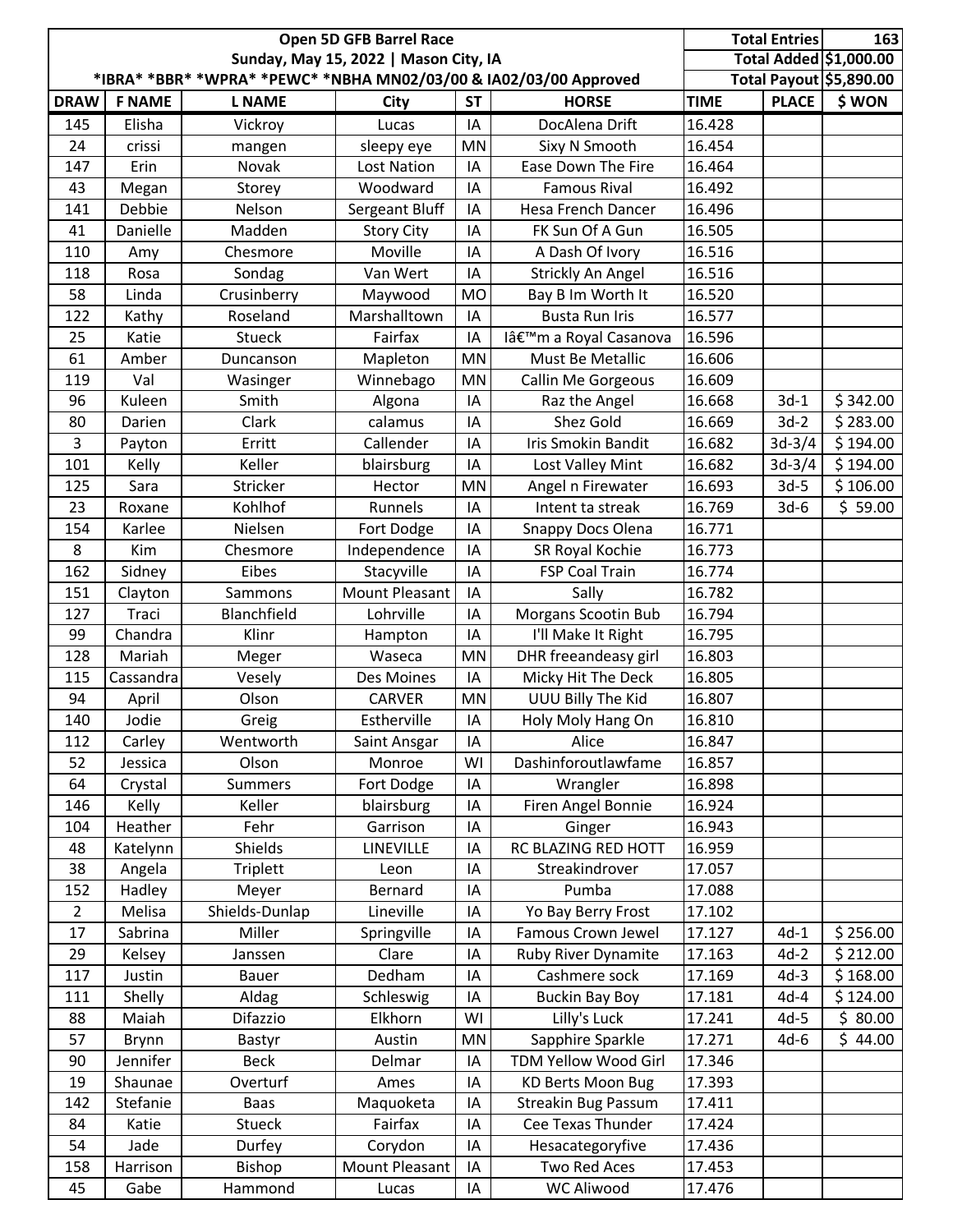| Total Added \$1,000.00<br>Sunday, May 15, 2022   Mason City, IA<br>*IBRA* *BBR* *WPRA* *PEWC* *NBHA MN02/03/00 & IA02/03/00 Approved<br>Total Payout \$5,890.00<br>\$WON<br><b>F NAME</b><br><b>ST</b><br><b>HORSE</b><br><b>TIME</b><br><b>PLACE</b><br><b>DRAW</b><br><b>L NAME</b><br><b>City</b><br>17.519<br>31<br>Carley<br>Halligan<br>Lehigh<br>IA<br>Heytheremrtinman<br><b>Broscoff</b><br>120<br><b>Rock Back Sensation</b><br>17.530<br>Keith<br>Brownton<br>MN<br>17.617<br>53<br>Erritt<br>Callender<br>Special Kinda Troube<br>$5d-1$<br>\$171.00<br>Payton<br>IA<br>\$141.00<br>17.626<br>RR Okies Windy<br>$5d-2$<br>73<br>Albert Lea<br>MN<br>Katie<br>Norwig<br>\$112.00<br><b>Turnin Famous Yawl</b><br>17.627<br>$5d-3$<br>67<br>Eva<br>Austin<br>MN<br>Magnuson<br>\$82.00<br>smith<br>17.699<br>$5d-4$<br>161<br>algona<br>IA<br>Rico<br>Teagan<br>$\overline{5}$ 53.00<br>Thoe<br>$\overline{7}$<br>Goodell<br>17.763<br>$5d-5$<br>Heidi<br>Invest on a Impulse<br>IA<br>\$29.00<br>17.891<br>56<br>Melisa<br>Shields-Dunlap<br>Lineville<br>$5d-6$<br>IA<br><b>RC Mandy Girl</b><br>98<br><b>Webster City</b><br>17.903<br>Kite<br>IA<br>Jamie Rey<br>Lacey<br>17.978<br>Cedar Rapids<br>IA<br>Wilma Rose<br>$\mathbf{1}$<br>Krista<br>Meyer<br>17.991<br>72<br><b>Broscoff</b><br>MN<br>Yo Good Hand<br>Keith<br>Brownton<br>Miller<br>Carli<br>TEES WATCHIN U ROPE<br>18.167<br>136<br>Lewistown<br>IL<br>Shields<br>LINEVILLE<br>RC JASMINE GIRL<br>18.190<br>107<br>Katelynn<br>IA<br>Justa Lil Starstruck<br>18.192<br>75<br>Rachel<br>Lueth<br>MN<br>Arlington<br>18.226<br>Morrison<br><b>Jesses Tales</b><br>114<br>Mary<br>Tegeler<br>IL<br>Lindblom<br>18.296<br>Pollock<br><b>MO</b><br><b>Barts Last Playgirl</b><br>30<br>Jeanne<br>Hamilton<br><b>UNION</b><br>18.411<br>27<br>Molly<br>IA<br><b>Frenchmans Last Honor</b><br>18.513<br>66<br>Rockford<br>Jessica<br>Marson<br>IA<br>Bahama U Mama<br>Schmidt<br>18.606<br>Delmar<br>109<br>Audreianna<br>IA<br>Okie Dokey Iris<br>Bloomfield<br>18.641<br>5<br>Karrie<br>Ballanger<br>IA<br>Joe<br>69<br>Chesmore<br>Moville<br>18.680<br><b>Back Stretch Dawn</b><br>IA<br>Amy<br>Maddie<br>18.701<br>91<br>Jochimsen<br>IA<br>Ameiah<br>Anamosa<br>Antes Shadow<br>87<br>Fehr<br>18.726<br>Heather<br>Garrison<br>IA<br>19.098<br>59<br>Emily<br>Stratford<br><b>Firewater Tolltac</b><br>Goings<br>IA<br>19.561<br>MN<br>KB jet black Cuervo<br>149<br>Kaydi<br>Anderson<br>St James<br>Marcie<br>Thumann<br>Albert Lea<br>MN<br>Rockbottompartyrockr<br>19.642<br>39<br><b>Baillie</b><br>Thibadeau<br>Manchester<br>19.798<br>144<br>IA<br>Looper<br>Memories of Artie<br>22.169<br>132<br>Chantel<br>IA<br>Muttart<br>Oelwein<br>IA<br>24.512<br>163<br>MIlford<br>Kent<br>Eilers<br><b>Convincing Payday</b><br>Apollo To ID<br>24.656<br>44<br>Natalie<br>Hieronimus<br>Ashton<br>IA<br>915.691<br>Centerville<br>Easy Come Easy Bug<br>40<br>Gheer<br>IA<br>Camy<br>915.870<br>76<br>Johnnie<br>Bernard<br>Malibu Country<br>Lynch<br>ΙA<br>JTD Go Home Joe<br>Johnnie<br>Bernard<br>915.961<br>62<br>Lynch<br>IA<br>915.985<br>82<br>Sara<br><b>Boies</b><br>Indianola<br>Dymonds French Dual<br>ΙA<br>Madeline<br>Special Blue Passum<br>916.045<br>123<br><b>Webster City</b><br><b>Teague</b><br>IA<br>El Sever Champ<br>916.200<br>124<br>Morgan<br>Peterson<br>Young<br>ΙA<br>Indianola<br>FL Forget Me Not<br>916.224<br>Sara<br><b>Boies</b><br>14<br>ΙA<br>Colbie<br><b>Temporary High</b><br>916.281<br>133<br>Schmitt<br>IA<br>Ames<br>Mags Fabulous French<br>916.373<br>36<br>Walter<br>Sara<br>palo<br>IA<br>Madi<br>St Starburst<br>916.396<br>47<br>New Hampton<br>IA<br>Fangman<br>916.441<br>Draw me a Bud<br>135<br>Austin<br>MN<br>Brynn<br>Bastyr<br>916.519<br>McFarland<br>Afton<br>MJP IMAFABULOUSBULLY<br>22<br>Carissa<br>IA<br>Keller<br>Dubs Hollywood Flash<br>916.526<br>71<br>Mallory<br>Blairsburg<br>IA<br><b>Balfanz</b><br><b>Electric Scoot</b><br>Olivia<br><b>Belle Plaine</b><br>MN<br>916.534<br>46<br>Huebsch<br>916.534<br>79<br>IA<br>FK Izzy Flying Tuff<br>Greta<br>Osage<br>916.690<br>108<br>Jill<br>Lohrville<br>Sun Frost Babe<br>Westcott<br>ΙA<br>916.746<br>Ashtin<br>MN<br>VF Pass the Cash<br>55<br>Holzer<br>La Crescent<br>Flashy quick chick<br>916.858<br>165<br>Anderson<br>St James<br>MN<br>Kaydi<br>916.998<br>Novak<br><b>Lost Nation</b><br>Joe's Sassy Girl<br>15<br>Kaylin<br>IA<br>917.037<br><b>Ewing Swaim</b><br>Bloomfield<br>Ms Sunfrost<br>93<br>IA<br>Darci |    |                |           | Open 5D GFB Barrel Race |    |                   |         | <b>Total Entries</b> | 163 |
|----------------------------------------------------------------------------------------------------------------------------------------------------------------------------------------------------------------------------------------------------------------------------------------------------------------------------------------------------------------------------------------------------------------------------------------------------------------------------------------------------------------------------------------------------------------------------------------------------------------------------------------------------------------------------------------------------------------------------------------------------------------------------------------------------------------------------------------------------------------------------------------------------------------------------------------------------------------------------------------------------------------------------------------------------------------------------------------------------------------------------------------------------------------------------------------------------------------------------------------------------------------------------------------------------------------------------------------------------------------------------------------------------------------------------------------------------------------------------------------------------------------------------------------------------------------------------------------------------------------------------------------------------------------------------------------------------------------------------------------------------------------------------------------------------------------------------------------------------------------------------------------------------------------------------------------------------------------------------------------------------------------------------------------------------------------------------------------------------------------------------------------------------------------------------------------------------------------------------------------------------------------------------------------------------------------------------------------------------------------------------------------------------------------------------------------------------------------------------------------------------------------------------------------------------------------------------------------------------------------------------------------------------------------------------------------------------------------------------------------------------------------------------------------------------------------------------------------------------------------------------------------------------------------------------------------------------------------------------------------------------------------------------------------------------------------------------------------------------------------------------------------------------------------------------------------------------------------------------------------------------------------------------------------------------------------------------------------------------------------------------------------------------------------------------------------------------------------------------------------------------------------------------------------------------------------------------------------------------------------------------------------------------------------------------------------------------------------------------------------------------------------------------------------------------------------------------------------------------------------------------------------------------------------------------------------------------------------------------------------------------------------------------------------------------------------------------------------------------------------------------------------------------------------------------------------------------------------------------------------------------------------------------------------------------------------------------------------------------------------------------------------------------------------------------------------------------------------------------------------------------------------------------------------|----|----------------|-----------|-------------------------|----|-------------------|---------|----------------------|-----|
|                                                                                                                                                                                                                                                                                                                                                                                                                                                                                                                                                                                                                                                                                                                                                                                                                                                                                                                                                                                                                                                                                                                                                                                                                                                                                                                                                                                                                                                                                                                                                                                                                                                                                                                                                                                                                                                                                                                                                                                                                                                                                                                                                                                                                                                                                                                                                                                                                                                                                                                                                                                                                                                                                                                                                                                                                                                                                                                                                                                                                                                                                                                                                                                                                                                                                                                                                                                                                                                                                                                                                                                                                                                                                                                                                                                                                                                                                                                                                                                                                                                                                                                                                                                                                                                                                                                                                                                                                                                                                                                                        |    |                |           |                         |    |                   |         |                      |     |
|                                                                                                                                                                                                                                                                                                                                                                                                                                                                                                                                                                                                                                                                                                                                                                                                                                                                                                                                                                                                                                                                                                                                                                                                                                                                                                                                                                                                                                                                                                                                                                                                                                                                                                                                                                                                                                                                                                                                                                                                                                                                                                                                                                                                                                                                                                                                                                                                                                                                                                                                                                                                                                                                                                                                                                                                                                                                                                                                                                                                                                                                                                                                                                                                                                                                                                                                                                                                                                                                                                                                                                                                                                                                                                                                                                                                                                                                                                                                                                                                                                                                                                                                                                                                                                                                                                                                                                                                                                                                                                                                        |    |                |           |                         |    |                   |         |                      |     |
|                                                                                                                                                                                                                                                                                                                                                                                                                                                                                                                                                                                                                                                                                                                                                                                                                                                                                                                                                                                                                                                                                                                                                                                                                                                                                                                                                                                                                                                                                                                                                                                                                                                                                                                                                                                                                                                                                                                                                                                                                                                                                                                                                                                                                                                                                                                                                                                                                                                                                                                                                                                                                                                                                                                                                                                                                                                                                                                                                                                                                                                                                                                                                                                                                                                                                                                                                                                                                                                                                                                                                                                                                                                                                                                                                                                                                                                                                                                                                                                                                                                                                                                                                                                                                                                                                                                                                                                                                                                                                                                                        |    |                |           |                         |    |                   |         |                      |     |
|                                                                                                                                                                                                                                                                                                                                                                                                                                                                                                                                                                                                                                                                                                                                                                                                                                                                                                                                                                                                                                                                                                                                                                                                                                                                                                                                                                                                                                                                                                                                                                                                                                                                                                                                                                                                                                                                                                                                                                                                                                                                                                                                                                                                                                                                                                                                                                                                                                                                                                                                                                                                                                                                                                                                                                                                                                                                                                                                                                                                                                                                                                                                                                                                                                                                                                                                                                                                                                                                                                                                                                                                                                                                                                                                                                                                                                                                                                                                                                                                                                                                                                                                                                                                                                                                                                                                                                                                                                                                                                                                        |    |                |           |                         |    |                   |         |                      |     |
|                                                                                                                                                                                                                                                                                                                                                                                                                                                                                                                                                                                                                                                                                                                                                                                                                                                                                                                                                                                                                                                                                                                                                                                                                                                                                                                                                                                                                                                                                                                                                                                                                                                                                                                                                                                                                                                                                                                                                                                                                                                                                                                                                                                                                                                                                                                                                                                                                                                                                                                                                                                                                                                                                                                                                                                                                                                                                                                                                                                                                                                                                                                                                                                                                                                                                                                                                                                                                                                                                                                                                                                                                                                                                                                                                                                                                                                                                                                                                                                                                                                                                                                                                                                                                                                                                                                                                                                                                                                                                                                                        |    |                |           |                         |    |                   |         |                      |     |
|                                                                                                                                                                                                                                                                                                                                                                                                                                                                                                                                                                                                                                                                                                                                                                                                                                                                                                                                                                                                                                                                                                                                                                                                                                                                                                                                                                                                                                                                                                                                                                                                                                                                                                                                                                                                                                                                                                                                                                                                                                                                                                                                                                                                                                                                                                                                                                                                                                                                                                                                                                                                                                                                                                                                                                                                                                                                                                                                                                                                                                                                                                                                                                                                                                                                                                                                                                                                                                                                                                                                                                                                                                                                                                                                                                                                                                                                                                                                                                                                                                                                                                                                                                                                                                                                                                                                                                                                                                                                                                                                        |    |                |           |                         |    |                   |         |                      |     |
|                                                                                                                                                                                                                                                                                                                                                                                                                                                                                                                                                                                                                                                                                                                                                                                                                                                                                                                                                                                                                                                                                                                                                                                                                                                                                                                                                                                                                                                                                                                                                                                                                                                                                                                                                                                                                                                                                                                                                                                                                                                                                                                                                                                                                                                                                                                                                                                                                                                                                                                                                                                                                                                                                                                                                                                                                                                                                                                                                                                                                                                                                                                                                                                                                                                                                                                                                                                                                                                                                                                                                                                                                                                                                                                                                                                                                                                                                                                                                                                                                                                                                                                                                                                                                                                                                                                                                                                                                                                                                                                                        |    |                |           |                         |    |                   |         |                      |     |
|                                                                                                                                                                                                                                                                                                                                                                                                                                                                                                                                                                                                                                                                                                                                                                                                                                                                                                                                                                                                                                                                                                                                                                                                                                                                                                                                                                                                                                                                                                                                                                                                                                                                                                                                                                                                                                                                                                                                                                                                                                                                                                                                                                                                                                                                                                                                                                                                                                                                                                                                                                                                                                                                                                                                                                                                                                                                                                                                                                                                                                                                                                                                                                                                                                                                                                                                                                                                                                                                                                                                                                                                                                                                                                                                                                                                                                                                                                                                                                                                                                                                                                                                                                                                                                                                                                                                                                                                                                                                                                                                        |    |                |           |                         |    |                   |         |                      |     |
|                                                                                                                                                                                                                                                                                                                                                                                                                                                                                                                                                                                                                                                                                                                                                                                                                                                                                                                                                                                                                                                                                                                                                                                                                                                                                                                                                                                                                                                                                                                                                                                                                                                                                                                                                                                                                                                                                                                                                                                                                                                                                                                                                                                                                                                                                                                                                                                                                                                                                                                                                                                                                                                                                                                                                                                                                                                                                                                                                                                                                                                                                                                                                                                                                                                                                                                                                                                                                                                                                                                                                                                                                                                                                                                                                                                                                                                                                                                                                                                                                                                                                                                                                                                                                                                                                                                                                                                                                                                                                                                                        |    |                |           |                         |    |                   |         |                      |     |
|                                                                                                                                                                                                                                                                                                                                                                                                                                                                                                                                                                                                                                                                                                                                                                                                                                                                                                                                                                                                                                                                                                                                                                                                                                                                                                                                                                                                                                                                                                                                                                                                                                                                                                                                                                                                                                                                                                                                                                                                                                                                                                                                                                                                                                                                                                                                                                                                                                                                                                                                                                                                                                                                                                                                                                                                                                                                                                                                                                                                                                                                                                                                                                                                                                                                                                                                                                                                                                                                                                                                                                                                                                                                                                                                                                                                                                                                                                                                                                                                                                                                                                                                                                                                                                                                                                                                                                                                                                                                                                                                        |    |                |           |                         |    |                   |         |                      |     |
|                                                                                                                                                                                                                                                                                                                                                                                                                                                                                                                                                                                                                                                                                                                                                                                                                                                                                                                                                                                                                                                                                                                                                                                                                                                                                                                                                                                                                                                                                                                                                                                                                                                                                                                                                                                                                                                                                                                                                                                                                                                                                                                                                                                                                                                                                                                                                                                                                                                                                                                                                                                                                                                                                                                                                                                                                                                                                                                                                                                                                                                                                                                                                                                                                                                                                                                                                                                                                                                                                                                                                                                                                                                                                                                                                                                                                                                                                                                                                                                                                                                                                                                                                                                                                                                                                                                                                                                                                                                                                                                                        |    |                |           |                         |    |                   |         |                      |     |
|                                                                                                                                                                                                                                                                                                                                                                                                                                                                                                                                                                                                                                                                                                                                                                                                                                                                                                                                                                                                                                                                                                                                                                                                                                                                                                                                                                                                                                                                                                                                                                                                                                                                                                                                                                                                                                                                                                                                                                                                                                                                                                                                                                                                                                                                                                                                                                                                                                                                                                                                                                                                                                                                                                                                                                                                                                                                                                                                                                                                                                                                                                                                                                                                                                                                                                                                                                                                                                                                                                                                                                                                                                                                                                                                                                                                                                                                                                                                                                                                                                                                                                                                                                                                                                                                                                                                                                                                                                                                                                                                        |    |                |           |                         |    |                   |         |                      |     |
|                                                                                                                                                                                                                                                                                                                                                                                                                                                                                                                                                                                                                                                                                                                                                                                                                                                                                                                                                                                                                                                                                                                                                                                                                                                                                                                                                                                                                                                                                                                                                                                                                                                                                                                                                                                                                                                                                                                                                                                                                                                                                                                                                                                                                                                                                                                                                                                                                                                                                                                                                                                                                                                                                                                                                                                                                                                                                                                                                                                                                                                                                                                                                                                                                                                                                                                                                                                                                                                                                                                                                                                                                                                                                                                                                                                                                                                                                                                                                                                                                                                                                                                                                                                                                                                                                                                                                                                                                                                                                                                                        |    |                |           |                         |    |                   |         |                      |     |
|                                                                                                                                                                                                                                                                                                                                                                                                                                                                                                                                                                                                                                                                                                                                                                                                                                                                                                                                                                                                                                                                                                                                                                                                                                                                                                                                                                                                                                                                                                                                                                                                                                                                                                                                                                                                                                                                                                                                                                                                                                                                                                                                                                                                                                                                                                                                                                                                                                                                                                                                                                                                                                                                                                                                                                                                                                                                                                                                                                                                                                                                                                                                                                                                                                                                                                                                                                                                                                                                                                                                                                                                                                                                                                                                                                                                                                                                                                                                                                                                                                                                                                                                                                                                                                                                                                                                                                                                                                                                                                                                        |    |                |           |                         |    |                   |         |                      |     |
|                                                                                                                                                                                                                                                                                                                                                                                                                                                                                                                                                                                                                                                                                                                                                                                                                                                                                                                                                                                                                                                                                                                                                                                                                                                                                                                                                                                                                                                                                                                                                                                                                                                                                                                                                                                                                                                                                                                                                                                                                                                                                                                                                                                                                                                                                                                                                                                                                                                                                                                                                                                                                                                                                                                                                                                                                                                                                                                                                                                                                                                                                                                                                                                                                                                                                                                                                                                                                                                                                                                                                                                                                                                                                                                                                                                                                                                                                                                                                                                                                                                                                                                                                                                                                                                                                                                                                                                                                                                                                                                                        |    |                |           |                         |    |                   |         |                      |     |
|                                                                                                                                                                                                                                                                                                                                                                                                                                                                                                                                                                                                                                                                                                                                                                                                                                                                                                                                                                                                                                                                                                                                                                                                                                                                                                                                                                                                                                                                                                                                                                                                                                                                                                                                                                                                                                                                                                                                                                                                                                                                                                                                                                                                                                                                                                                                                                                                                                                                                                                                                                                                                                                                                                                                                                                                                                                                                                                                                                                                                                                                                                                                                                                                                                                                                                                                                                                                                                                                                                                                                                                                                                                                                                                                                                                                                                                                                                                                                                                                                                                                                                                                                                                                                                                                                                                                                                                                                                                                                                                                        |    |                |           |                         |    |                   |         |                      |     |
|                                                                                                                                                                                                                                                                                                                                                                                                                                                                                                                                                                                                                                                                                                                                                                                                                                                                                                                                                                                                                                                                                                                                                                                                                                                                                                                                                                                                                                                                                                                                                                                                                                                                                                                                                                                                                                                                                                                                                                                                                                                                                                                                                                                                                                                                                                                                                                                                                                                                                                                                                                                                                                                                                                                                                                                                                                                                                                                                                                                                                                                                                                                                                                                                                                                                                                                                                                                                                                                                                                                                                                                                                                                                                                                                                                                                                                                                                                                                                                                                                                                                                                                                                                                                                                                                                                                                                                                                                                                                                                                                        |    |                |           |                         |    |                   |         |                      |     |
|                                                                                                                                                                                                                                                                                                                                                                                                                                                                                                                                                                                                                                                                                                                                                                                                                                                                                                                                                                                                                                                                                                                                                                                                                                                                                                                                                                                                                                                                                                                                                                                                                                                                                                                                                                                                                                                                                                                                                                                                                                                                                                                                                                                                                                                                                                                                                                                                                                                                                                                                                                                                                                                                                                                                                                                                                                                                                                                                                                                                                                                                                                                                                                                                                                                                                                                                                                                                                                                                                                                                                                                                                                                                                                                                                                                                                                                                                                                                                                                                                                                                                                                                                                                                                                                                                                                                                                                                                                                                                                                                        |    |                |           |                         |    |                   |         |                      |     |
|                                                                                                                                                                                                                                                                                                                                                                                                                                                                                                                                                                                                                                                                                                                                                                                                                                                                                                                                                                                                                                                                                                                                                                                                                                                                                                                                                                                                                                                                                                                                                                                                                                                                                                                                                                                                                                                                                                                                                                                                                                                                                                                                                                                                                                                                                                                                                                                                                                                                                                                                                                                                                                                                                                                                                                                                                                                                                                                                                                                                                                                                                                                                                                                                                                                                                                                                                                                                                                                                                                                                                                                                                                                                                                                                                                                                                                                                                                                                                                                                                                                                                                                                                                                                                                                                                                                                                                                                                                                                                                                                        |    |                |           |                         |    |                   |         |                      |     |
|                                                                                                                                                                                                                                                                                                                                                                                                                                                                                                                                                                                                                                                                                                                                                                                                                                                                                                                                                                                                                                                                                                                                                                                                                                                                                                                                                                                                                                                                                                                                                                                                                                                                                                                                                                                                                                                                                                                                                                                                                                                                                                                                                                                                                                                                                                                                                                                                                                                                                                                                                                                                                                                                                                                                                                                                                                                                                                                                                                                                                                                                                                                                                                                                                                                                                                                                                                                                                                                                                                                                                                                                                                                                                                                                                                                                                                                                                                                                                                                                                                                                                                                                                                                                                                                                                                                                                                                                                                                                                                                                        |    |                |           |                         |    |                   |         |                      |     |
|                                                                                                                                                                                                                                                                                                                                                                                                                                                                                                                                                                                                                                                                                                                                                                                                                                                                                                                                                                                                                                                                                                                                                                                                                                                                                                                                                                                                                                                                                                                                                                                                                                                                                                                                                                                                                                                                                                                                                                                                                                                                                                                                                                                                                                                                                                                                                                                                                                                                                                                                                                                                                                                                                                                                                                                                                                                                                                                                                                                                                                                                                                                                                                                                                                                                                                                                                                                                                                                                                                                                                                                                                                                                                                                                                                                                                                                                                                                                                                                                                                                                                                                                                                                                                                                                                                                                                                                                                                                                                                                                        |    |                |           |                         |    |                   |         |                      |     |
|                                                                                                                                                                                                                                                                                                                                                                                                                                                                                                                                                                                                                                                                                                                                                                                                                                                                                                                                                                                                                                                                                                                                                                                                                                                                                                                                                                                                                                                                                                                                                                                                                                                                                                                                                                                                                                                                                                                                                                                                                                                                                                                                                                                                                                                                                                                                                                                                                                                                                                                                                                                                                                                                                                                                                                                                                                                                                                                                                                                                                                                                                                                                                                                                                                                                                                                                                                                                                                                                                                                                                                                                                                                                                                                                                                                                                                                                                                                                                                                                                                                                                                                                                                                                                                                                                                                                                                                                                                                                                                                                        |    |                |           |                         |    |                   |         |                      |     |
|                                                                                                                                                                                                                                                                                                                                                                                                                                                                                                                                                                                                                                                                                                                                                                                                                                                                                                                                                                                                                                                                                                                                                                                                                                                                                                                                                                                                                                                                                                                                                                                                                                                                                                                                                                                                                                                                                                                                                                                                                                                                                                                                                                                                                                                                                                                                                                                                                                                                                                                                                                                                                                                                                                                                                                                                                                                                                                                                                                                                                                                                                                                                                                                                                                                                                                                                                                                                                                                                                                                                                                                                                                                                                                                                                                                                                                                                                                                                                                                                                                                                                                                                                                                                                                                                                                                                                                                                                                                                                                                                        |    |                |           |                         |    |                   |         |                      |     |
|                                                                                                                                                                                                                                                                                                                                                                                                                                                                                                                                                                                                                                                                                                                                                                                                                                                                                                                                                                                                                                                                                                                                                                                                                                                                                                                                                                                                                                                                                                                                                                                                                                                                                                                                                                                                                                                                                                                                                                                                                                                                                                                                                                                                                                                                                                                                                                                                                                                                                                                                                                                                                                                                                                                                                                                                                                                                                                                                                                                                                                                                                                                                                                                                                                                                                                                                                                                                                                                                                                                                                                                                                                                                                                                                                                                                                                                                                                                                                                                                                                                                                                                                                                                                                                                                                                                                                                                                                                                                                                                                        |    |                |           |                         |    |                   |         |                      |     |
|                                                                                                                                                                                                                                                                                                                                                                                                                                                                                                                                                                                                                                                                                                                                                                                                                                                                                                                                                                                                                                                                                                                                                                                                                                                                                                                                                                                                                                                                                                                                                                                                                                                                                                                                                                                                                                                                                                                                                                                                                                                                                                                                                                                                                                                                                                                                                                                                                                                                                                                                                                                                                                                                                                                                                                                                                                                                                                                                                                                                                                                                                                                                                                                                                                                                                                                                                                                                                                                                                                                                                                                                                                                                                                                                                                                                                                                                                                                                                                                                                                                                                                                                                                                                                                                                                                                                                                                                                                                                                                                                        |    |                |           |                         |    |                   |         |                      |     |
|                                                                                                                                                                                                                                                                                                                                                                                                                                                                                                                                                                                                                                                                                                                                                                                                                                                                                                                                                                                                                                                                                                                                                                                                                                                                                                                                                                                                                                                                                                                                                                                                                                                                                                                                                                                                                                                                                                                                                                                                                                                                                                                                                                                                                                                                                                                                                                                                                                                                                                                                                                                                                                                                                                                                                                                                                                                                                                                                                                                                                                                                                                                                                                                                                                                                                                                                                                                                                                                                                                                                                                                                                                                                                                                                                                                                                                                                                                                                                                                                                                                                                                                                                                                                                                                                                                                                                                                                                                                                                                                                        |    |                |           |                         |    |                   |         |                      |     |
|                                                                                                                                                                                                                                                                                                                                                                                                                                                                                                                                                                                                                                                                                                                                                                                                                                                                                                                                                                                                                                                                                                                                                                                                                                                                                                                                                                                                                                                                                                                                                                                                                                                                                                                                                                                                                                                                                                                                                                                                                                                                                                                                                                                                                                                                                                                                                                                                                                                                                                                                                                                                                                                                                                                                                                                                                                                                                                                                                                                                                                                                                                                                                                                                                                                                                                                                                                                                                                                                                                                                                                                                                                                                                                                                                                                                                                                                                                                                                                                                                                                                                                                                                                                                                                                                                                                                                                                                                                                                                                                                        |    |                |           |                         |    |                   |         |                      |     |
|                                                                                                                                                                                                                                                                                                                                                                                                                                                                                                                                                                                                                                                                                                                                                                                                                                                                                                                                                                                                                                                                                                                                                                                                                                                                                                                                                                                                                                                                                                                                                                                                                                                                                                                                                                                                                                                                                                                                                                                                                                                                                                                                                                                                                                                                                                                                                                                                                                                                                                                                                                                                                                                                                                                                                                                                                                                                                                                                                                                                                                                                                                                                                                                                                                                                                                                                                                                                                                                                                                                                                                                                                                                                                                                                                                                                                                                                                                                                                                                                                                                                                                                                                                                                                                                                                                                                                                                                                                                                                                                                        |    |                |           |                         |    |                   |         |                      |     |
|                                                                                                                                                                                                                                                                                                                                                                                                                                                                                                                                                                                                                                                                                                                                                                                                                                                                                                                                                                                                                                                                                                                                                                                                                                                                                                                                                                                                                                                                                                                                                                                                                                                                                                                                                                                                                                                                                                                                                                                                                                                                                                                                                                                                                                                                                                                                                                                                                                                                                                                                                                                                                                                                                                                                                                                                                                                                                                                                                                                                                                                                                                                                                                                                                                                                                                                                                                                                                                                                                                                                                                                                                                                                                                                                                                                                                                                                                                                                                                                                                                                                                                                                                                                                                                                                                                                                                                                                                                                                                                                                        |    |                |           |                         |    |                   |         |                      |     |
|                                                                                                                                                                                                                                                                                                                                                                                                                                                                                                                                                                                                                                                                                                                                                                                                                                                                                                                                                                                                                                                                                                                                                                                                                                                                                                                                                                                                                                                                                                                                                                                                                                                                                                                                                                                                                                                                                                                                                                                                                                                                                                                                                                                                                                                                                                                                                                                                                                                                                                                                                                                                                                                                                                                                                                                                                                                                                                                                                                                                                                                                                                                                                                                                                                                                                                                                                                                                                                                                                                                                                                                                                                                                                                                                                                                                                                                                                                                                                                                                                                                                                                                                                                                                                                                                                                                                                                                                                                                                                                                                        |    |                |           |                         |    |                   |         |                      |     |
|                                                                                                                                                                                                                                                                                                                                                                                                                                                                                                                                                                                                                                                                                                                                                                                                                                                                                                                                                                                                                                                                                                                                                                                                                                                                                                                                                                                                                                                                                                                                                                                                                                                                                                                                                                                                                                                                                                                                                                                                                                                                                                                                                                                                                                                                                                                                                                                                                                                                                                                                                                                                                                                                                                                                                                                                                                                                                                                                                                                                                                                                                                                                                                                                                                                                                                                                                                                                                                                                                                                                                                                                                                                                                                                                                                                                                                                                                                                                                                                                                                                                                                                                                                                                                                                                                                                                                                                                                                                                                                                                        |    |                |           |                         |    |                   |         |                      |     |
|                                                                                                                                                                                                                                                                                                                                                                                                                                                                                                                                                                                                                                                                                                                                                                                                                                                                                                                                                                                                                                                                                                                                                                                                                                                                                                                                                                                                                                                                                                                                                                                                                                                                                                                                                                                                                                                                                                                                                                                                                                                                                                                                                                                                                                                                                                                                                                                                                                                                                                                                                                                                                                                                                                                                                                                                                                                                                                                                                                                                                                                                                                                                                                                                                                                                                                                                                                                                                                                                                                                                                                                                                                                                                                                                                                                                                                                                                                                                                                                                                                                                                                                                                                                                                                                                                                                                                                                                                                                                                                                                        |    |                |           |                         |    |                   |         |                      |     |
|                                                                                                                                                                                                                                                                                                                                                                                                                                                                                                                                                                                                                                                                                                                                                                                                                                                                                                                                                                                                                                                                                                                                                                                                                                                                                                                                                                                                                                                                                                                                                                                                                                                                                                                                                                                                                                                                                                                                                                                                                                                                                                                                                                                                                                                                                                                                                                                                                                                                                                                                                                                                                                                                                                                                                                                                                                                                                                                                                                                                                                                                                                                                                                                                                                                                                                                                                                                                                                                                                                                                                                                                                                                                                                                                                                                                                                                                                                                                                                                                                                                                                                                                                                                                                                                                                                                                                                                                                                                                                                                                        |    |                |           |                         |    |                   |         |                      |     |
|                                                                                                                                                                                                                                                                                                                                                                                                                                                                                                                                                                                                                                                                                                                                                                                                                                                                                                                                                                                                                                                                                                                                                                                                                                                                                                                                                                                                                                                                                                                                                                                                                                                                                                                                                                                                                                                                                                                                                                                                                                                                                                                                                                                                                                                                                                                                                                                                                                                                                                                                                                                                                                                                                                                                                                                                                                                                                                                                                                                                                                                                                                                                                                                                                                                                                                                                                                                                                                                                                                                                                                                                                                                                                                                                                                                                                                                                                                                                                                                                                                                                                                                                                                                                                                                                                                                                                                                                                                                                                                                                        |    |                |           |                         |    |                   |         |                      |     |
|                                                                                                                                                                                                                                                                                                                                                                                                                                                                                                                                                                                                                                                                                                                                                                                                                                                                                                                                                                                                                                                                                                                                                                                                                                                                                                                                                                                                                                                                                                                                                                                                                                                                                                                                                                                                                                                                                                                                                                                                                                                                                                                                                                                                                                                                                                                                                                                                                                                                                                                                                                                                                                                                                                                                                                                                                                                                                                                                                                                                                                                                                                                                                                                                                                                                                                                                                                                                                                                                                                                                                                                                                                                                                                                                                                                                                                                                                                                                                                                                                                                                                                                                                                                                                                                                                                                                                                                                                                                                                                                                        |    |                |           |                         |    |                   |         |                      |     |
|                                                                                                                                                                                                                                                                                                                                                                                                                                                                                                                                                                                                                                                                                                                                                                                                                                                                                                                                                                                                                                                                                                                                                                                                                                                                                                                                                                                                                                                                                                                                                                                                                                                                                                                                                                                                                                                                                                                                                                                                                                                                                                                                                                                                                                                                                                                                                                                                                                                                                                                                                                                                                                                                                                                                                                                                                                                                                                                                                                                                                                                                                                                                                                                                                                                                                                                                                                                                                                                                                                                                                                                                                                                                                                                                                                                                                                                                                                                                                                                                                                                                                                                                                                                                                                                                                                                                                                                                                                                                                                                                        |    |                |           |                         |    |                   |         |                      |     |
|                                                                                                                                                                                                                                                                                                                                                                                                                                                                                                                                                                                                                                                                                                                                                                                                                                                                                                                                                                                                                                                                                                                                                                                                                                                                                                                                                                                                                                                                                                                                                                                                                                                                                                                                                                                                                                                                                                                                                                                                                                                                                                                                                                                                                                                                                                                                                                                                                                                                                                                                                                                                                                                                                                                                                                                                                                                                                                                                                                                                                                                                                                                                                                                                                                                                                                                                                                                                                                                                                                                                                                                                                                                                                                                                                                                                                                                                                                                                                                                                                                                                                                                                                                                                                                                                                                                                                                                                                                                                                                                                        |    |                |           |                         |    |                   |         |                      |     |
|                                                                                                                                                                                                                                                                                                                                                                                                                                                                                                                                                                                                                                                                                                                                                                                                                                                                                                                                                                                                                                                                                                                                                                                                                                                                                                                                                                                                                                                                                                                                                                                                                                                                                                                                                                                                                                                                                                                                                                                                                                                                                                                                                                                                                                                                                                                                                                                                                                                                                                                                                                                                                                                                                                                                                                                                                                                                                                                                                                                                                                                                                                                                                                                                                                                                                                                                                                                                                                                                                                                                                                                                                                                                                                                                                                                                                                                                                                                                                                                                                                                                                                                                                                                                                                                                                                                                                                                                                                                                                                                                        |    |                |           |                         |    |                   |         |                      |     |
|                                                                                                                                                                                                                                                                                                                                                                                                                                                                                                                                                                                                                                                                                                                                                                                                                                                                                                                                                                                                                                                                                                                                                                                                                                                                                                                                                                                                                                                                                                                                                                                                                                                                                                                                                                                                                                                                                                                                                                                                                                                                                                                                                                                                                                                                                                                                                                                                                                                                                                                                                                                                                                                                                                                                                                                                                                                                                                                                                                                                                                                                                                                                                                                                                                                                                                                                                                                                                                                                                                                                                                                                                                                                                                                                                                                                                                                                                                                                                                                                                                                                                                                                                                                                                                                                                                                                                                                                                                                                                                                                        |    |                |           |                         |    |                   |         |                      |     |
|                                                                                                                                                                                                                                                                                                                                                                                                                                                                                                                                                                                                                                                                                                                                                                                                                                                                                                                                                                                                                                                                                                                                                                                                                                                                                                                                                                                                                                                                                                                                                                                                                                                                                                                                                                                                                                                                                                                                                                                                                                                                                                                                                                                                                                                                                                                                                                                                                                                                                                                                                                                                                                                                                                                                                                                                                                                                                                                                                                                                                                                                                                                                                                                                                                                                                                                                                                                                                                                                                                                                                                                                                                                                                                                                                                                                                                                                                                                                                                                                                                                                                                                                                                                                                                                                                                                                                                                                                                                                                                                                        |    |                |           |                         |    |                   |         |                      |     |
|                                                                                                                                                                                                                                                                                                                                                                                                                                                                                                                                                                                                                                                                                                                                                                                                                                                                                                                                                                                                                                                                                                                                                                                                                                                                                                                                                                                                                                                                                                                                                                                                                                                                                                                                                                                                                                                                                                                                                                                                                                                                                                                                                                                                                                                                                                                                                                                                                                                                                                                                                                                                                                                                                                                                                                                                                                                                                                                                                                                                                                                                                                                                                                                                                                                                                                                                                                                                                                                                                                                                                                                                                                                                                                                                                                                                                                                                                                                                                                                                                                                                                                                                                                                                                                                                                                                                                                                                                                                                                                                                        |    |                |           |                         |    |                   |         |                      |     |
|                                                                                                                                                                                                                                                                                                                                                                                                                                                                                                                                                                                                                                                                                                                                                                                                                                                                                                                                                                                                                                                                                                                                                                                                                                                                                                                                                                                                                                                                                                                                                                                                                                                                                                                                                                                                                                                                                                                                                                                                                                                                                                                                                                                                                                                                                                                                                                                                                                                                                                                                                                                                                                                                                                                                                                                                                                                                                                                                                                                                                                                                                                                                                                                                                                                                                                                                                                                                                                                                                                                                                                                                                                                                                                                                                                                                                                                                                                                                                                                                                                                                                                                                                                                                                                                                                                                                                                                                                                                                                                                                        |    |                |           |                         |    |                   |         |                      |     |
|                                                                                                                                                                                                                                                                                                                                                                                                                                                                                                                                                                                                                                                                                                                                                                                                                                                                                                                                                                                                                                                                                                                                                                                                                                                                                                                                                                                                                                                                                                                                                                                                                                                                                                                                                                                                                                                                                                                                                                                                                                                                                                                                                                                                                                                                                                                                                                                                                                                                                                                                                                                                                                                                                                                                                                                                                                                                                                                                                                                                                                                                                                                                                                                                                                                                                                                                                                                                                                                                                                                                                                                                                                                                                                                                                                                                                                                                                                                                                                                                                                                                                                                                                                                                                                                                                                                                                                                                                                                                                                                                        |    |                |           |                         |    |                   |         |                      |     |
|                                                                                                                                                                                                                                                                                                                                                                                                                                                                                                                                                                                                                                                                                                                                                                                                                                                                                                                                                                                                                                                                                                                                                                                                                                                                                                                                                                                                                                                                                                                                                                                                                                                                                                                                                                                                                                                                                                                                                                                                                                                                                                                                                                                                                                                                                                                                                                                                                                                                                                                                                                                                                                                                                                                                                                                                                                                                                                                                                                                                                                                                                                                                                                                                                                                                                                                                                                                                                                                                                                                                                                                                                                                                                                                                                                                                                                                                                                                                                                                                                                                                                                                                                                                                                                                                                                                                                                                                                                                                                                                                        |    |                |           |                         |    |                   |         |                      |     |
|                                                                                                                                                                                                                                                                                                                                                                                                                                                                                                                                                                                                                                                                                                                                                                                                                                                                                                                                                                                                                                                                                                                                                                                                                                                                                                                                                                                                                                                                                                                                                                                                                                                                                                                                                                                                                                                                                                                                                                                                                                                                                                                                                                                                                                                                                                                                                                                                                                                                                                                                                                                                                                                                                                                                                                                                                                                                                                                                                                                                                                                                                                                                                                                                                                                                                                                                                                                                                                                                                                                                                                                                                                                                                                                                                                                                                                                                                                                                                                                                                                                                                                                                                                                                                                                                                                                                                                                                                                                                                                                                        |    |                |           |                         |    |                   |         |                      |     |
|                                                                                                                                                                                                                                                                                                                                                                                                                                                                                                                                                                                                                                                                                                                                                                                                                                                                                                                                                                                                                                                                                                                                                                                                                                                                                                                                                                                                                                                                                                                                                                                                                                                                                                                                                                                                                                                                                                                                                                                                                                                                                                                                                                                                                                                                                                                                                                                                                                                                                                                                                                                                                                                                                                                                                                                                                                                                                                                                                                                                                                                                                                                                                                                                                                                                                                                                                                                                                                                                                                                                                                                                                                                                                                                                                                                                                                                                                                                                                                                                                                                                                                                                                                                                                                                                                                                                                                                                                                                                                                                                        |    |                |           |                         |    |                   |         |                      |     |
|                                                                                                                                                                                                                                                                                                                                                                                                                                                                                                                                                                                                                                                                                                                                                                                                                                                                                                                                                                                                                                                                                                                                                                                                                                                                                                                                                                                                                                                                                                                                                                                                                                                                                                                                                                                                                                                                                                                                                                                                                                                                                                                                                                                                                                                                                                                                                                                                                                                                                                                                                                                                                                                                                                                                                                                                                                                                                                                                                                                                                                                                                                                                                                                                                                                                                                                                                                                                                                                                                                                                                                                                                                                                                                                                                                                                                                                                                                                                                                                                                                                                                                                                                                                                                                                                                                                                                                                                                                                                                                                                        |    |                |           |                         |    |                   |         |                      |     |
|                                                                                                                                                                                                                                                                                                                                                                                                                                                                                                                                                                                                                                                                                                                                                                                                                                                                                                                                                                                                                                                                                                                                                                                                                                                                                                                                                                                                                                                                                                                                                                                                                                                                                                                                                                                                                                                                                                                                                                                                                                                                                                                                                                                                                                                                                                                                                                                                                                                                                                                                                                                                                                                                                                                                                                                                                                                                                                                                                                                                                                                                                                                                                                                                                                                                                                                                                                                                                                                                                                                                                                                                                                                                                                                                                                                                                                                                                                                                                                                                                                                                                                                                                                                                                                                                                                                                                                                                                                                                                                                                        |    |                |           |                         |    |                   |         |                      |     |
|                                                                                                                                                                                                                                                                                                                                                                                                                                                                                                                                                                                                                                                                                                                                                                                                                                                                                                                                                                                                                                                                                                                                                                                                                                                                                                                                                                                                                                                                                                                                                                                                                                                                                                                                                                                                                                                                                                                                                                                                                                                                                                                                                                                                                                                                                                                                                                                                                                                                                                                                                                                                                                                                                                                                                                                                                                                                                                                                                                                                                                                                                                                                                                                                                                                                                                                                                                                                                                                                                                                                                                                                                                                                                                                                                                                                                                                                                                                                                                                                                                                                                                                                                                                                                                                                                                                                                                                                                                                                                                                                        |    |                |           |                         |    |                   |         |                      |     |
|                                                                                                                                                                                                                                                                                                                                                                                                                                                                                                                                                                                                                                                                                                                                                                                                                                                                                                                                                                                                                                                                                                                                                                                                                                                                                                                                                                                                                                                                                                                                                                                                                                                                                                                                                                                                                                                                                                                                                                                                                                                                                                                                                                                                                                                                                                                                                                                                                                                                                                                                                                                                                                                                                                                                                                                                                                                                                                                                                                                                                                                                                                                                                                                                                                                                                                                                                                                                                                                                                                                                                                                                                                                                                                                                                                                                                                                                                                                                                                                                                                                                                                                                                                                                                                                                                                                                                                                                                                                                                                                                        |    |                |           |                         |    |                   |         |                      |     |
|                                                                                                                                                                                                                                                                                                                                                                                                                                                                                                                                                                                                                                                                                                                                                                                                                                                                                                                                                                                                                                                                                                                                                                                                                                                                                                                                                                                                                                                                                                                                                                                                                                                                                                                                                                                                                                                                                                                                                                                                                                                                                                                                                                                                                                                                                                                                                                                                                                                                                                                                                                                                                                                                                                                                                                                                                                                                                                                                                                                                                                                                                                                                                                                                                                                                                                                                                                                                                                                                                                                                                                                                                                                                                                                                                                                                                                                                                                                                                                                                                                                                                                                                                                                                                                                                                                                                                                                                                                                                                                                                        |    |                |           |                         |    |                   |         |                      |     |
|                                                                                                                                                                                                                                                                                                                                                                                                                                                                                                                                                                                                                                                                                                                                                                                                                                                                                                                                                                                                                                                                                                                                                                                                                                                                                                                                                                                                                                                                                                                                                                                                                                                                                                                                                                                                                                                                                                                                                                                                                                                                                                                                                                                                                                                                                                                                                                                                                                                                                                                                                                                                                                                                                                                                                                                                                                                                                                                                                                                                                                                                                                                                                                                                                                                                                                                                                                                                                                                                                                                                                                                                                                                                                                                                                                                                                                                                                                                                                                                                                                                                                                                                                                                                                                                                                                                                                                                                                                                                                                                                        |    |                |           |                         |    |                   |         |                      |     |
|                                                                                                                                                                                                                                                                                                                                                                                                                                                                                                                                                                                                                                                                                                                                                                                                                                                                                                                                                                                                                                                                                                                                                                                                                                                                                                                                                                                                                                                                                                                                                                                                                                                                                                                                                                                                                                                                                                                                                                                                                                                                                                                                                                                                                                                                                                                                                                                                                                                                                                                                                                                                                                                                                                                                                                                                                                                                                                                                                                                                                                                                                                                                                                                                                                                                                                                                                                                                                                                                                                                                                                                                                                                                                                                                                                                                                                                                                                                                                                                                                                                                                                                                                                                                                                                                                                                                                                                                                                                                                                                                        |    |                |           |                         |    |                   |         |                      |     |
|                                                                                                                                                                                                                                                                                                                                                                                                                                                                                                                                                                                                                                                                                                                                                                                                                                                                                                                                                                                                                                                                                                                                                                                                                                                                                                                                                                                                                                                                                                                                                                                                                                                                                                                                                                                                                                                                                                                                                                                                                                                                                                                                                                                                                                                                                                                                                                                                                                                                                                                                                                                                                                                                                                                                                                                                                                                                                                                                                                                                                                                                                                                                                                                                                                                                                                                                                                                                                                                                                                                                                                                                                                                                                                                                                                                                                                                                                                                                                                                                                                                                                                                                                                                                                                                                                                                                                                                                                                                                                                                                        | 74 | <b>Baillie</b> | Thibadeau | Manchester              | IA | Vegas blue streak | 917.203 |                      |     |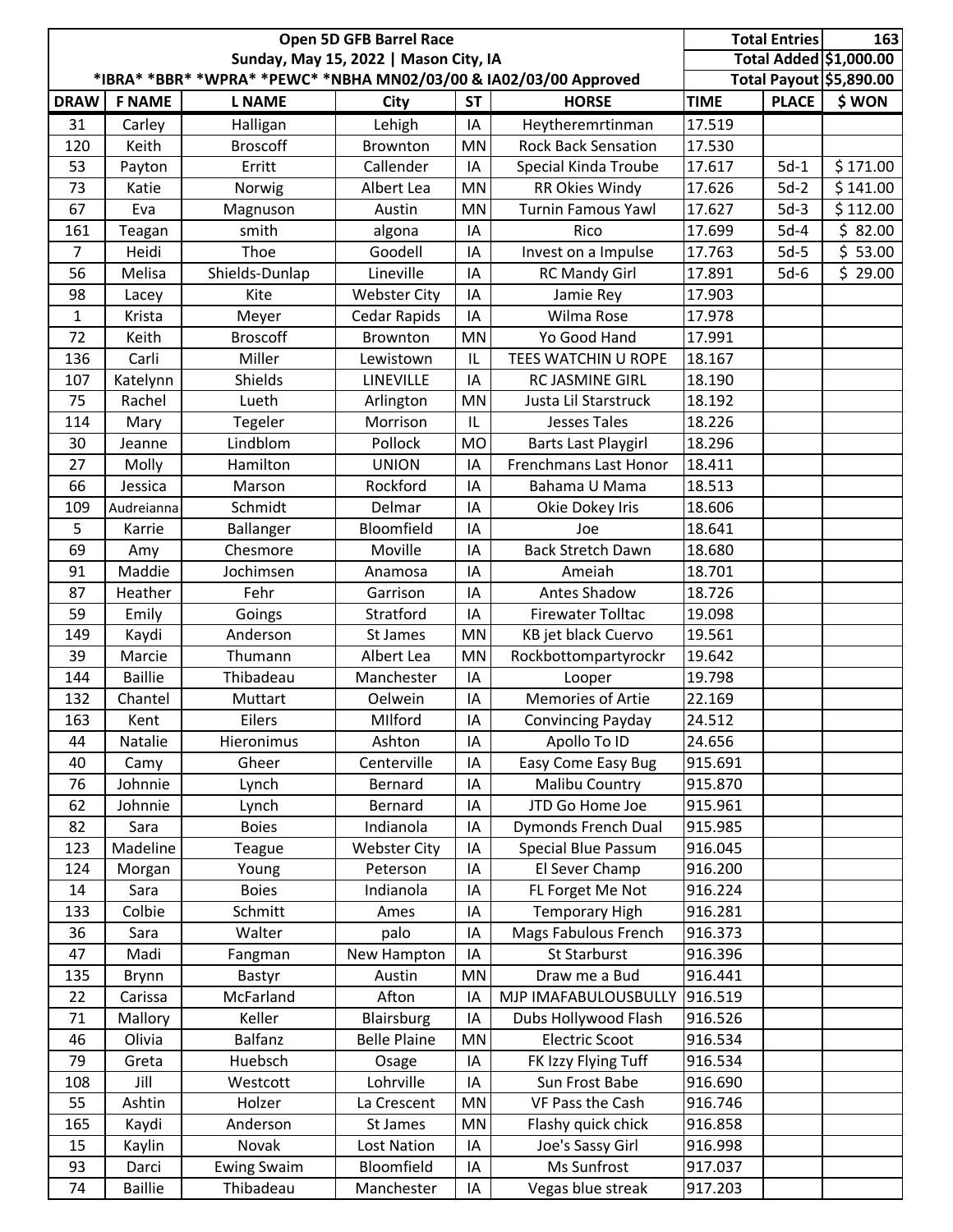|             |                                                                   |                | Open 5D GFB Barrel Race               |           |                         |             | <b>Total Entries</b>   | 163    |
|-------------|-------------------------------------------------------------------|----------------|---------------------------------------|-----------|-------------------------|-------------|------------------------|--------|
|             |                                                                   |                | Sunday, May 15, 2022   Mason City, IA |           |                         |             | Total Added \$1,000.00 |        |
|             | *IBRA* *BBR* *WPRA* *PEWC* *NBHA MN02/03/00 & IA02/03/00 Approved |                | Total Payout \$5,890.00               |           |                         |             |                        |        |
| <b>DRAW</b> | <b>F NAME</b>                                                     | <b>L NAME</b>  | City                                  | <b>ST</b> | <b>HORSE</b>            | <b>TIME</b> | <b>PLACE</b>           | \$ WON |
| 92          | <b>Bailey</b>                                                     | Ellerbeck      | Sac City                              | IA        | Lena Memorial           | 917.438     |                        |        |
| 116         | Josie                                                             | Sailor         | Albert Lea                            | MN        | Khaleesified            | 919.525     |                        |        |
| 150         | Rachel                                                            | Werkman        | Wellsburg                             | IA        | Three ohs lastfame      | 922.036     |                        |        |
| 6           | <b>Brian</b>                                                      | Jensen         | <b>Eden Prairie</b>                   | ΜN        | Famousfrenchfirewater   | 928.778     |                        |        |
| 37          | Stacy                                                             | Helvik         | <b>Charles City</b>                   | ١A        | Broady                  | 943.078     |                        |        |
| 11          | Carter                                                            | Richter        | Alden                                 | MN        | <b>Gator Done Yawl</b>  | 999.999     |                        |        |
| 42          | April                                                             | Olson          | <b>CARVER</b>                         | MN        | Frenchgalsarespecial    | 999.999     |                        |        |
| 160         | Taylor                                                            | Anderson       | Waseca                                | MN        | Ironman                 | 999.999     |                        |        |
| 35          | <b>Kinlee</b>                                                     | <b>Jackson</b> | <b>Falls City</b>                     | <b>NE</b> | <b>Takin Your Money</b> | <b>SCR</b>  |                        |        |
| 106         | Lynde                                                             | Johnson        | Stanhope                              | ΙA        | <b>FK Triple Timing</b> | <b>SCR</b>  |                        |        |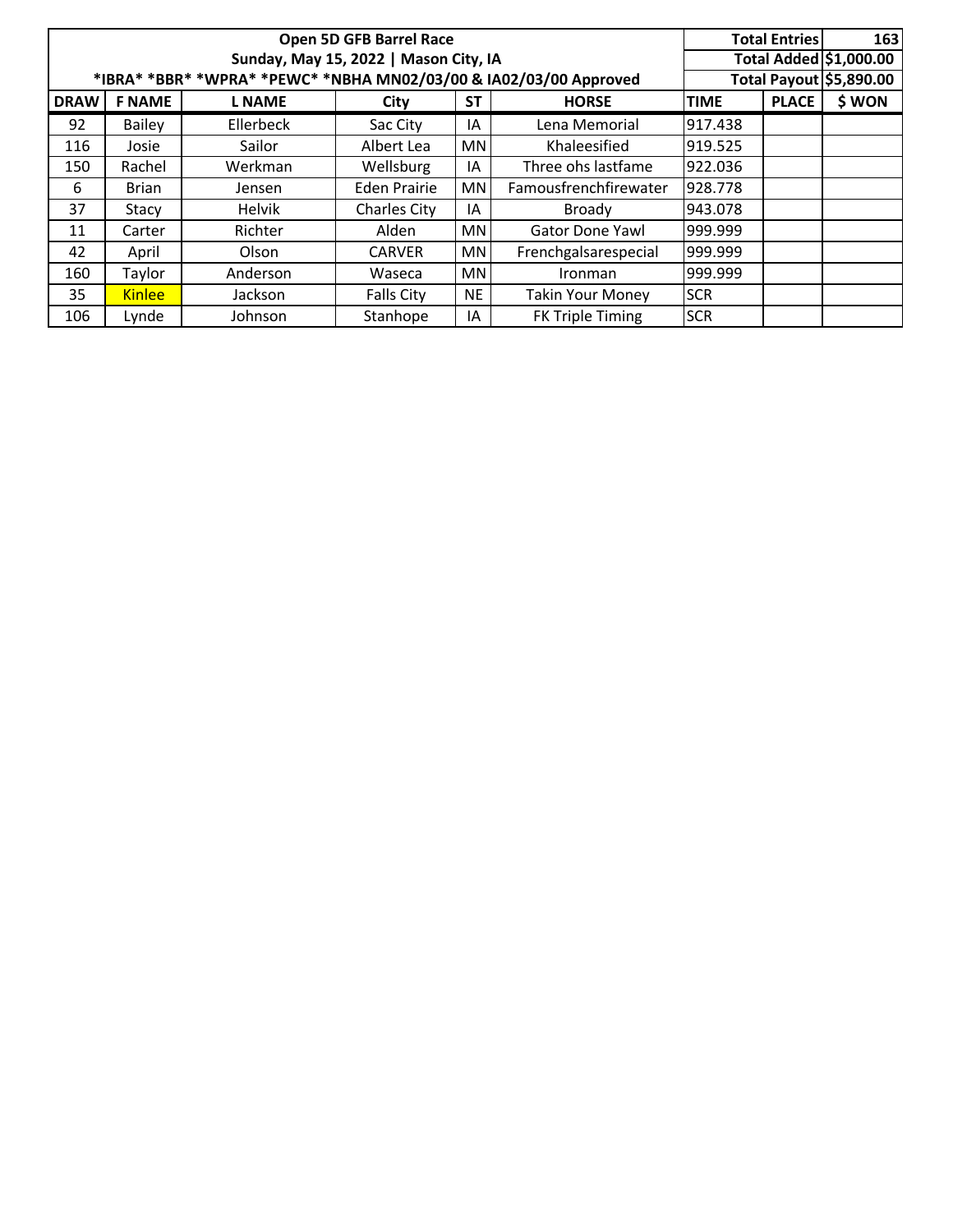|                  |               |               |                                                  |           | Youth 4D GFB Barrel Race   Sponsored by Prime Performance Nutrition                                    |             |                      |    |          |
|------------------|---------------|---------------|--------------------------------------------------|-----------|--------------------------------------------------------------------------------------------------------|-------------|----------------------|----|----------|
|                  |               |               | Sunday, May 15, 2022   Mason City, IA            |           |                                                                                                        |             | <b>Total Entries</b> | 43 |          |
|                  |               |               | YR indicates a RUN   CO is a Carry from the Open |           |                                                                                                        |             | <b>Total Added</b>   |    | \$100.00 |
|                  |               |               |                                                  |           | Youth & Senior will draw together after the open. Draw will be posted after changes/late entries close |             | <b>Total Payout</b>  |    | \$745.00 |
| <b>DRAW</b>      | <b>F NAME</b> | <b>L NAME</b> | City                                             | <b>ST</b> | <b>HORSE</b>                                                                                           | <b>TIME</b> | <b>Place</b>         |    | \$ Won   |
| CO               | Ashtin        | Holzer        | La Crescent                                      | <b>MN</b> | Slick Em Up Sonny                                                                                      | 15.660      | $1d-1$               | \$ | 104      |
| CO               | Miranda       | Hambley       | Dekalb                                           | IL        | Steelin Firewater.                                                                                     | 15.663      | $1d-2$               | \$ | 78       |
| CO               | Shelby        | Twardowski    | Swanville                                        | <b>MN</b> | Shis Cruiser Bar                                                                                       | 15.707      | $1d-3$               | \$ | 52       |
| CO               | Shelby        | Twardowski    | Swanville                                        | <b>MN</b> | MC Cash Seeker                                                                                         | 15.743      | $1d-4$               | \$ | 26       |
| CO               | Avery         | Teague        | <b>Webster City</b>                              | IA        | <b>Tulsas Diamond</b>                                                                                  | 15.823      |                      |    |          |
| CO               | Lyndsey       | Ernst         | Sparta                                           | WI        | <b>Guys Stolen Times</b>                                                                               | 16.070      |                      |    |          |
| CO               | Morgan        | Nelson        | Fort Dodge                                       | IA        | My lil red wagon                                                                                       | 16.075      |                      |    |          |
|                  |               |               |                                                  |           |                                                                                                        |             |                      |    |          |
| CO               | Shelby        | Twardowski    | Swanville                                        | MN        | <b>Short Dashing Rocket</b>                                                                            | 16.168      | $2d-1$               | \$ | 89       |
| 18               | Chloee        | Abeln         | Maquoketa                                        | IA        | Docs Roan Rabbit                                                                                       | 16.195      | $2d-2$               | \$ | 67       |
| CO               | Gabe          | Lamasters     | Woodward                                         | IA        | Siete Coronas                                                                                          | 16.307      | $2d-3$               | \$ | 45       |
| CO               | Hadley        | Meyer         | Zwingle                                          | IA        | Firewaters Design.                                                                                     | 16.323      | $2d-4$               | \$ | 22       |
| 17               | Brynn         | Bastyr        | Austin                                           | <b>MN</b> | Draw me a Bud                                                                                          | 16.343      |                      |    |          |
|                  |               |               |                                                  |           |                                                                                                        |             |                      |    |          |
| CO               | Hadley        | Meyer         | Bernard                                          | IA        | Pumba                                                                                                  | 17.088      | $3d-1$               | \$ | 67       |
| 6                | <b>Brynn</b>  | Bastyr        | Austin                                           | MN        | Sapphire Sparkle                                                                                       | 17.092      | $3d-2$               | \$ | 52       |
|                  |               |               |                                                  |           |                                                                                                        |             |                      |    |          |
| CO               | Kelsey        | Janssen       | Clare                                            | IA        | Ruby River Dynamite                                                                                    | 17.163      | $4d-1$               | \$ | 45       |
| 8                | Rebecca       | LaRue         | Dumont                                           | IA        | Forever in my heart                                                                                    | 17.206      | $4d-2$               | \$ | 34       |
| CO               | Maiah         | Difazzio      | Elkhorn                                          | WI        | Lilly's Luck                                                                                           | 17.241      | $4d-3$               | \$ | 22       |
| CO               | Jade          | Durfey        | Corydon                                          | IA        | Hesacategoryfive                                                                                       | 17.436      | $4d-4$               | \$ | 11       |
| 4                | MJ            | Ralston       | Shellsburg                                       | IA        | Jersey Boys                                                                                            | 17.465      |                      |    |          |
| 15               | Maci          | Heeren        | Pecatonica                                       | IL        | Boone                                                                                                  | 17.540      |                      |    |          |
| CO               | Eva           | Magnuson      | Austin                                           | <b>MN</b> | <b>Turnin Famous Yawl</b>                                                                              | 17.627      |                      |    |          |
| 10               | Teagan        | Smith         | Algona                                           | IA        | Rico                                                                                                   | 18.186      |                      |    |          |
| CO               | Audreianna    | Schmidt       | Delmar                                           | IA        | Okie Dokey Iris                                                                                        | 18.606      |                      |    |          |
| $\boldsymbol{9}$ | Maiah         | Difazzio      | Elkhorn                                          | WI        | TexasHarlanHannah                                                                                      | 19.105      |                      |    |          |
| $\overline{3}$   | Isabel        | Stromer       | Garner                                           | IA        | Scottish Crusader                                                                                      | 21.043      |                      |    |          |
| $\overline{7}$   | Cole          | <b>Baas</b>   | Maquoketa                                        | IA        | Fonzie                                                                                                 | 22.489      |                      |    |          |
| $\overline{2}$   | Kearsyn       | Kite          | <b>Webster City</b>                              | IA        | Badger                                                                                                 | 23.678      |                      |    |          |
| 14               | <b>Brock</b>  | Norine        | Moorland                                         | IA        | Gus                                                                                                    | 24.321      |                      |    |          |
| 1                | Paisley       | Weldon        | Atlanta                                          | <b>MO</b> | <b>Scooters Elegance</b>                                                                               | 915.808     |                      |    |          |
| CO               | Johnnie       | Lynch         | Bernard                                          | IA        | malibu Country                                                                                         | 915.870     |                      |    |          |
| 13               | Raeden        | Mortensen     | Ewing                                            | <b>MO</b> | Mafia                                                                                                  | 915.876     |                      |    |          |
| CO               | Johnnie       | Lynch         | Bernard                                          | IA        | JTD Go Home Joe                                                                                        | 915.961     |                      |    |          |
| CO               | Madeline      | Teague        | <b>Webster City</b>                              | IA        | Special Blue Passum                                                                                    | 916.045     |                      |    |          |
| CO               | Mallory       | Keller        | Blairsburg                                       | IA        | Dubs Hollywood Flash                                                                                   | 916.526     |                      |    |          |
| CO               | Olivia        | Balfanz       | <b>Belle Plaine</b>                              | MN        | <b>Electric Scoot</b>                                                                                  | 916.534     |                      |    |          |
| CO               | Ashtin        | Holzer        | La Crescent                                      | MN        | VF Pass the Cash                                                                                       | 916.746     |                      |    |          |
| 5                | Morgan        | Keller        | Blairsburg                                       | IA        | JB Docs Ace                                                                                            | 916.977     |                      |    |          |
| 19               | Kaylin        | Novak         | Lost Nation                                      | IA        | Joe's Sassy Girl                                                                                       | 916.998     |                      |    |          |
| 20               | Kinnick       | Meyer         | Woodward                                         | IA        | <b>Tall Boy</b>                                                                                        | 919.558     |                      |    |          |
| 12               | Kaylee        | Hieronimus    | Ashton                                           | IA        | <b>BW Double Take Dash</b>                                                                             | 925.808     |                      |    |          |
| 11               | Taylor        | Anderson      | Waseca                                           | MN        | Ironman                                                                                                | 999.999     |                      |    |          |
| 16               | Kyrra         | Racine        | Stratford                                        | IA        | Cowboy                                                                                                 | 999.999     |                      |    |          |
| 21               | Reagan        | Schwartz      | Adel                                             | IA        | Dry Stylish Peppy                                                                                      | <b>SCR</b>  |                      |    |          |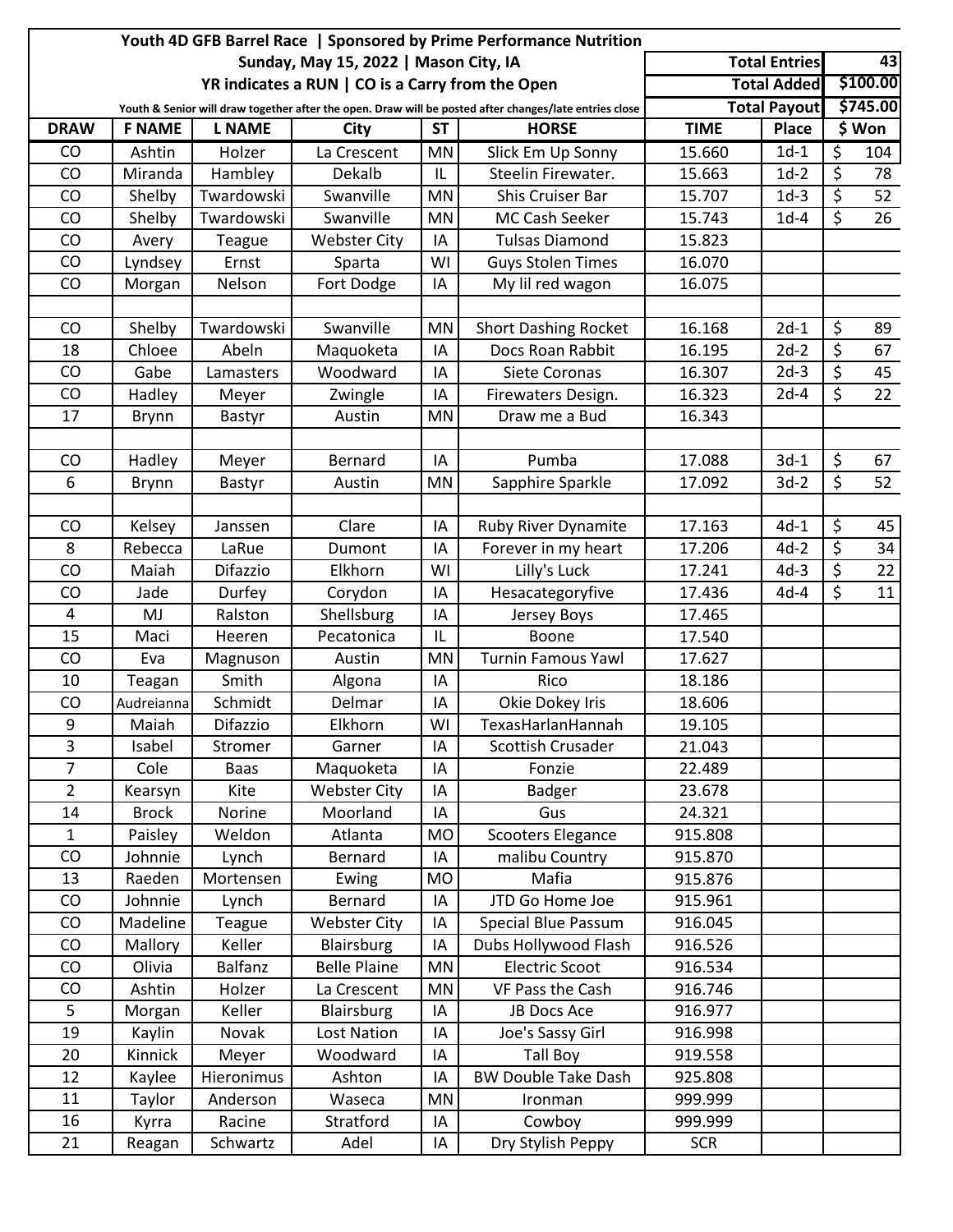|                 | <b>Adult 4D GFB Barrel Race</b> |                                       |           | <b>Total Entries</b>                                                                          | 27          |                     |                               |  |
|-----------------|---------------------------------|---------------------------------------|-----------|-----------------------------------------------------------------------------------------------|-------------|---------------------|-------------------------------|--|
|                 |                                 | Sunday, May 15, 2022   Mason City, IA |           |                                                                                               |             | <b>Total Added</b>  | \$50.00                       |  |
|                 |                                 |                                       |           | Entries in open & "aged" class roll to "aged" class   AO = Adult Only   0.000 is a carry over |             | <b>Total Payout</b> | \$566.00                      |  |
| <b>F NAME</b>   | <b>L NAME</b>                   | <b>City</b>                           | <b>ST</b> | <b>HORSE</b>                                                                                  | <b>TIME</b> | <b>Place</b>        | \$Won                         |  |
| Dylan           | Clement                         | Mason City                            | IA        | Shes so fluffy                                                                                | 15.924      | 1D1                 | \$<br>99                      |  |
| Ashley          | <b>Burke</b>                    | <b>Morris</b>                         | IL        | Ts jazzs high brow                                                                            | 16.086      | 1D <sub>2</sub>     | \$<br>59                      |  |
| Tacie           | Overturf                        | Ames                                  | IA        | <b>RLR Ragin Bull</b>                                                                         | 16.148      | 1D <sub>3</sub>     | $\overline{\xi}$<br>40        |  |
| <b>Brittney</b> | <b>Blair</b>                    | Lincoln                               | <b>NE</b> | Mountblancsugarjo                                                                             | 16.168      |                     |                               |  |
| Cassandra       | Vesely                          | Des Moines                            | IA        | Not A Cheap Date                                                                              | 16.269      |                     |                               |  |
| Hannah          | Grace                           | <b>Dysart</b>                         | IA        | Fly Guy                                                                                       | 16.283      |                     |                               |  |
| Mary            | Tegeler                         | Morrison                              | IL        | <b>Undniably Sharp</b>                                                                        | 16.315      |                     |                               |  |
|                 |                                 |                                       |           |                                                                                               |             |                     |                               |  |
| Elisha          | Vickroy                         | Lucas                                 | IA        | DocAlena Drift                                                                                | 16.428      | 2D1                 | \$<br>85                      |  |
| Erin            | Novak                           | Lost Nation                           | IA        | Ease Down The Fire                                                                            | 16.464      | 2D <sub>2</sub>     | \$<br>51                      |  |
| Darien          | Clark                           | calamus                               | IA        | <b>Shez Gold</b>                                                                              | 16.669      | 2D3                 | \$<br>34                      |  |
| Cassandra       | Vesely                          | Des Moines                            | IA        | Micky Hit The Deck                                                                            | 16.805      |                     |                               |  |
| Carley          | Wentworth                       | Saint Ansgar                          | IA        | Alice                                                                                         | 16.847      |                     |                               |  |
| Jessica         | Olson                           | Monroe                                | WI        | Dashinforoutlawfame                                                                           | 16.857      |                     |                               |  |
|                 |                                 |                                       |           |                                                                                               |             |                     |                               |  |
| Katelynn        | Shields                         | <b>LINEVILLE</b>                      | IA        | RC BLAZING RED HOTT                                                                           | 16.959      | 3D1                 | \$<br>57                      |  |
| Melisa          | Shields-Dunlap                  | Lineville                             | IA        | Yo Bay Berry Frost                                                                            | 17.102      | 3D <sub>2</sub>     | \$<br>34                      |  |
| Stefanie        | Baas                            | Maquoketa                             | IA        | <b>Streakin Bug Passum</b>                                                                    | 17.411      | 3D <sub>3</sub>     | $\overline{\mathsf{S}}$<br>23 |  |
|                 |                                 |                                       |           |                                                                                               |             |                     |                               |  |
| Gabe            | Hammond                         | Lucas                                 | IA        | <b>WC Aliwood</b>                                                                             | 17.476      | 4D1                 | \$<br>42                      |  |
| Krista          | Meyer                           | Cedar Rapids                          | IA        | Wilma Rose                                                                                    | 17.978      | 4D <sub>2</sub>     | \$<br>25                      |  |
| Carli           | Miller                          | Lewistown                             | IL        | TEES WATCHIN U ROPE                                                                           | 18.167      | 4D3                 | \$<br>17                      |  |
| Katelynn        | Shields                         | <b>LINEVILLE</b>                      | ΙA        | <b>RC JASMINE GIRL</b>                                                                        | 18.190      |                     |                               |  |
| Rachel          | Lueth                           | Arlington                             | <b>MN</b> | Justa Lil Starstruck                                                                          | 18.192      |                     |                               |  |
| Mary            | Tegeler                         | Morrison                              | IL        | <b>Jesses Tales</b>                                                                           | 18.226      |                     |                               |  |
| <b>Baillie</b>  | Thibadeau                       | Manchester                            | IA        | Looper                                                                                        | 19.798      |                     |                               |  |
| Camy            | Gheer                           | Centerville                           | IA        | Easy Come Easy Bug                                                                            | 915.691     |                     |                               |  |
| <b>Baillie</b>  | Thibadeau                       | Manchester                            | IA        | Vegas blue streak                                                                             | 917.203     |                     |                               |  |
| <b>Bailey</b>   | Ellerbeck                       | Sac City                              | IA        | Lena Memorial                                                                                 | 917.438     |                     |                               |  |
| Kylee           | Yates                           | Redfield                              | IA        | JJ                                                                                            | <b>SCR</b>  |                     |                               |  |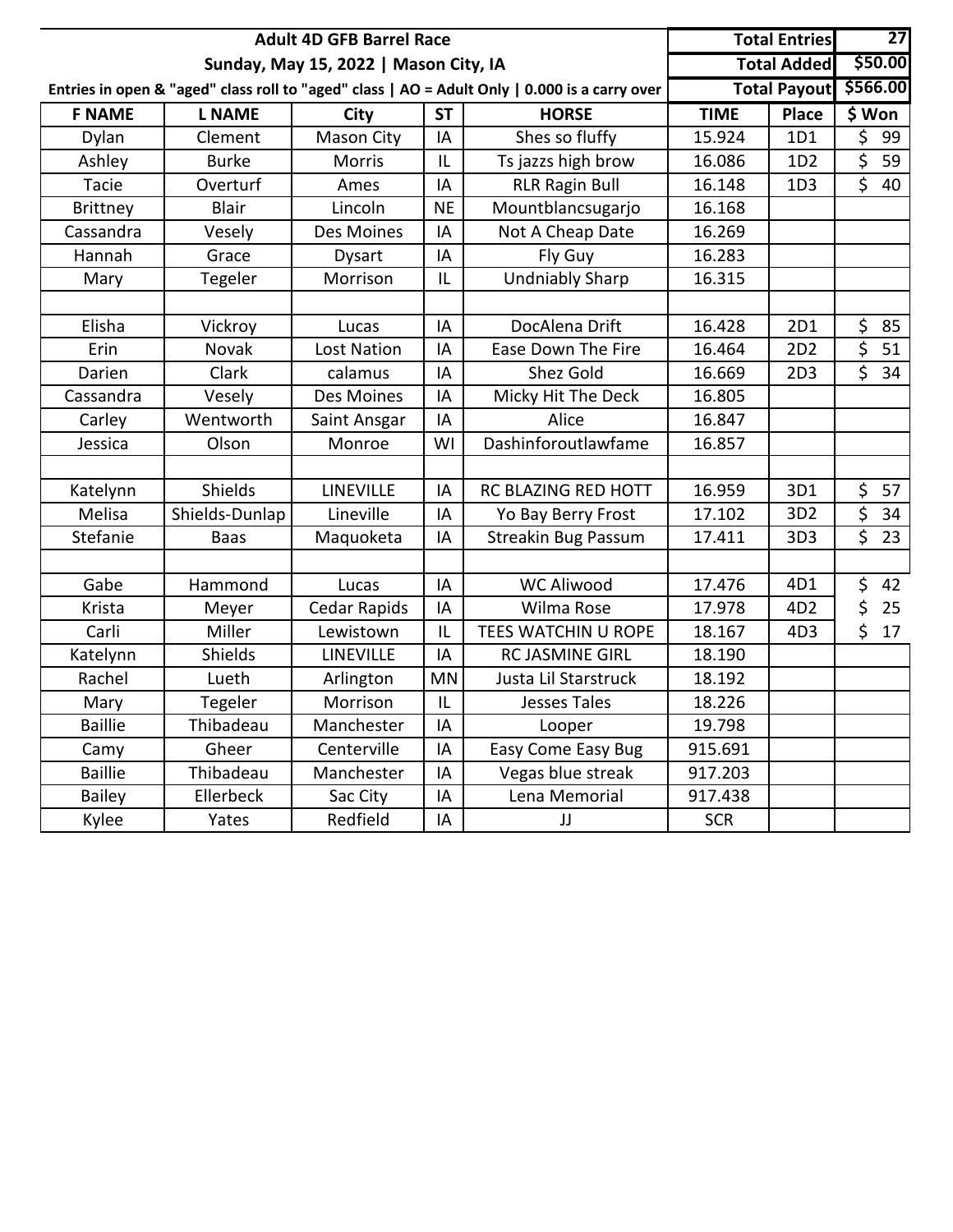|                  | Masters 4D GFB Barrel Race   Sponsored by Jan's Sewtique |                                       |           | <b>Total Entries</b>                                                                            |             | 26                  |    |          |
|------------------|----------------------------------------------------------|---------------------------------------|-----------|-------------------------------------------------------------------------------------------------|-------------|---------------------|----|----------|
|                  |                                                          | Sunday, May 15, 2022   Mason City, IA |           |                                                                                                 |             | <b>Total Added</b>  |    | \$100.00 |
|                  |                                                          |                                       |           | Entries in open & "aged" class roll to "aged" class   MO = Masters Only   0.000 is a carry over |             | <b>Total Payout</b> |    | \$548.00 |
| <b>F NAME</b>    | <b>L NAME</b>                                            | <b>City</b>                           | <b>ST</b> | <b>HORSE</b>                                                                                    | <b>TIME</b> | <b>Place</b>        |    | \$ Won   |
| Jennifer         | <b>Beck</b>                                              | Delmar                                | IA        | <b>DC French Rita</b>                                                                           | 15.789      | $1d-1$              | \$ | 96.00    |
| Jolene           | Hambley                                                  | Dekalb                                | IL        | <b>Sparks Fly Fame</b>                                                                          | 15.796      | $1d-2$              | \$ | 58.00    |
| <b>Betty Ann</b> | Davis                                                    | Albia                                 | IA        | Dancin For Chex                                                                                 | 16.009      | $1d-3$              | \$ | 38.00    |
| Jody             | <b>Bardole</b>                                           | Hampton                               | IA        | Trust Me I Got This                                                                             | 16.020      |                     |    |          |
| Debbie           | Nelson                                                   | Sergeant Bluff                        | IA        | <b>Guys Luvin Fame</b>                                                                          | 16.022      |                     |    |          |
| Margo            | Ransom                                                   | Paola                                 | KS        | <b>Frosty Flying Effort</b>                                                                     | 16.165      |                     |    |          |
| Jolene           | Hambley                                                  | Dekalb                                | IL        | Unn Break Able                                                                                  | 16.378      | $2d-1$              |    | \$82.00  |
| Debbie           | Nelson                                                   | Sergeant Bluff                        | IA        | <b>Hesa French Dancer</b>                                                                       | 16.496      | $2d-2$              | \$ | 49.00    |
| Danielle         | Madden                                                   | <b>Story City</b>                     | IA        | FK Sun Of A Gun                                                                                 | 16.505      | $2d-3$              | \$ | 33.00    |
| Amy              | Chesmore                                                 | Moville                               | IA        | A Dash Of Ivory                                                                                 | 16.516      |                     |    |          |
| Linda            | Crusinberry                                              | Maywood                               | <b>MO</b> | Bay B Im Worth It                                                                               | 16.520      |                     |    |          |
| Kathy            | Roseland                                                 | Marshalltown                          | IA        | <b>Busta Run Iris</b>                                                                           | 16.577      |                     |    |          |
| Kelly            | Keller                                                   | blairsburg                            | IA        | Lost Valley Mint                                                                                | 16.682      |                     |    |          |
| Kim              | Chesmore                                                 | Independence                          | IA        | SR Royal Kochie                                                                                 | 16.773      |                     |    |          |
| Traci            | Blanchfield                                              | Lohrville                             | IA        | <b>Morgans Scootin Bub</b>                                                                      | 16.794      | $3d-1$              | \$ | 55.00    |
| Crystal          | <b>Summers</b>                                           | Fort Dodge                            | IA        | Wrangler                                                                                        | 16.898      | $3d-2$              | \$ | 33.00    |
| Kelly            | Keller                                                   | blairsburg                            | IA        | Firen Angel Bonnie                                                                              | 16.924      | $3d-3$              | \$ | 22.00    |
| Shelly           | Aldag                                                    | Schleswig                             | IA        | <b>Buckin Bay Boy</b>                                                                           | 17.181      |                     |    |          |
| Jennifer         | <b>Beck</b>                                              | Delmar                                | IA        | TDM Yellow Wood Girl                                                                            | 17.346      | $4d-1$              | \$ | 41.00    |
| Shaunae          | Overturf                                                 | Ames                                  | IA        | <b>KD Berts Moon Bug</b>                                                                        | 17.393      | $4d-2$              | \$ | 25.00    |
| Natalie          | Hieronimus                                               | Ashton                                | IA        | Apollo To ID                                                                                    | 24.656      | $4d-3$              | Ś. | 16.00    |
| Kelly            | Heckart                                                  | Ottumwa                               | IA        | Teller Im French                                                                                | 27.128      |                     |    |          |
| Sara             | <b>Boies</b>                                             | Indianola                             | IA        | FL Forget Me Not                                                                                | 916.224     |                     |    |          |
| Sara             | Walter                                                   | palo                                  | IA        | Mags Fabulous French                                                                            | 916.373     |                     |    |          |
| Darci            | <b>Ewing Swaim</b>                                       | Bloomfield                            | IA        | Ms Sunfrost                                                                                     | 917.037     |                     |    |          |
| Lynde            | Johnson                                                  | Stanhope                              | IA        | <b>FK Triple Timing</b>                                                                         | <b>SCR</b>  |                     |    |          |
|                  |                                                          |                                       |           |                                                                                                 |             |                     |    |          |
|                  |                                                          |                                       |           |                                                                                                 |             |                     |    |          |